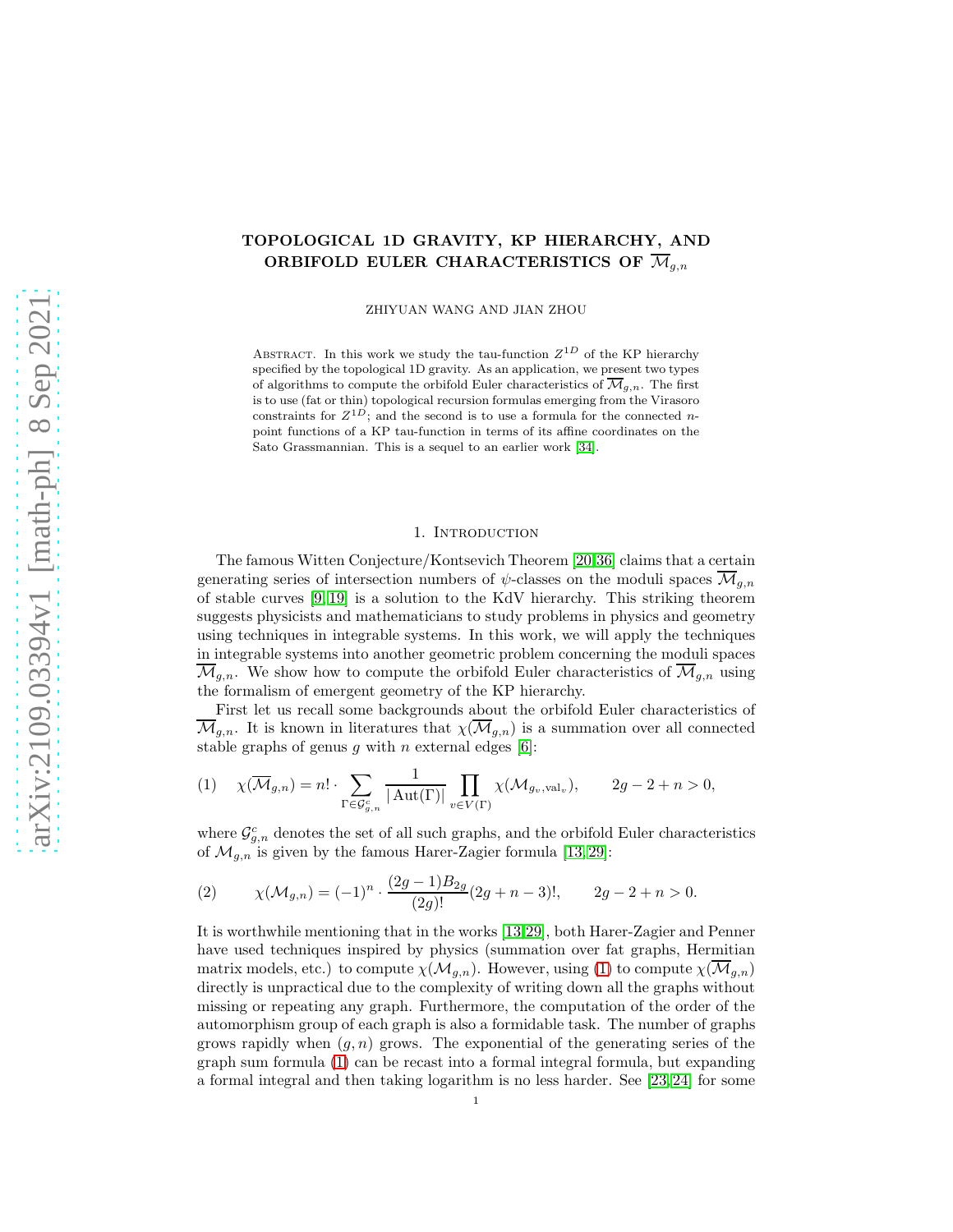results in the case  $g = 0$ , and [\[10\]](#page-30-2) for relating  $\chi(\overline{\mathcal{M}}_{g,n})$  to a problem of counting lattice points in  $\overline{\mathcal{M}}_{g,n}$ .

In an earlier work [\[34\]](#page-31-0), we have derived two types of recursions for  $\chi(\overline{\mathcal{M}}_{g,n})$ which allow us to compute all these numbers and derive some closed formulas, using a formalism called the abstract QFT for stable graphs developed in [\[33\]](#page-31-8). Such a formalism is inspired by the BCOV holomorphic anomaly equations [\[4,](#page-30-3) [5\]](#page-30-4). A byproduct in [\[34\]](#page-31-0) is the following result which relates the computation of  $\chi(\overline{\mathcal{M}}_{g,n})$ to the topological 1D gravity and the KP hierarchy (see [\[34,](#page-31-0) §6]):

**Theorem 1.1** ( [\[34\]](#page-31-0)). Let y, z be two formal variable and denote by  $\chi(y, z)$  the following generating series of the orbifold Euler characteristics of  $\overline{\mathcal{M}}_{g,n}$ :

<span id="page-1-1"></span>(3) 
$$
\chi(y, z) := \sum_{2g-2+n>0} \frac{y^{n} z^{2-2g}}{n!} \cdot \chi(\overline{\mathcal{M}}_{g,n}) - \widetilde{V}_0(y, z),
$$

then we have:

(4) 
$$
\chi(y, z) = F^{1D}(t)|_{t_n = \widetilde{V}_{n+1}(y, z), n \ge 0},
$$

where  $F^{1D}$  is the free energy of the tau-function of the KP hierarchy specified by the topological 1D gravity, and  $V_n(y, z)$  are the following formal series:

<span id="page-1-0"></span>(5) 
$$
\widetilde{V}_n(y, z) := -\frac{1}{2} y^2 z^2 \cdot \delta_{n,0} + yz \cdot \delta_{n,1} + \sum_{g \ge 0, \ g > \frac{1}{2}(2-n)} \chi(\mathcal{M}_{g,n})^{2-2g-n}
$$

for every  $n \geq 0$ , and  $\chi(M_{g,n})$  are given by the Harer-Zagier formula [\(2\)](#page-0-1).

Then one may expect to use techniques from integrable systems to derive some new algorithms to compute  $\chi(\overline{\mathcal{M}}_{g,n})$ . This is exactly what we do in this work.

The main body of the present paper consists of two parts. In the first part (§[2-](#page-3-0)§[3\)](#page-9-0), we focus on the topological 1D gravity and KP hierarchy, see [\[27,](#page-31-9) [37\]](#page-31-10) and [\[8,](#page-30-5) [16,](#page-31-11) [30\]](#page-31-12) for introductions of these two topics respectively. The partition function of the topological 1D gravity is the following 1-dimensional formal integral:

(6) 
$$
Z^{1D}(t) := \frac{1}{(2\pi\lambda^2)^{\frac{1}{2}}} \int dx \exp\left[\frac{1}{\lambda^2}\left(-\frac{1}{2}x^2 + \sum_{n\geq 1} t_{n-1} \frac{x^n}{n!}\right)\right],
$$

involving infinite many coupling constants  $\mathbf{t} = (t_0, t_1, t_2, \cdots)$ . It is the special case  $N = 1$  of the Hermitian one-matrix models, which allows Feynman expansions by both fat and thin graphs (see [\[40\]](#page-31-13)).

The partition function  $Z^{1D}$  is a tau-function of the KP hierarchy (see [\[28\]](#page-31-14)), and in the first part of this work we will give full descriptions of this tau-function in Kyoto School's three different pictures:

1) On the Sato Grassmannian,  $Z^{1D}$  is described by the subspace  $U^{1D}$  :=  $\text{span}\{f_n^{1D}(z)\}_{n\geq 0}$  of  $H := \mathbb{C}[z] \oplus z^{-1}\mathbb{C}[[z^{-1}]]$  where (see §[3.1\)](#page-10-0):

$$
f_n^{1D}(z) = \begin{cases} 1 + \sum_{k \geq 0} (2k+1)!! \cdot z^{-2k-2}, & n = 0; \\ z^n, & n > 0, \end{cases}
$$

whose coefficients are called the affine coordinates. Let  $Q$  be the following differential operator:

$$
Q = \partial_z + z - z^{-1},
$$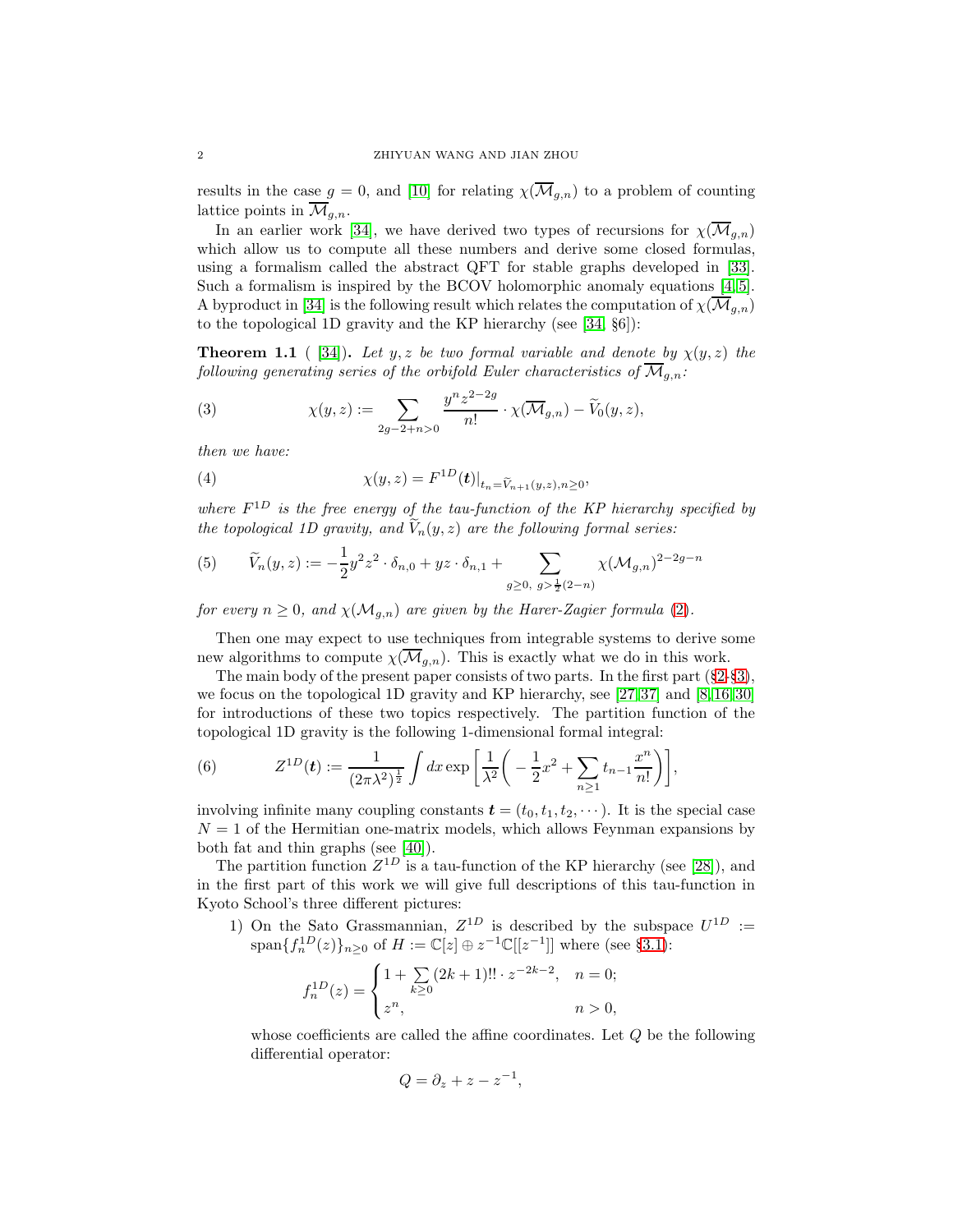then  $Q_n := -z^{n+1} \cdot Q$  is a Kac-Schwarz operator associated to  $U^{1D}$  for every  $n \ge -1$ . Moreover, the Virasoro constraints for  $Z^{1D}$  are given by these  $\{Q_n\}_{n>-1}$  via the boson-fermion correspondence (see §[3.4-](#page-12-0)§[3.5\)](#page-13-0).

2) In the fermionic picture,  $Z^{1D}$  is given by (see §[3.2\)](#page-11-0):

$$
Z^{1D} = |0\rangle + \sum_{k=0}^{\infty} (2k+1)!! \cdot \psi_{-2k-\frac{3}{2}} \psi_{-\frac{1}{2}}^* |0\rangle.
$$

where  $\psi_r$ ,  $\psi_s^*$  are fermionic operators and  $|0\rangle$  is the fermionic vacuum.

3) In the bosonic picture,  $Z^{1D}$  can be described using Schur functions  $s_{\mu}$  or the complete symmetric functions  $h_k$  in a simple way (see §[3.2\)](#page-11-0):

$$
Z^{1D}(t) = 1 + \sum_{k=0}^{\infty} (2k+1)!! \cdot s_{(2k+2|0)} = 1 + \sum_{k=0}^{\infty} (2k+1)!! \cdot h_{2k+2},
$$

where the coupling constants  $\boldsymbol{t} = (t_0, t_1, \dots)$  are specialized to the Newton symmetric functions by  $t_n = n! \cdot p_{n+1}$ .

In the second part (§[4\)](#page-17-0) of this work, we apply the results on the free energy  $\log Z^{1D}$  to the problem of computations of  $\chi(\overline{\mathcal{M}}_{g,n})$ . Let the specialization  $\tilde{\Psi}$  be the following linear map:

$$
\widetilde{\Psi}: \prod_{n\geq 1} z_1^{-1} \cdots z_n^{-1} \mathbb{C}[z_1^{-1}, \cdots, z_n^{-1}] \rightarrow \mathbb{C}[[y]]((z)),
$$
\n
$$
z_1^{-j_1-1} \cdots z_n^{-j_n-1} \mapsto \frac{\widetilde{V}_{j_1}(y, z) \cdots \widetilde{V}_{j_n}(y, z)}{n! \cdot j_1! \cdots j_n!}
$$

where  $V_i$  are the generating series [\(5\)](#page-1-0) of  $\chi(M_{g,n})$ , then we obtain the following algorithms to compute the generating series [\(3\)](#page-1-1) of  $\chi(\overline{\mathcal{M}}_{g,n})$  (see §[4](#page-17-0) for details):

Theorem 1.2. We have:

$$
\chi(y,z) = \widetilde{\Psi}(W^{1D}(z)),
$$

where the total n-point function  $W^{1D}(z)$  can be computed using one of the following three approaches:

- 1) A quadratic recursion formula emerging from the thin Virasoro constraints (derived in  $[43]$ , see §[2.5](#page-7-0) for details);
- 2) An Eynard-Orantin topological recursion emerging from the fat Virasoro constraints (derived in  $[43]$ , see §[2.6](#page-8-0) for details);
- 3) A formula in terms of the affine coordinate of  $Z^{1D}$  (see §[3.6](#page-14-0) for details).

In particular, the third approach provides a closed formula which does not require recursive computations (see §[4.4\)](#page-20-0):

**Theorem 1.3.** The generating series  $\chi(y, z)$  is given by:

$$
\chi(y, z) = \tilde{\Psi}\bigg(\sum_{n\geq 1} (-1)^{n-1} \sum_{n-cycles \space \sigma} \prod_{i=1}^n \hat{A}^{1D}(z_{\sigma(i)}, z_{\sigma(i+1)}) - \frac{1}{(z_1 - z_2)^2}\bigg),
$$

where:

(7) 
$$
\widehat{A}^{1D}(\xi,\eta) = \sum_{k=0}^{\infty} (2k+1)!! \cdot \xi^{-1} \eta^{-2k-2} + \frac{1}{\xi - \eta}.
$$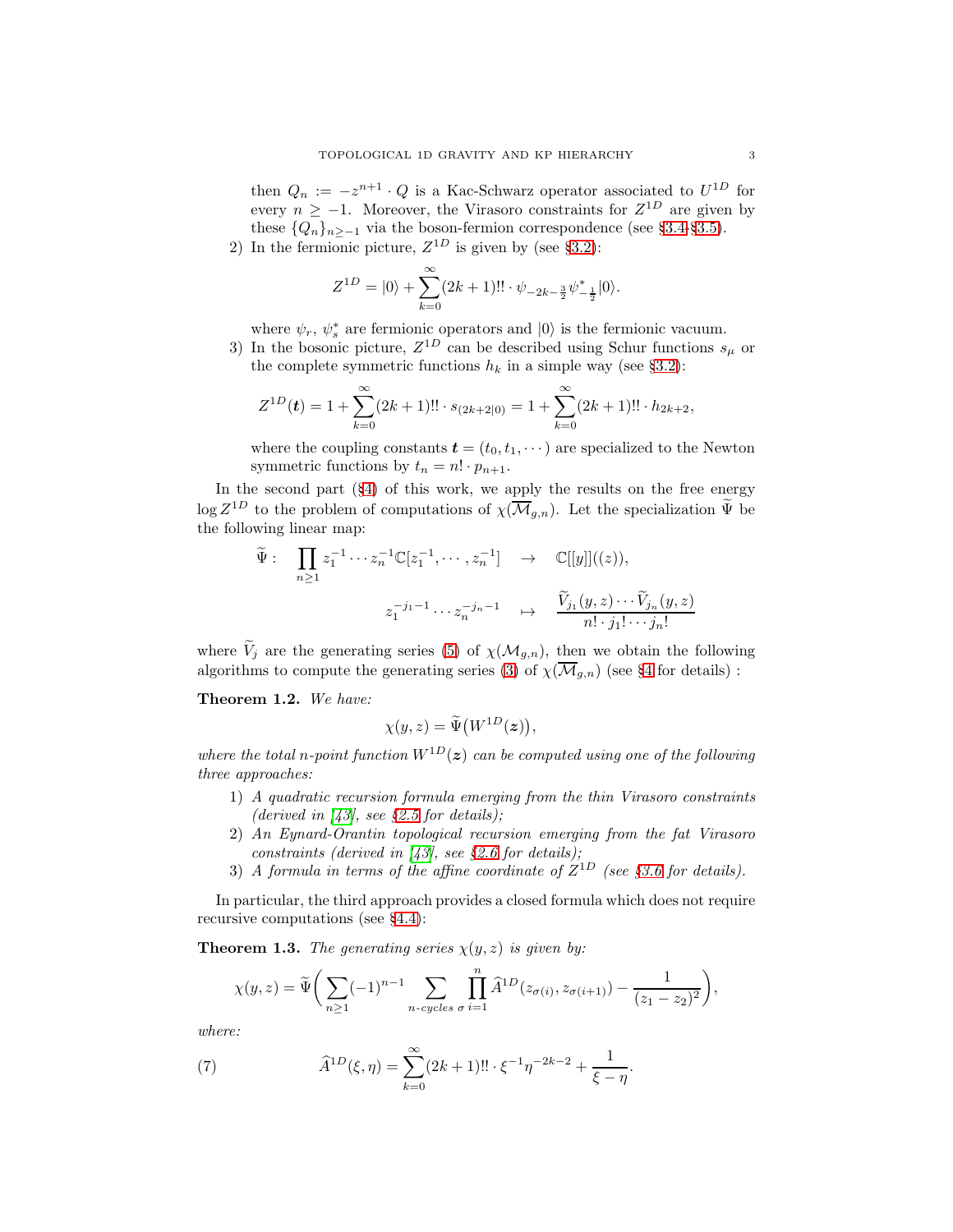Here let us briefly summarize all the approaches we have used to the computations of  $\chi(\overline{\mathcal{M}}_{g,n})$  in [\[34\]](#page-31-0) and this work in the following diagram:



The rest of this paper is arranged as follows. In §[2](#page-3-0) we introduce some basics of the topological 1D gravity. In §[3](#page-9-0) we describe the tau-function  $Z^{1D}$  in Kyoto School's approach with the help of the affine coordinates and compute the  $n$ -point functions. These results will be applied to the computation of  $\chi(\overline{\mathcal{M}}_{g,n})$  in §[4.](#page-17-0) In Appendix [A,](#page-22-0) we show how to calculate the affine coordinates of  $Z^{1D}$ . Some numerical data for  $Z^{1D}$  and  $\chi(\overline{\mathcal{M}}_{g,n})$  will be presented in Appendix [B.](#page-27-0)

### 2. Topological 1D Gravity

<span id="page-3-0"></span>In this section, we recall some basic facts of the topological 1D gravity, including its genus expansion and Virasoro constraints. We also recall the emergent geometry for the topological 1D gravity.

2.1. Topological 1D gravity and genus expansion. First let us recall the partition function and free energy of the topological 1D gravity (see [\[27,](#page-31-9) [37\]](#page-31-10)).

The topological 1D gravity is the special  $N = 1$  case of the Hermitian  $N \times N$ one-matrix model. The partition function  $Z^{1D}$  is defined to be the following onedimensional formal Gaussian integral (regarded as a formal power series):

<span id="page-3-1"></span>(8) 
$$
Z^{1D}(\boldsymbol{t}) := \frac{1}{(2\pi\lambda^2)^{\frac{1}{2}}} \int dx \exp\left(\frac{1}{\lambda^2}S(x)\right),
$$

where the action functional  $S(x)$  is defined by:

(9) 
$$
S(x) := -\frac{1}{2}x^2 + \sum_{n\geq 1} t_{n-1} \frac{x^n}{n!},
$$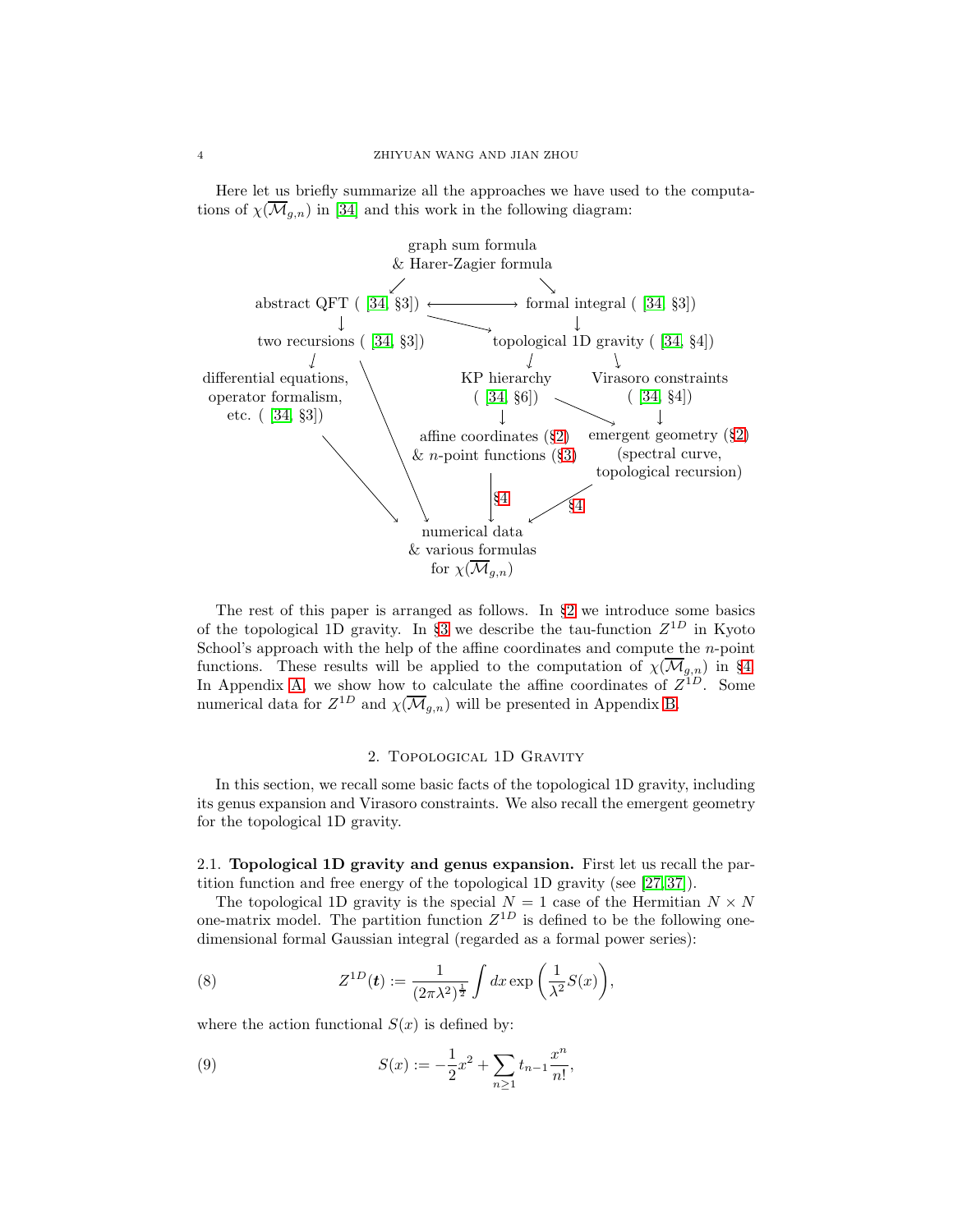and  $\mathbf{t} = (t_0, t_1, t_2, \cdots)$  are the coupling constants. By directly expanding the formal integral  $(8)$ , one gets the following formula  $(37, (116))$ :

<span id="page-4-0"></span>(10) 
$$
Z^{1D}(t) = \sum_{n \geq 0} \sum_{\sum_{j=1}^k j m_j = 2n} \frac{(2n-1)!!}{\prod_{j=1}^k (j!)^{m_j} m_j!} \lambda^{2n-2 \sum_{j=1}^k m_j} \cdot \prod_{j=1}^k t_{j-1}^{m_j}.
$$

The partition function  $Z^{1D}$  can be represented as a summation over (not necessarily stable) ordinary graphs (see [\[37,](#page-31-10) (95)]):

<span id="page-4-1"></span>(11) 
$$
Z^{1D}(t) = \sum_{\Gamma \in \mathcal{G}^{or}} \frac{1}{|\operatorname{Aut}(\Gamma)|} \prod_{v \in V(\Gamma)} \lambda^{\operatorname{val}(v) - 2} t_{\operatorname{val}(v) - 1},
$$

where  $\mathcal{G}^{or}$  is the set of all ordinary graphs (not necessarily connected, and not necessarily stable),  $V(\Gamma)$  is the set of vertices of the graph  $\Gamma$ , Aut $(\Gamma)$  is the group of automorphisms of Γ, and val $(v)$  is the valence of the vertex  $v \in V(\Gamma)$ . One can use [\(10\)](#page-4-0) or [\(11\)](#page-4-1) to write down first a few terms of  $Z^{1D}$ :

$$
Z^{1D}(t) = 1 + (\frac{1}{2}\lambda^{-2}t_0^2 + \frac{1}{2}t_1) + (\frac{1}{8}\lambda^{-4}t_0^4 + \frac{3}{4}\lambda^{-2}t_0^2t_1 + \frac{3}{8}t_1^2 + \frac{1}{2}t_0t_2 + \frac{1}{8}\lambda^2t_3) + (\frac{1}{48}\lambda^{-6}t_0^6 + \frac{5}{16}\lambda^{-4}t_0^4t_1 + \frac{15}{16}\lambda^{-2}t_0^2t_1^2 + \frac{5}{12}\lambda^{-2}t_0^3t_2 + \frac{5}{16}t_1^3 + \frac{5}{4}t_0t_1t_2 + \frac{5}{16}t_0^2t_3 + \frac{1}{8}\lambda^2t_0t_4 + \frac{5}{16}\lambda^2t_1t_3 + \frac{5}{24}\lambda^2t_2^2 + \frac{1}{48}\lambda^4t_5) + \cdots
$$

*Remark* 2.1. A straightforward corollary of the above two formulas  $(10)$  and  $(11)$ are the following well-known result of graph-counting:

<span id="page-4-5"></span>(12) 
$$
\frac{(2n-1)!!}{\prod_{j=1}^k (j!)^{m_j} \cdot m_j!} = \sum_{\Gamma} \frac{1}{|\operatorname{Aut}(\Gamma)|},
$$

where the summation on the right-hand side is over all (not necessarily connected) graphs with  $m_i$  vertices of valence i. This formula will be useful in Appendix [A.](#page-22-0)

<span id="page-4-3"></span>By [\(11\)](#page-4-1), the free energy  $F^{1D}(\mathbf{t}) := \log Z^{1D}(\mathbf{t})$  has the genus expansion:

(13) 
$$
F^{1D}(t) = \sum_{g=0}^{\infty} \lambda^{2g-2} F_g^{1D}(t),
$$

where the free energy  $F_g^{1D}$  of genus g is the following summation:

(14) 
$$
F_g^{1D}(\boldsymbol{t}) = \sum_{\substack{\Gamma:\text{ connected}\\ \text{genus}(\Gamma)=g}} \frac{1}{|\operatorname{Aut}(\Gamma)|} \prod_{v \in V(\Gamma)} t_{\operatorname{val}(v)-1}.
$$

The 'genus' of a connected graph is the number of independent loops in it. By

<span id="page-4-4"></span><span id="page-4-2"></span>
$$
1 - genus = |\{vertices\}| - |\{edges\}|
$$

one easily finds that the coefficient of a term  $\lambda^{2g-2} t_{a_1} \cdots t_{a_n}$  in  $F^{1D}$  is nonzero only if the following selection rule holds ( [\[37,](#page-31-10) (119)]):

(15) 
$$
\sum_{i=1}^{n} a_i = 2g - 2 + n.
$$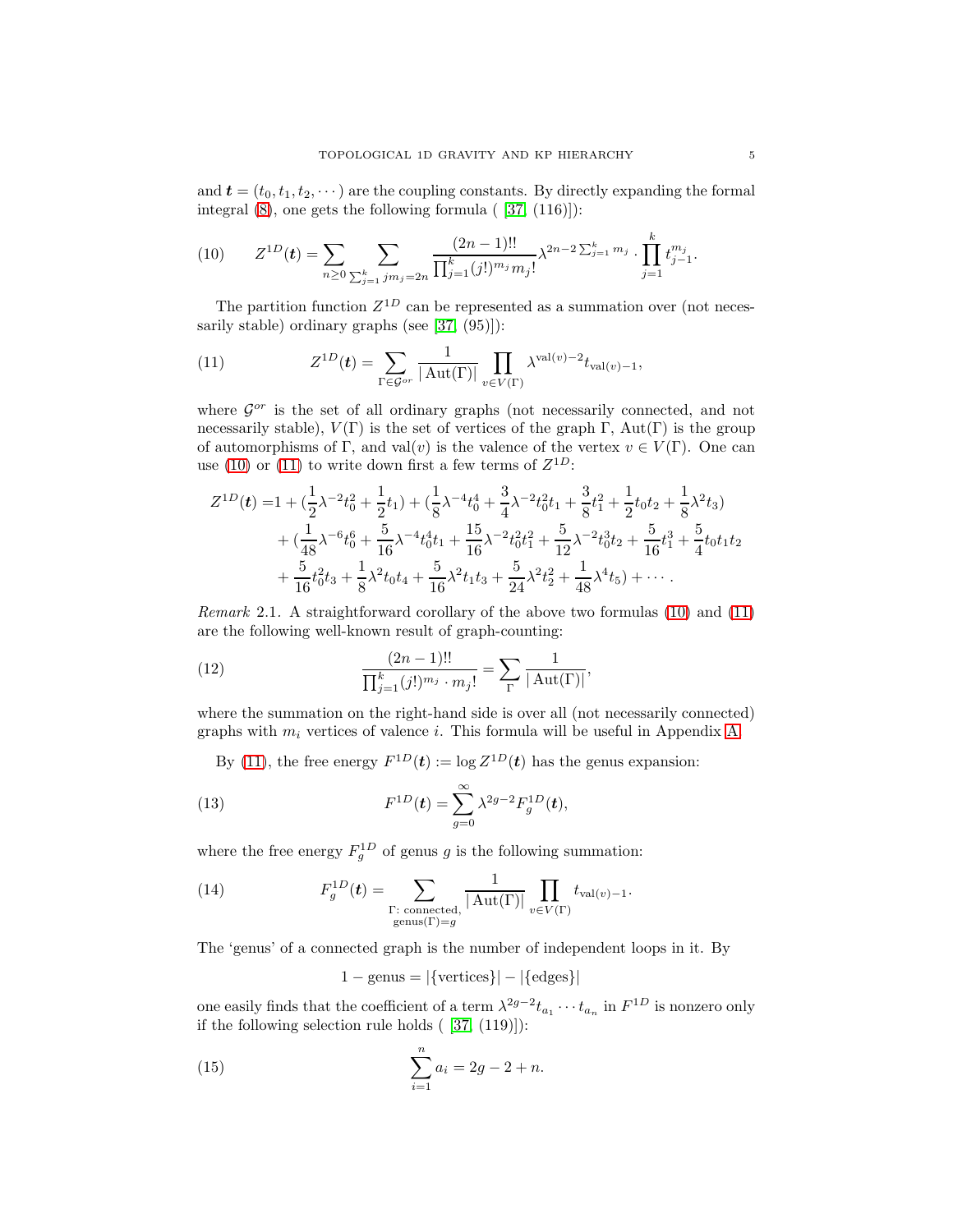Using the above graph sum formula, one can write down the first few terms of  $F^{1D}$ :

$$
F^{1D}(t) = \lambda^{-2} \left(\frac{1}{2}t_0^2 + \frac{1}{2}t_0^2t_1 + \frac{1}{2}t_0^2t_1^2 + \frac{1}{6}t_0^3t_2 + \frac{1}{2}t_0^2t_1^3 + \frac{1}{2}t_0^3t_1t_2 + \cdots\right) + \left(\frac{1}{2}t_1 + \frac{1}{2}t_0t_2 + \frac{1}{4}t_1^2 + \frac{1}{6}t_1^3 + \frac{1}{4}t_0^2t_3 + t_0t_1t_2 + \cdots\right) + \lambda^2 \left(\frac{1}{8}t_3 + \frac{5}{24}t_2^2 + \frac{1}{8}t_0t_4 + \frac{1}{4}t_1t_3 + \cdots\right) + \cdots \cdots
$$

Remark 2.2. Unfortunately, neither taking the logarithm of [\(10\)](#page-4-0) nor using the Feynman graph expansion [\(14\)](#page-4-2) is efficient for the computation of the coefficients of  $\lambda^{2g-2}t_{a_1}\cdots t_{a_n}$  in  $F^{1D}(\boldsymbol{t})$  when g or  $a_1,\cdots,a_n$  are large. In [\[33,](#page-31-8) §7], we have developed a simple quadratic recursion to compute  $F_g^{1D}$  in the renormalized coordinates  ${I_k}$  (see [\[15,](#page-31-15)37]). The correlators of  $F^{1D}$  in the original coupling constants  ${t_k}$ can be solved recursively using the Virasoro constraints or the topological recursion emerging from the Virasoro constraints [\[43\]](#page-32-0). In this work we will give a formula for the connected *n*-point functions using affine coordinates in  $\S3$ .

<span id="page-5-3"></span>2.2. Flow equations, polymer equation, and Virasoro constraints. Now we recall the flow equations, polymer equation, and Virasoro constraints for  $Z^{1D}$ .

First by taking partial derivatives directly to the formal Gaussian integral [\(8\)](#page-3-1), one is able to derive the flow equations and polymer equation for  $Z^{1D}$ :

**Theorem 2.1** ([27,37]). The partition function  $Z^{1D}$  satisfies the flow equations:

<span id="page-5-1"></span>(16) 
$$
\frac{\partial}{\partial t_n} Z^{1D} = \frac{\lambda^{2n}}{(n+1)!} \frac{\partial^{n+1}}{\partial t_0^{n+1}} Z^{1D}, \qquad \forall n \ge 0,
$$

and the polymer equation:

(17) 
$$
\sum_{n\geq 0} \frac{t_n - \delta_{n,1}}{n!} \lambda^{2n} \frac{\partial^n}{\partial t_0^n} Z^{1D} = 0.
$$

From the flow equations and the polymer equation, one can further derive the following Virasoro constraints for the topological 1D gravity:

<span id="page-5-2"></span>**Theorem 2.2** ([27,37]). The partition function  $Z^{1D}$  satisfies:

(18) 
$$
L_m(Z^{1D}) = 0, \qquad \forall m \ge -1,
$$

where the Virasoro operators  $\{L_m\}$  are defined by:

<span id="page-5-0"></span>
$$
L_{-1} = \frac{t_0}{\lambda^2} + \sum_{n \ge 1} (t_n - \delta_{n,1}) \frac{\partial}{\partial t_{n-1}},
$$

(19) 
$$
L_0 = 1 + \sum_{n\geq 0} (n+1)(t_n - \delta_{n,1}) \frac{\partial}{\partial t_n},
$$

$$
L_m = \lambda^2 \cdot (m+1)! \frac{\partial}{\partial t_{m-1}} + \sum_{n \ge 1} (t_{n-1} - \delta_{n,2}) \frac{(m+n)!}{(n-1)!} \frac{\partial}{\partial t_{m+n-1}}, \quad m \ge 1.
$$

Moreover, the operators  ${L_m}_{m>−1}$  satisfy the Virasoro commutation relations:

(20) 
$$
[L_m, L_n] = (m - n)L_{m+n}, \qquad \forall m, n \ge -1.
$$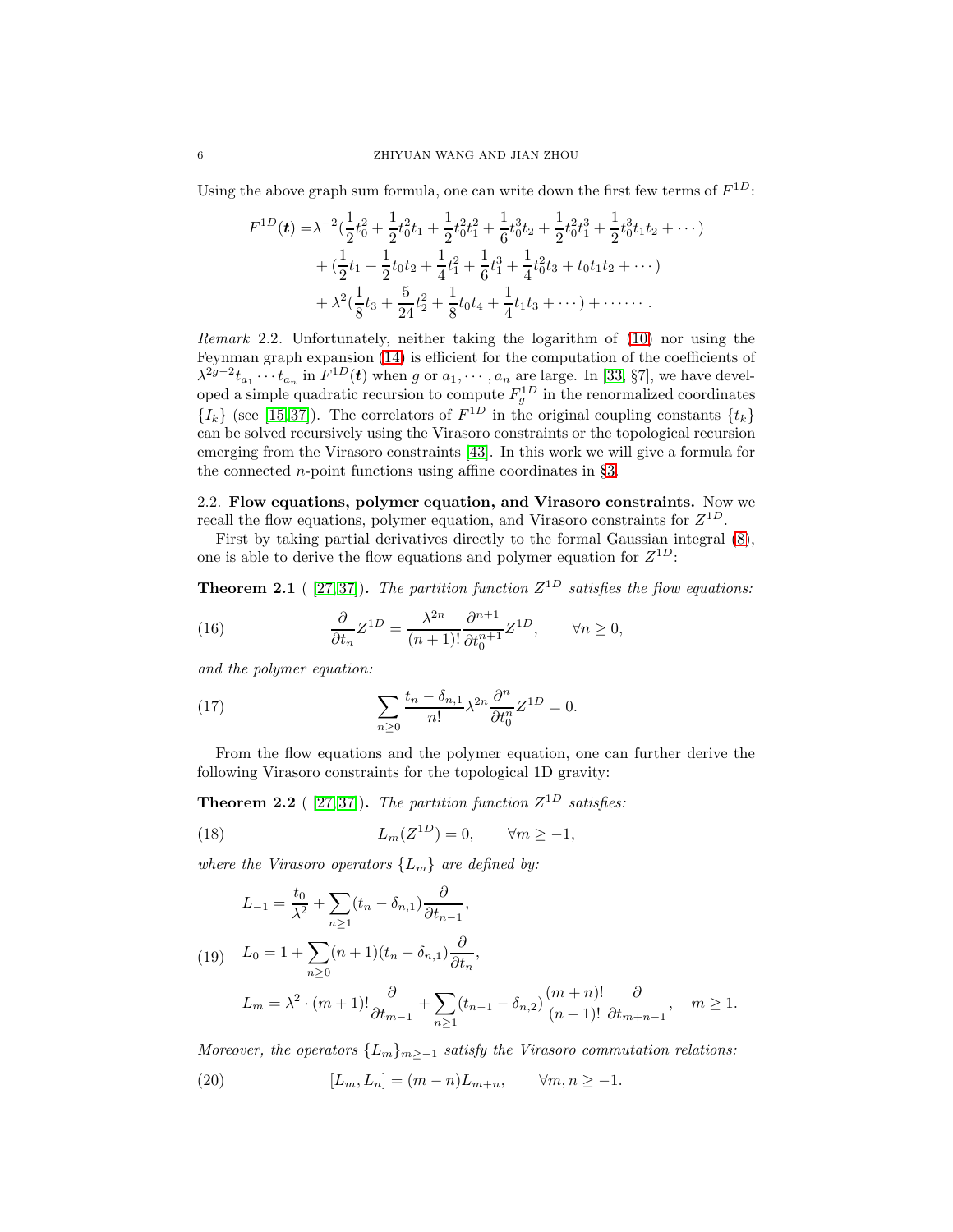2.3. A reformulation of the Virasoro constraints using flow equations. In this subsection, we reformulate the Virasoro constraints [\(18\)](#page-5-0) in another fashion. We will need this new version of Virasoro constraints in the next section.

Using the flow equations [\(16\)](#page-5-1), we easily see that for every  $1 \le m_1 \le m-1$  and  $m_2 := m - m_1$ , we always have:

(21) 
$$
\lambda^2 \cdot m! \frac{\partial}{\partial t_{m-1}} Z^{1D} = \lambda^{2m} \frac{\partial^m}{\partial t_0^m} Z^{1D} = \lambda^4 \cdot m_1! m_2! \frac{\partial^2}{\partial t_{m_1-1} \partial t_{m_2-1}} Z^{1D},
$$

thus:

$$
(m+1)!\frac{\partial Z^{1D}}{\partial t_{m-1}} = \left(\frac{m+3}{2} + \frac{m-1}{2}\right) \cdot m! \frac{\partial Z^{1D}}{\partial t_{m-1}}
$$
  
=  $\frac{m+3}{2} \cdot m! \frac{\partial Z^{1D}}{\partial t_{m-1}} + \frac{1}{2} \sum_{\substack{m_1 + m_2 = m \\ m_1, m_2 \ge 1}} \lambda^2 \cdot m_1! m_2! \frac{\partial^2 Z^{1D}}{\partial t_{m_1 - 1} \partial t_{m_2 - 1}}.$ 

Using this relation, we can reformulate the Theorem [2.2](#page-5-2) in the following way:

**Theorem 2.3.**  $Z^{1D}$  satisfies the following Virasoro constraints:

(22) 
$$
L_m^{1D}(Z^{1D}) = 0, \qquad \forall m \ge -1,
$$

where the new Virasoro operators  $\{L_m^{1D}\}_{m\ge-1}$  are defined by:

<span id="page-6-0"></span>
$$
L_{-1}^{1D} = \frac{t_0}{\lambda^2} + \sum_{n\geq 1} (t_n - \delta_{n,1}) \frac{\partial}{\partial t_{n-1}},
$$
  
\n
$$
L_0^{1D} = 1 + \sum_{n\geq 0} (n+1)(t_n - \delta_{n,1}) \frac{\partial}{\partial t_n},
$$
  
\n(23) 
$$
L_m^{1D} := \frac{m+3}{2} \lambda^2 \cdot m! \cdot \frac{\partial}{\partial t_{m-1}} + \frac{1}{2} \lambda^4 \cdot \sum_{\substack{m_1+m_2=m\\m_1,m_2\geq 1}} m_1! \cdot m_2! \cdot \frac{\partial^2}{\partial t_{m_1-1} \partial t_{m_2-1}}
$$
  
\n
$$
+ \sum_{n\geq 0} \frac{(m+n+1)!}{n!} (t_n - \delta_{n,1}) \frac{\partial}{\partial t_{m+n}}, \qquad m \geq 1.
$$

Moreover, one still has  $[L_m^{1D}, L_n^{1D}] = (m - n)L_{m+n}^{1D}$  for all  $m, n \ge -1$ .

2.4.  $Z^{1D}|_{\lambda=1}$  as a tau-function of the KP hierarchy. It is known in Nishigaki-Yoneya [\[28\]](#page-31-14) that the partition function  $Z^{1D}|_{\lambda=1}$  is a tau-function of the KP hierarchy. In this subsection we recall some relevant results. We will always assume  $\lambda = 1$  and omit ' $\lambda = 1$ ' for simplicity.

Using the flow equations and Virasoro constraints, one can derive a cut-and-join representation for the partition function  $Z^{1D}$ :

**Theorem 2.4** ([35]). We have  $Z^{1D} = \exp(M^{1D})(1)$ , where:

(24)  
\n
$$
M^{1D} = \frac{1}{2} \sum_{k,n \geq 0} \frac{(n+k)!}{n! \cdot k!} t_k t_n \frac{\partial}{\partial t_{n+k-1}} + \frac{1}{2} \sum_{n \geq 2} \frac{t_{n+1}}{(n+1)!} \sum_{\substack{i+j=n \ i,j \geq 1}} i! \cdot j! \frac{\partial^2}{\partial t_{i-1} \partial t_{j-1}} + \sum_{n \geq 0} \frac{t_{n+2}}{n+2} \cdot \frac{\partial}{\partial t_n} + \frac{1}{2} t_0^2 + \frac{1}{2} t_1,
$$

and we use the convention  $\frac{\partial}{\partial t_{-1}}$  := 0.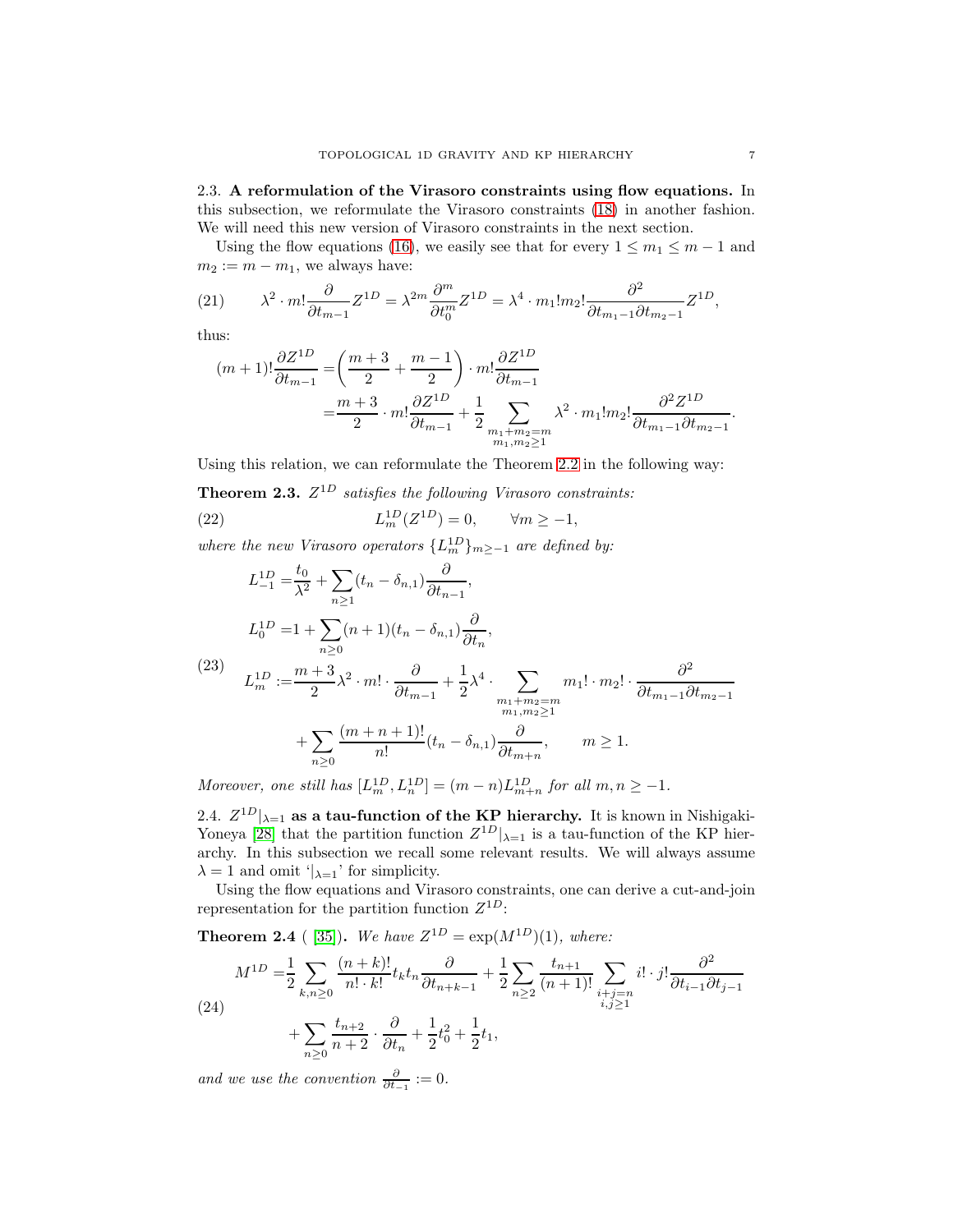Now let us take  $t_n = n! \cdot p_{n+1}$  where  $p_i$  is the Newton symmetric function of degree *i*. Then  $Z^{1D} \in \Lambda$ , where  $\Lambda$  is the bosonic Fock space, i.e., the space of all symmetric functions (see [\[8\]](#page-30-5) for an introduction).

Recall that  $\Lambda$  has a basis  $\{p_{\lambda}\}_{\lambda}$ , where for a partition  $\lambda = (\lambda_1, \dots, \lambda_n)$  (with  $\lambda_1 \geq \cdots \lambda_n > 0$  we denote  $p_{\lambda} := p_{\lambda_1} \cdots p_{\lambda_n}$ . Moreover, we use the convention  $p_{\emptyset} := 1$ . Let  $\alpha_n$   $(n \in \mathbb{Z})$  be the following bosonic operators on  $\Lambda$ :

(25) 
$$
\alpha_n := \begin{cases} p_{-n}, & n < 0; \\ 0, & n = 0; \\ n \frac{\partial}{\partial p_n}, & n > 0, \end{cases}
$$

then they satisfy the canonical commutation relations:

(26) 
$$
[\alpha_m, \alpha_n] = m\delta_{m+n,0}.
$$

After taking  $t_n := n! \cdot p_{n+1}$  for every  $n \geq 0$ , the operator  $M^{1D}$  becomes:

(27) 
$$
M^{1D} = \frac{1}{2} \sum_{i+j+k=-2} : \alpha_i \alpha_j \alpha_k : + \frac{1}{2} \sum_{i+j=-2} : \alpha_i \alpha_j : + \frac{1}{2} \alpha_{-2}
$$

where the normal ordering :  $\alpha_{i_1}\alpha_{i_2}\cdots \alpha_{i_n}$  : of the bosons  $\alpha_{i_1}, \cdots, \alpha_{i_n}$  is defined by:

$$
\vdots \alpha_{i_1}\alpha_{i_2}\cdots \alpha_{i_n} := \alpha_{i_{\sigma(1)}}\alpha_{i_{\sigma(2)}}\cdots \alpha_{i_{\sigma(n)}},
$$

where  $\sigma \in S_n$  is a permutation such that  $\sigma(1) \leq \cdots \leq \sigma(n)$ . Then one finds that  $M^{1D}$  is an element in  $\widehat{\mathfrak{gl}(\infty)}$  (see eg. [\[18,](#page-31-17) §4]), and thus  $\exp(M^{1D}) \in \widehat{GL(\infty)}$ .

In Sato's theory the space of all (formal power series) tau-functions is the  $\widehat{GL}(\infty)$ orbit of the trivial solution  $\tau = 1$  (see [\[8](#page-30-5)[,30\]](#page-31-12)). Thus we obtain the result of Nishigaki-Yoneya [\[28\]](#page-31-14) that  $Z^{1D} = \exp(M^{1D})(1)$  is a tau-function of the KP hierarchy, and the time variables are given by:

(28) 
$$
x_n := \frac{p_n}{n} = \frac{1}{n!} t_{n-1}, \qquad n \ge 1.
$$

<span id="page-7-0"></span>2.5. Quadratic recursion of the *n*-point functions. One way to compute the free energy  $F^{1D}$  is to derive recursions for the (connected) *n*-point functions:

(29) 
$$
W_{g,n}^{1D}(z_1,\dots,z_n) := \sum_{j_1,\dots,j_n\geq 1} \frac{\partial^n F_g^{1D}(\mathbf{t})}{\partial x_{j_1}\cdots \partial x_{j_n}} \bigg|_{\mathbf{x}=0} \cdot z_1^{-j_1-1}\cdots z_n^{-j_n-1},
$$

where  $(g, n) \neq (0, 1)$ , and  $x_n = \frac{1}{n!} t_{n-1}$  are the time variables of the KP hierarchy. Then the following quadratic recursion formula for these  $n$ -point functions emerges naturally from the Virasoro constraints [\(18\)](#page-5-0):

**Proposition 2.1** ([43]). Denote  $W_{0,1}^{1D}(z_1) := z_1^{-1}$ , then all other  $W_{g,n}^{1D}$  can be recursively computed by:

<span id="page-7-1"></span>(30)  
\n
$$
W_{g,n+1}^{1D}(z_0, z_1, \dots, z_n)
$$
\n
$$
= \sum_{j=1}^n D_{z_0, z_j} W_{g,n}^{1D}(z_1, \dots, z_n) + E_{z_0, u,v} W_{g-2,n+2}^{1D}(u, v, z_1, \dots, z_n)
$$
\n
$$
+ \sum_{\substack{g_1+g_2=g-1 \ I \sqcup J=[n]}} E_{z_0, u,v} \left( W_{g_1, |I|+1}^{1D}(u, z_I) \cdot W_{g_2, |J|+1}^{1D}(v, z_J) \right).
$$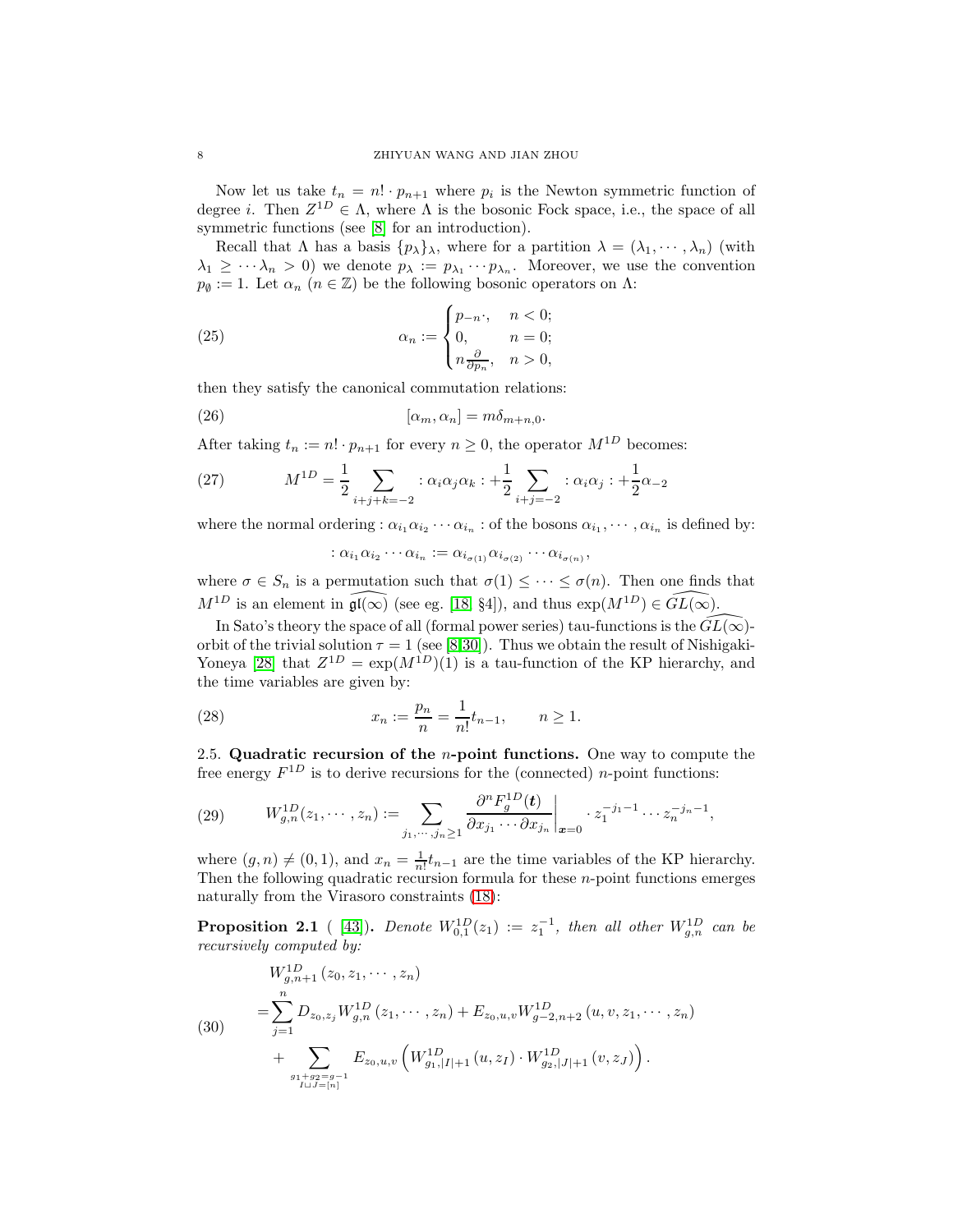where  $[n] := \{1, 2, \dots, n\}, z_I := (z_{i_1}, \dots, z_{i_k})$  for a set of indices  $I = \{i_1, \dots, i_k\},$ and the operators  $D_{z_0,z_j}$  and  $E_{z_0,u,v}$  are defined by:

$$
D_{z_0, z_j} f(z_j) := \frac{f(z_0) - f(z_j)}{z_0 (z_0 - z_j)^2} - \frac{1}{z_0 (z_0 - z_j)} \frac{\partial}{\partial z_j} f(z_j),
$$
  

$$
E_{z_0, u, v} f(u, v) := \frac{1}{z_0} \cdot \left( \lim_{u \to v} f(u, v) \right) \Big|_{v = z_0}.
$$

<span id="page-8-0"></span>2.6. Fat genus expansion, fat spectral curve, and emergence of E-O topological recursion. The quadratic recursion [\(30\)](#page-7-1) looks similar to but is not an Eynard-Orantin topological recursion [\[7,](#page-30-6)[12\]](#page-31-18). In order to obtain an E-O topological recursion, one needs to consider the fat genus expansion and fat Virasoro constraints for  $Z^{1D}$ . This has been done in [\[43\]](#page-32-0), and in this subsection we recall the main results.

The topological 1D gravity is the special case  $N = 1$  of the Hermitian one-matrix models, thus it admits a genus expansion by fat graphs, see [\[40\]](#page-31-13). Roughly speaking, a fat graph is (the equivalence class of) the 1-skeleton of a cell-decomposition of a Riemann surface, and the genus of a fat graph is the genus of the surface. Then one has a fat genus expansion and a family of fat Virasoro constraints for  $Z^{1D}$  which are different from those we have seen in  $\S 2.2$ . Here we only recall some necessary results, for details of the fat and thin emergent geometry, see [\[40,](#page-31-13) [41,](#page-31-19) [43\]](#page-32-0); and see the book [\[21\]](#page-31-20) for an introduction for fat graphs and Hermitian matrix models.

Take  $\lambda = 1$ , and let

(31) 
$$
F^{1D}(t) = \sum_{g\geq 0} F_g^{\text{fat}}(t)
$$

be the fat genus expansion of the free energy (see [\[40\]](#page-31-13)). Let  $x_n = \frac{1}{n!} t_{n-1}$ , and define the fat *n*-point function of genus  $q$  to be:

(32) 
$$
W_{g,n}^{\text{fat}}(z_1,\dots,z_n) := \sum_{j_1,\dots,j_n \geq 1} \frac{\partial^n F_g^{\text{fat}}(t)}{\partial x_{j_1} \cdots \partial x_{j_n}} \bigg|_{\boldsymbol{x} = 0} \cdot z_1^{-j_1 - 1} \cdots z_n^{-j_n - 1}
$$

for  $g \geq 0$  and  $n \geq 1$ . Notice that for the fat genus expansion, the coefficients in the case  $(q, n) = (0, 1)$  are given by the Catalan numbers (see eg. [\[11,](#page-30-7)26]), while in the thin genus expansion [\(13\)](#page-4-3) there is no terms of type  $(g, n) = (0, 1)$ .

**Example 2.1.** The following examples are known in literatures (see eq.  $[43]$ ):

(33) 
$$
W_{0,1}^{fat}(z_1) = \frac{1}{2}(z_1 - \sqrt{z_1^2 - 4}),
$$

$$
W_{0,2}^{fat}(z_1, z_2) = \frac{1}{2(z_1 - z_2)^2} \left( -1 + \frac{z_1 z_1 - 4}{\sqrt{(z_1^2 - 4)(z_2^2 - 4)}} \right).
$$

They can be computed using the fat Virasoro constraints.

In order to derive a topological recursion in the sense of Eynard-Orantin, one needs a spectral curve first. In [\[41\]](#page-31-19), the second author has shown that the following fat special deformation emerges from the fat Virasoro constraints ( [\[41,](#page-31-19) (78)]):

(34) 
$$
y = \frac{1}{\sqrt{2}} \sum_{n \ge 1} \frac{t_{n-1} - \delta_{n,2}}{(n-1)!} \cdot z^{n-1} + \frac{\sqrt{2}}{z} + \sqrt{2} \cdot \sum_{n \ge 1} n! \frac{\partial F_0^{\text{fat}}}{\partial t_{n-1}} \cdot z^{-n-1},
$$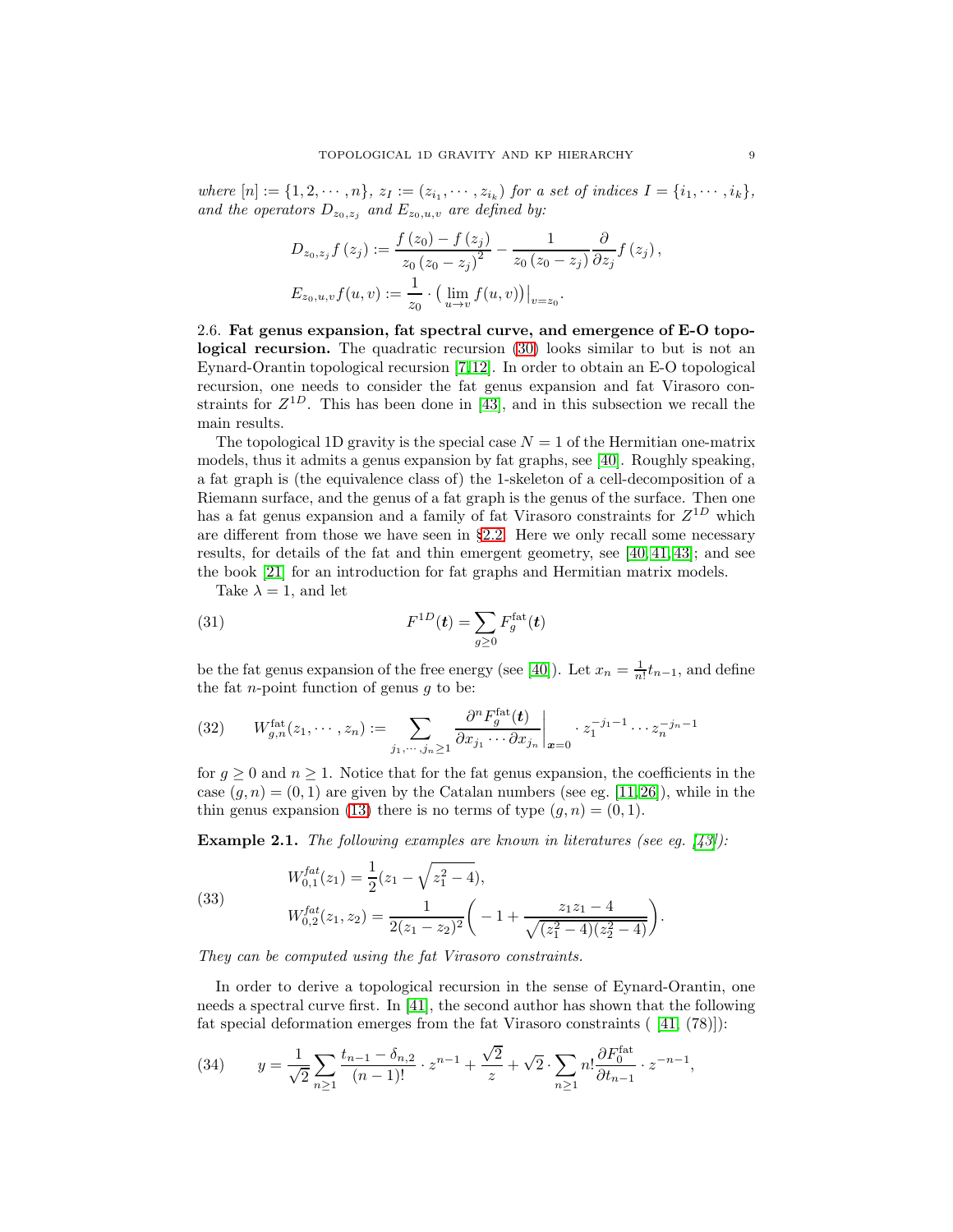which is a family of curves on the  $(y, z)$ -plane parametrized by  $(t_0, t_1, \dots)$ . By setting the coupling constants to zero (and perform a suitable rescaling), one obtains the following fat spectral curve:

<span id="page-9-1"></span>(35) 
$$
z^2 - 4y^2 = 4.
$$

This is the special case  $N = 1$  of the fat spectral curve for the Hermitian one-matrix models (at finite  $N$ ), see [\[41,](#page-31-19) §3] for details and the quantum deformation theory for this spectral curve. In physics literatures, this curve is known as the semi-circle law for the Hermitian matrix models, see eg.  $[25]$  for a treatment from the large N point of view.

Furthermore, one can show that the Eynard-Orantin topological recursion on this spectral curve emerges naturally from the fat Virasoro constraints:

**Theorem 2.5** ( [\[43\]](#page-32-0)). Let p,  $p_i$  be points on this spectral curve [\(35\)](#page-9-1), and denote:

(36) 
$$
\omega_{0,1}^{fat}(p_1) = y(p_1)dz(p_1),
$$

$$
\omega_{0,2}^{fat}(p_1, p_2) = \frac{1}{2(z_1(p) - z_2(p))^2} \left(1 + \frac{z_1(p)z_2(p) - 4}{4y_1(p)y_2(p)}\right)dz_1(p)dz_2(p)
$$

and

(37) 
$$
\omega_{g,n}^{fat}(z_1,\dots,z_n) := W_{g,n}^{fat}(z_1,\dots,z_n) dz_1 \dots dz_n
$$

for  $2g - 2 + n > 0$ . Then the following E-O topological recursion emerges from the  $\emph{fat Virasoro constraints for $F^{1D}$:}$ 

<span id="page-9-2"></span>
$$
\omega_{g,n+1}^{fat}(p_0, \cdots, p_n) = (\text{Res}_{p \to p_+} + \text{Res}_{p \to p_-}) \bigg[ K(p_0, p) \bigg( \omega_{g-1,n+2}^{fat}(p, \sigma(p), p_{[n]}) + \sum_{\substack{s \ g_1 + g_2 = g \\ I \cup J = [n]}}^{s} \omega_{g_1, |I|+1}^{fat}(p, p_I) \omega_{g_2, |J|+1}^{fat}(\sigma(p), p_J) \bigg) \bigg],
$$

for  $2g - 2 + n > 0$ , where  $p_{\pm}$  is the two branch point of the spectral curve,  $\sigma$ is the involution  $\sigma(z, y) = \sigma(z, -y)$  near the branch points, and we denote  $p_I :=$  $(p_{i_1,\dots,i_k})$  for  $I = \{i_1,\dots,i_k\}$ . The 's' on  $\sum$  means excluding terms involving  $\omega_{0,1}^{fat}$ in this summation. The recursion kernel  $K$  is given by:

(39) 
$$
K(p_0, p) = \frac{\int_{\sigma(p)}^p B^H(p_0, p)}{2(y(p) - y(\sigma(p)))dz(p)} = \frac{dz_0}{4y_0(z_0 - z) dz}.
$$

# 3. AFFINE COORDINATES FOR  $Z^{1D}|_{\lambda=1}$  and Some Applications

<span id="page-9-0"></span>In this section, we study the tau-function  $Z^{1D}|_{\lambda=1}$  of the KP hierarchy. In particular, we discuss some applications of its affine coordinates on the Sato Grassmannian. We describe this tau-function as a Bogoliubov transform in the fermionic picture, and as a summation of Schur functions in the bosonic picture, and then show how to compute the connected  $n$ -point functions using the affine coordinates. Moreover, we find a family of Kac-Schwarz operators for this tau-function. Some of these results will not be used in the computation of  $\chi(M_{q,n})$  in the next section, but we describe them for completeness.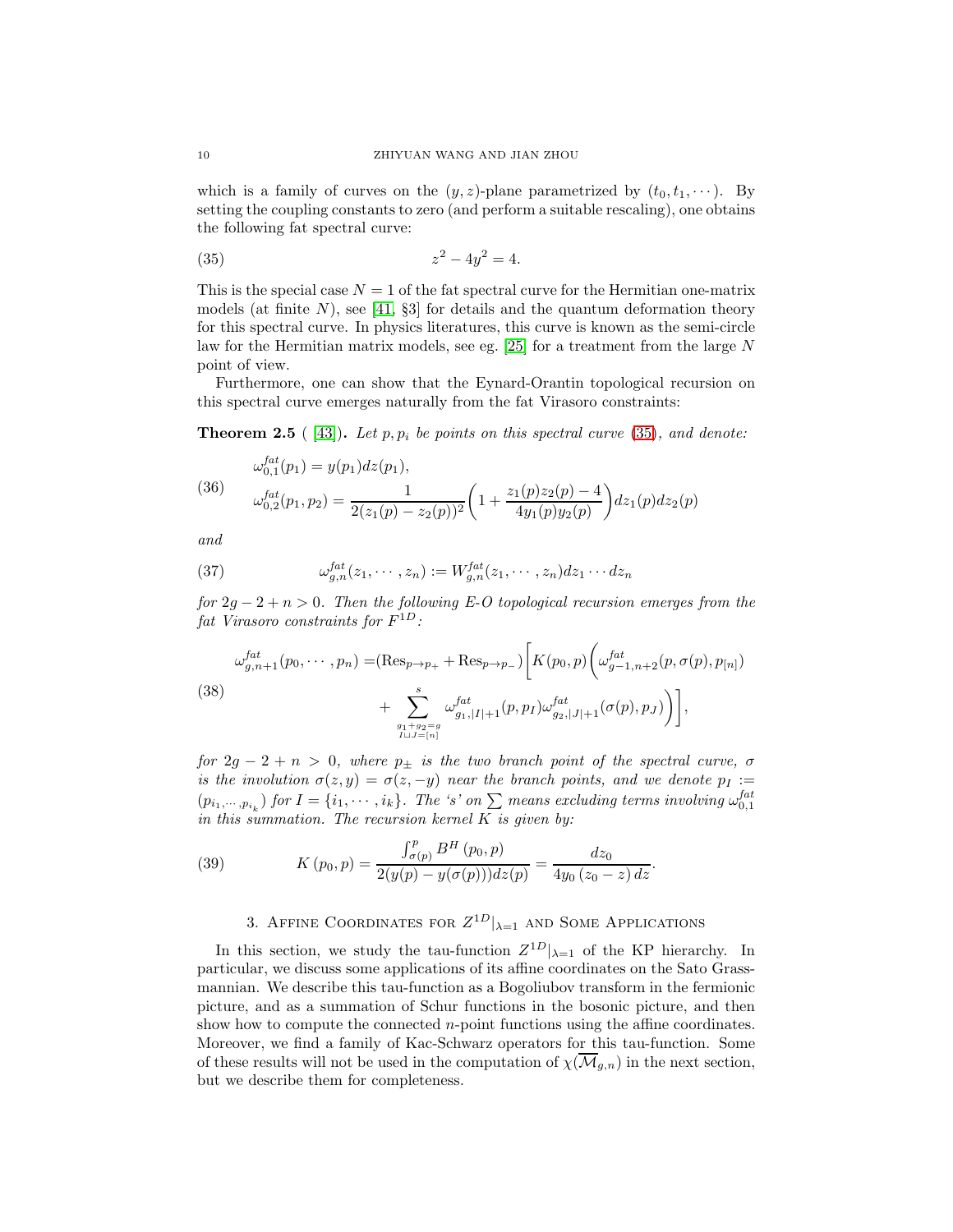<span id="page-10-0"></span>3.1. Affine coordinates for the tau-function  $Z^{1D}|_{\lambda=1}$ . First let us recall the affine coordinates of the tau-function  $Z^{1D}|_{\lambda=1}$  of the KP hierarchy. From now on, we will always assume that  $\lambda = 1$ , and omit ' $|_{\lambda=1}$ ' for simplicity. This evaluation dose not lose any information since the  $\lambda$ -dependence can be read off from  $Z^{1D}|_{\lambda=1}$ by the selection rule [\(15\)](#page-4-4).

In Kyoto School's approach to the KP hierarchy, there are three equivalent descriptions to a tau-function:

- 1) An element on the Sato Grassmannian;
- 2) A vector in the fermionic Fock space;
- 3) A vector in the bosonic Fock space.

Here let us briefly recall the construction of the big cell  $Gr_{(0)}$  of the Sato Grassmannian. Let  $H$  be the infinite-dimensional vector space:

$$
H:=\big\{\text{formal series } \sum_{n\in\mathbb{Z}} a_n z^n \big| a_n=0 \text{ for } n>>0\big\},
$$

Then one has  $H = H_+ \oplus H_-$ , where  $H_+ = \mathbb{C}[z]$  and  $H_- = z^{-1} \mathbb{C}[[z^{-1}]]$ . Denote by  $\pi_{\pm}: H \to H_{\pm}$  the two natural projections. The big cell  $Gr_{(0)}$  of the Sato Grassmannian consists of all linear subspaces  $U \subset H$  such that the projection  $\pi_+ : U \to H_+$  is an isomorphism of vector spaces.

An element  $U \subset H$  of the big cell  $Gr_{(0)}$  of the Sato Grassmannian is spanned by a basis of the form:

(40) 
$$
\left\{\tilde{f}_n = z^n + \sum_{j < n} \tilde{a}_{n,j} z^j\right\}_{n \geq 0},
$$

which is called an admissible basis. Among various admissible basis for  $U$ , there is a unique one of the following form (see eg. [\[1\]](#page-30-8) or [\[38,](#page-31-23) §3]):

(41) 
$$
\{f_n = z^n + \sum_{m\geq 0} a_{n,m} z^{-m-1}\}_{n\geq 0},
$$

called the normalized basis for U. The coefficients  $\{a_{n,m}\}_{n,m\geq 0}$  are called the affine coordinates for U. Given an element  $U \in Gr_{(0)}$ , one can construct a vector  $|U\rangle$ in the fermionic Fock space as a semi-infinite wedge product, and then construct a vector  $\tau_U$  in the bosonic Fock space using the boson-fermion correspondence. The element  $\tau_U$  constructed in this way is a tau-function of the KP hierarchy. Conversely, given any tau-function of the KP hierarchy, one can associate an element in  $Gr_{(0)}$  to it. See [\[8\]](#page-30-5) for details of boson-fermion correspondence. We will give a brief review in Appendix [A.1.](#page-22-1)

In particular, the tau-function  $Z^{1D}$  can be regarded as an element in the big cell  $Gr_{(0)}$  of the Sato Grassmannian. Let us denote by  $U^{1D} \subset H$  the point on  $Gr_{(0)}$ corresponding to  $Z^{1D}$ , and  $\{a_{n,m}^{1D}\}_{n,m\geq 0}$  the affine coordinates of  $U^{1D}$ . Then:

<span id="page-10-1"></span>**Theorem 3.1** ( [\[39\]](#page-31-24)). The affine coordinates  $\{a_{n,m}^{1D}\}_{n,m\geq0}$  are given by:

<span id="page-10-2"></span>(42) 
$$
a_{n,m}^{1D} = \begin{cases} m!!, & \text{if } n = 0 \text{ and } m \text{ is odd;} \\ 0, & \text{otherwise.} \end{cases}
$$

Or equivalently,  $U^{1D} \subset H$  is spanned by the normalized basis  $\{f_n^{1D}(z)\}_{n\geq 0}$  where:

<span id="page-10-3"></span>(43) 
$$
f_n^{1D}(z) = \begin{cases} 1 + \sum_{k \ge 0} (2k+1)!! \cdot z^{-2k-2}, & n = 0; \\ z^n, & n > 0. \end{cases}
$$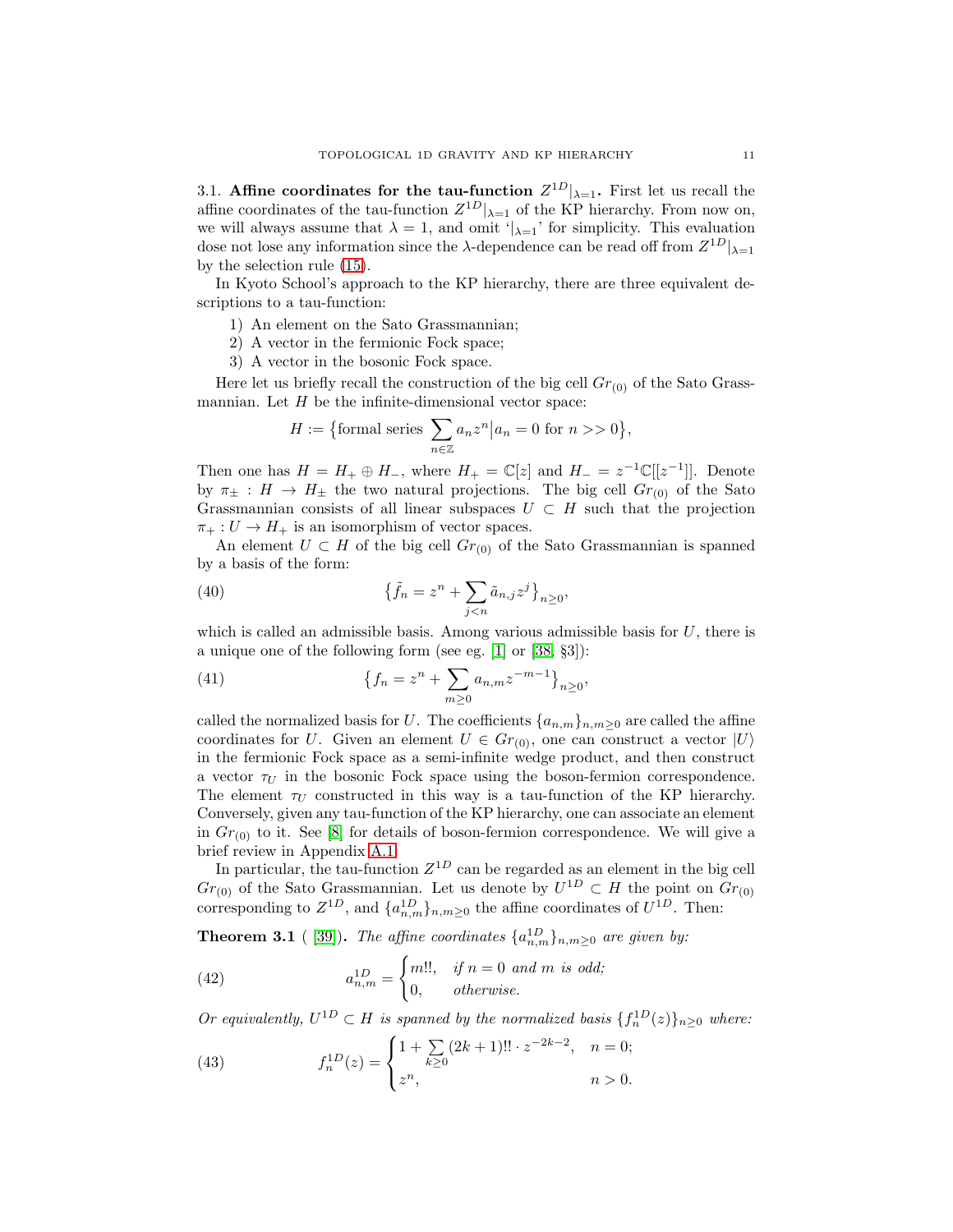Theorem [3.1](#page-10-1) can be proved by various methods. In [\[39\]](#page-31-24), the second author have computed the affine coordinates for the partition function  $Z_N$  of the Hermitian one-matrix models (at finite  $N$ ) using a method inspired by the representation theory [\[14\]](#page-31-25), and the above theorem can be obtained by simply taking  $N = 1$  in [\[39,](#page-31-24) (64)]. In another paper [\[42\]](#page-31-26), the affine coordinates for the partition function of counting Grothendieck's dessin d'enfants which includes the Hermitian one-matrix models as a special case, were computed using the fermionic reformulation of the Virasoro constraints.

In Appendix [A,](#page-22-0) we will give another proof of this result using a combinatorial method. This proof is rather simple, but reveals some interesting relations between symmetric functions and Feynman graphs, and this fits into our purpose of relating quantum field theories to integrable hierarchies.

<span id="page-11-0"></span>3.2. A fermionic representation and a bosonic representation for  $Z^{1D}$ . By applying [\[38,](#page-31-23) Theorem 3.1] to the affine coordinates [\(42\)](#page-10-2), one obtains the following fermionic representation of the tau-function  $Z^{1D}$  (see [\[38\]](#page-31-23) for notations, or Appendix [A.1](#page-22-1) for a brief introduction):

**Proposition 3.1.** In the fermionic Fock space, the tau-function  $Z^{1D}$  is given by the following Bogoliubov transform of the fermionic vacuum  $|0\rangle$ :

(44) 
$$
Z^{1D} = e^{A^{1D}}|0\rangle,
$$

where  $A^{1D}$  is the following quadratic operator of the fermionic creators  $\{\psi_r, \psi^*_r\}_{r>0}$ :

(45) 
$$
A^{1D} := \sum_{m,n \geq 0} a_{n,m}^{1D} \psi_{-m-\frac{1}{2}} \psi_{-n-\frac{1}{2}}^* = \sum_{k=0}^{\infty} (2k+1)!! \cdot \psi_{-2k-\frac{3}{2}} \psi_{-\frac{1}{2}}^*.
$$

Expanding the exponential, then we have:

(46) 
$$
Z^{1D} = |0\rangle + \sum_{k=0}^{\infty} (2k+1)!! \cdot \psi_{-2k-\frac{3}{2}} \psi_{-\frac{1}{2}}^* |0\rangle.
$$

Then applying the boson-fermion correspondence, one obtains a bosonic representation for  $Z^{1D}$  as a summation of symmetric functions (after taking  $t_n = n! \cdot p_{n+1}$ for every  $n \geq 0$ , where  $p_{n+1}$  is the Newton symmetric function of degree  $n + 1$ :

<span id="page-11-1"></span>(47)  

$$
Z^{1D}(\mathbf{t}) = 1 + \sum_{k=0}^{\infty} (2k+1)!! \cdot s_{(2k+1|0)}
$$

$$
= 1 + \sum_{k=0}^{\infty} (2k+1)!! \cdot h_{2k+2},
$$

where  $s_{(2k+1|0)}$  is the Schur function associated to the partition  $(2k+1|0) = (1^{2k+2})$ , and  $h_{2k+2}$  is the complete symmetric function of degree  $2k+2$ . See [\[22\]](#page-31-27) for an introduction to the symmetric functions.

3.3. Representing  $F^{1D}$  in terms of Schur functions. No let us represent the free energy  $F^{1D} = \log(Z^{1D})$  in terms of Schur functions. From [\(47\)](#page-11-1) one sees that

$$
F^{1D}(t) = \sum_{n\geq 1} \frac{(-1)^n}{n} \left( \sum_{k=0}^{\infty} (2k+1)!! \cdot h_{2k+2} \right)^n
$$

by expanding the logarithm. Thus: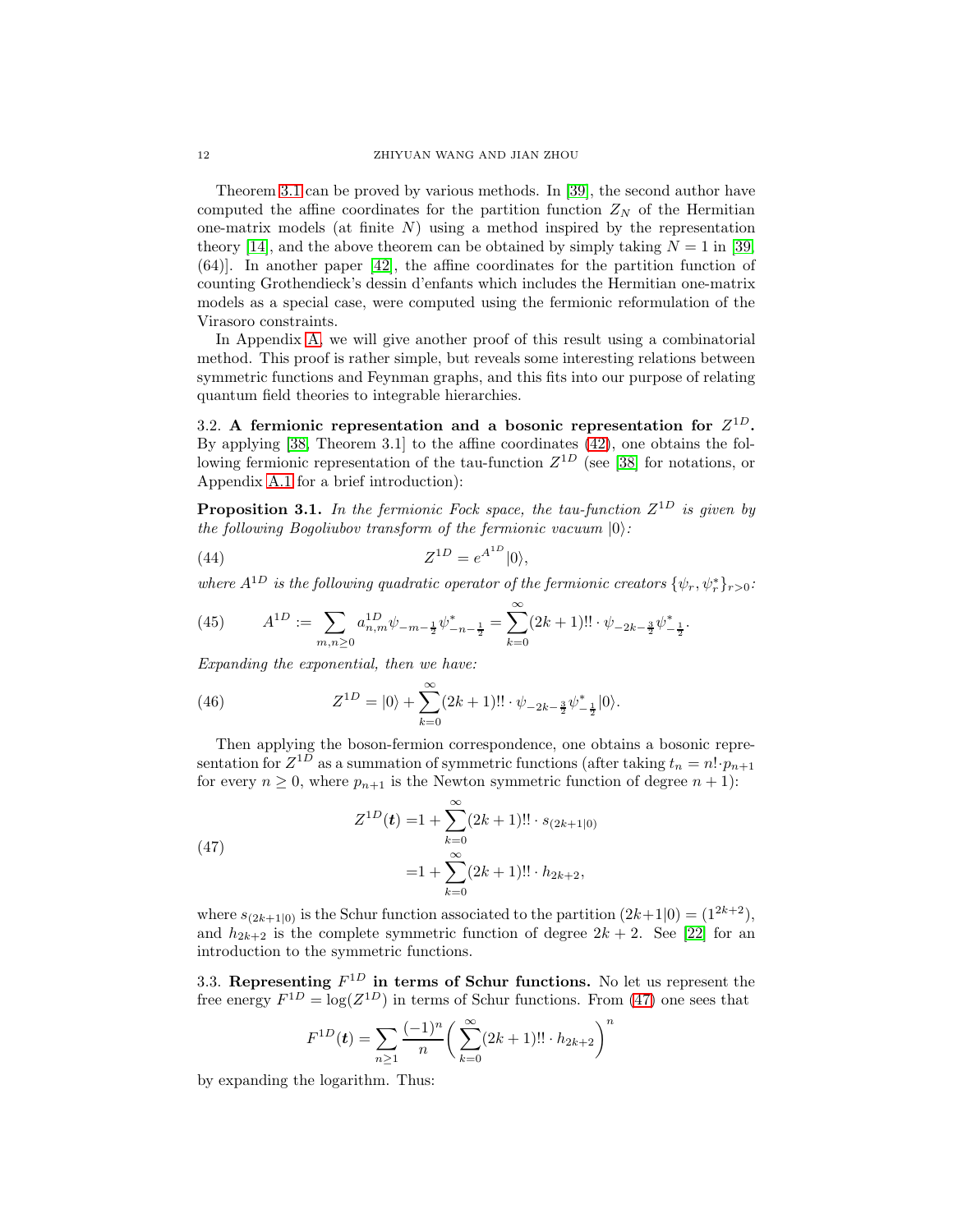Proposition 3.2. We have:

$$
F^{1D}(\boldsymbol{t}) = \sum_{n\geq 1} \sum_{k_1,\dots,k_n\geq 0} \frac{(-1)^n}{n} (2k_1+1)!! \cdots (2k_n+1)!! \cdot h_{2k_1+2} \cdots h_{2k_n+2}
$$
  
= 
$$
\sum_{n\geq 1} \sum_{k_1,\dots,k_n\geq 0} \frac{(-1)^n}{n} (2k_1+1)!! \cdots (2k_n+1)!! \cdot s_{(2k_1+1|0)} \cdots s_{(2k_n+1|0)},
$$

where  $t_n = n! \cdot p_{n+1}$  for every  $n \geq 0$ .

It is well-known that the product of two Schur functions is given by the following Littlewood-Richardson rule:

$$
s_{\lambda}s_{\mu} = \sum_{\nu} c_{\lambda\mu}^{\nu} s_{\nu},
$$

where the summation is over partitions  $\nu$  with  $|\nu| = |\lambda| + |\mu|$ , and the coefficients  $c^{\nu}_{\lambda\mu}$  can be obtained by counting certain operations on the corresponding Young diagrams (see eg. [\[22,](#page-31-27) §1]). Thus we can rewrite the above formula as:

Corollary 3.1. We have:

$$
F^{1D}(\boldsymbol{t}) = \sum_{n \geq 1} \sum_{k_1, \dots, k_n \geq 0} \sum_{\mu_1, \dots, \mu_{n-1}} \frac{(-1)^n}{n} (2k_1 + 1)!! \cdots (2k_n + 1)!!
$$
  

$$
c_{(2k_1+1|0),(2k_2+1|0)}^{\mu_1} c_{\mu_1,(2k_3+1|0)}^{\mu_2} \cdots c_{\mu_{n-2},(2k_n-1|0)}^{\mu_{n-1},(2k_n+1|0)}
$$

<span id="page-12-0"></span>where  $t_n = n! \cdot p_{n+1}$   $(n \ge 0)$ , and  $c^{\nu}_{\lambda \mu}$  are the Littlewood-Richardson coefficients.

3.4. A Kac-Schwarz operator for  $Z^{1D}$ . In this subsection we find a Kac-Schwarz operator for the tau-function  $Z^{1D}$ .

First let us briefly recall the definition of a Kac-Schwarz operator [\[17,](#page-31-28) [31\]](#page-31-29). Let  $U \subset H = \mathbb{C}[z] \oplus z^{-1} \mathbb{C}[[z^{-1}]]$  be an element of the big cell  $Gr_{(0)}$  of the Sato Grassmannian. A Kac-Schwarz operator for  $U$  is a differential operator  $Q$  in  $z$ , satisfying the following condition:

$$
Q(U) \subset U.
$$

Among all the Kac-Schwarz operators, the most interesting ones are those which takes a Laurent polynomial of degree n to a Laurent polynomial of degree  $n + 1$ ; i.e., those such that there exists a basis for  $U$  of the form:

$$
\{u_n := c_n z^n + \text{low order terms}\}_{n=0,1,2,\cdots}
$$

where  $c_n \neq 0$ , satisfying  $Q(u_n) = u_{n+1}$  for every  $n \geq 0$ . In this case, the vector space U is spanned by  $\{Q^k(u_0)\}_{k\geq 0}$ .

Now let us consider the case of the topological 1D gravity. Let  $U^{1D}$  be the element on the big cell of the Sato Grassmannian corresponding to the tau-function  $Z^{1D}$ , and we already know that  $U^{1D}$  is spanned by  $\{f_n^{1D}\}_{n\geq 0}$  given by [\(43\)](#page-10-3). Now let us define:

(48) 
$$
Q^{1D} := \partial_z + z - z^{-1},
$$

then we have:

**Theorem 3.2.** The operator  $Q^{1D} = \partial_z + z - z^{-1}$  is a Kac-Schwarz operators for  $U^{1D}$ . Moreover, we have:

(49) 
$$
U^{1D} = span\{(Q^{1D})^n (f_0^{1D})\}_{n \ge 0}.
$$

,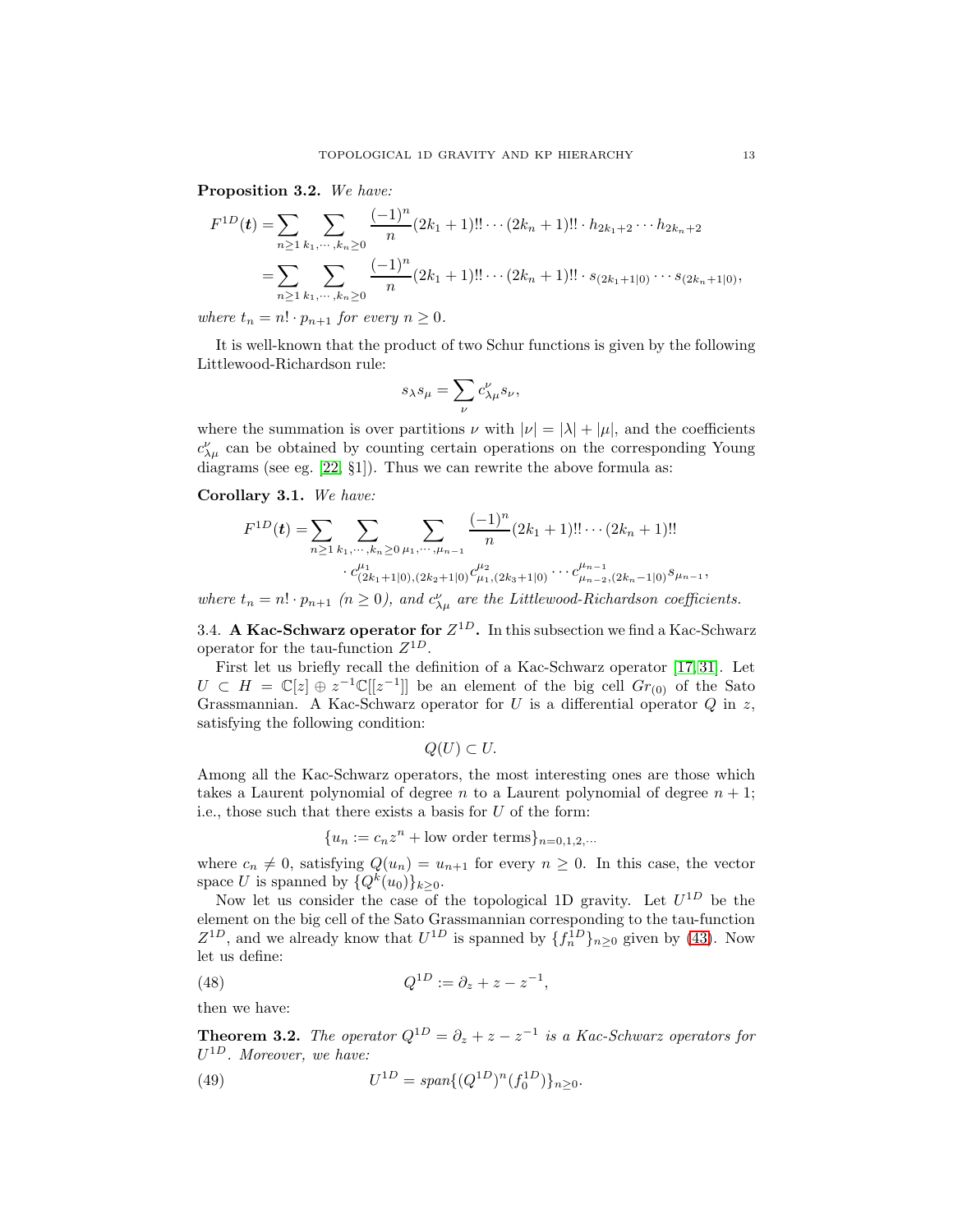Proof. By direct computations we easily check that:

$$
Q^{1D}(f_0^{1D}) = -\sum_{k=0}^{\infty} (2k+2) \cdot (2k+1)!! z^{-2k-3} + z + \sum_{k=0}^{\infty} (2k+1)!! z^{-2k-1}
$$

$$
- z^{-1} - \sum_{k=0}^{\infty} (2k+1)!! z^{-2k-3}
$$

$$
= z,
$$

i.e.,  $Q^{1D}(f_0^{1D}) = f_1^{1D}$ . Moreover, for  $n \ge 1$  we have:

$$
Q^{1D}(f_n^{1D}) = nz^{n-1} + z^{n+1} - z^{n-1} = f_{n+1}^{1D} + (n-1)f_{n-1}^{1D},
$$

thus by induction  $(Q^{1D})^n (f_0^{1D})$  is a polynomial in z of degree n for every  $n \geq 1$ . Then the conclusion holds.  $\hfill \square$ 

Remark 3.1. Now let us take the classical limit of this Kac-Schwarz operator (and then perform an additional rescaling) by:

$$
z\mapsto \frac{z}{\sqrt{2}}, \hspace{1.5cm} \partial_z\mapsto y,
$$

and in this way we obtain a plane curve:

$$
(50)\qquad \qquad y = -\frac{z}{\sqrt{2}} + \frac{\sqrt{2}}{z}
$$

which is called the signed Catalan curve. This is the thin spectral curve of the topological 1D gravity emerging from the thin Virasoro constraints (see [\[37,](#page-31-10) (311)]). See [\[37,](#page-31-10) §10-§11] for the quantum deformation theory for this curve.

,

<span id="page-13-0"></span>3.5. From Kac-Schwarz operators to Virasoro operators. In this subsection, we explain how to recover the Virasoro constraints of the topological 1D gravity from the Kac-Schwarz operator  $Q^{1D}$  defined above.

For every  $n \geq -1$ , define:

(51) 
$$
Q_n^{1D} := -z^{n+1}Q^{1D} = -z^{n+1}\partial_z - z^{n+2} + z^n.
$$

Then one can check that they satisfy the Virasoro commutation relations:

(52)  
\n
$$
[Q_m^{1D}, Q_n^{1D}] = z^m (\partial_z + z + z^{-1}) \circ z^n Q^{1D} - z^n (\partial_z + z + z^{-1}) \circ z^m Q^{1D}
$$
\n
$$
= (n - m) z^{m+n-1} Q^{1D}
$$
\n
$$
= (m - n) Q_{m+n}^{1D}, \qquad \forall m, n \ge -1.
$$

Moreover, it is clear that:

(53) 
$$
Q_n^{1D}(U^{1D}) \subset U^{1D}, \qquad \forall n \ge -1,
$$

i.e.,  $\{Q_n^{1D}\}_{n\geq -1}$  are all Kac-Schwarz operators for  $U^{1D} \in Gr_{(0)}$ .

The operators  $\{Q_n^{1D}\}_{n\geq -1}$  can be translated into operators on the bosonic Fock space via the boson-fermion correspondence. Now let us explain this. A differential operator  $z^{l}\partial_{z}^{m}$  is an element in  $\mathfrak{gl}(\infty)$  (see [\[18\]](#page-31-17)), and it defines an action  $\widehat{z^{l}\partial_{z}^{m}}$  on semi-infinite wedge products (i.e., vectors in the fermionic Fock space) by:

$$
\widehat{z^{l}\partial_z^{m}}(z^{k_1}\wedge z^{k_2}\wedge \cdots)
$$
\n
$$
= \sum_{n=0}^{\infty} m! {k_n \choose m} - \delta_{l,m}{n \choose m} z^{k_1}\wedge \cdots \wedge z^{k_{n-1}} \wedge z^{k_n+l-m} \wedge z^{k_{n+1}} \wedge \cdots,
$$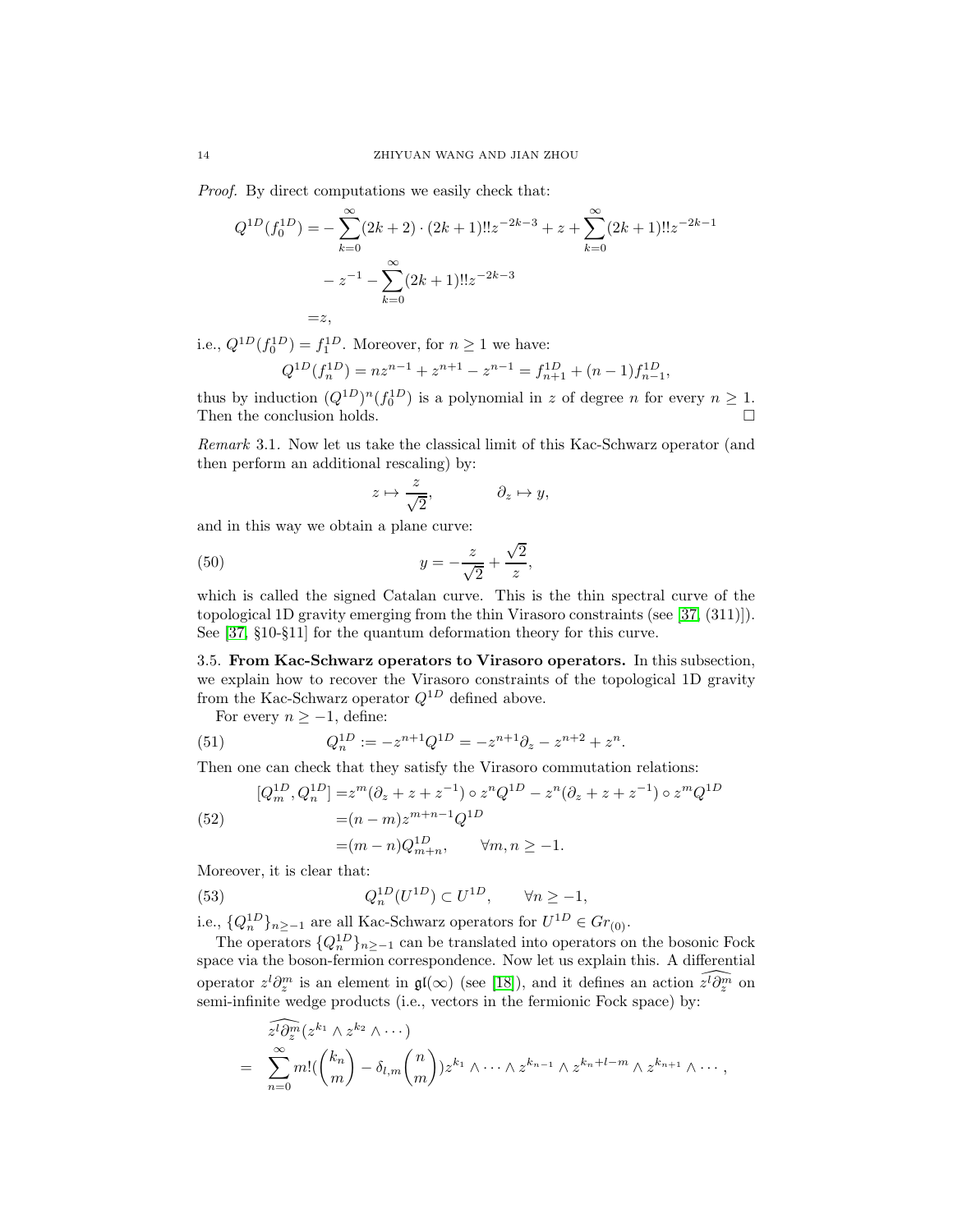where  $k_i \in \mathbb{Z}$  for every i and  $k_{i+1} = k_i + 1$  for  $i >> 0$ . This defines a central extension  $\mathfrak{gl}(\infty)$  of  $\mathfrak{gl}(\infty)$ . Then by the boson-fermion correspondence, they become operators on the bosonic Fock space. According to [\[18,](#page-31-17) Prop. 6.5], one has (after some change of notations):

(54) 
$$
\widehat{z^m} = \alpha_m, \qquad \widehat{z^n \partial_z} = -\frac{1}{2} \sum_{i \in \mathbb{Z}} \, : \, \alpha_i \alpha_{n-1-i} : -\frac{n-2}{2} \alpha_{n-1},
$$

where :  $\alpha_i \alpha_{n-1-i}$  : means the normal-ordering of bosons, and  $\alpha_m$  are the bosonic operators given by:

(55) 
$$
\alpha_m = \begin{cases} m \frac{\partial}{\partial p_m}, & m > 0; \\ 1, & m = 0; \\ p_{-m}, & m < 0. \end{cases}
$$

Here  $p_m = mx_m$  (and recall that  $x_m = \frac{1}{m!}t_{m-1}$  where  $\{t_n\}_{n\geq 0}$  are the coupling constants and  ${x_m}_{m\geq 1}$  are time variables). Therefore on the bosonic Fock space, the operators  $Q_n^{1D} = -z^{n+1}\partial_z - z^{n+2} + z^n \ (n \ge -1)$  becomes:

$$
Q_n^{1D} = -\alpha_{n+2} + \frac{n+1}{2}\alpha_n + \frac{1}{2}\sum_{i \in \mathbb{Z}} : \alpha_i \alpha_{n-i} :
$$
  
=  $-\alpha_{n+2} + \frac{n+3-\delta_{n,0}}{2}\alpha_n + \frac{1}{2}\sum_{i \neq 0,n} : \alpha_i \alpha_{n-i} :$ 

Now let us rewrite  $Q_n^{1D}$  in terms of the coupling constants  $\{t_n = n! \cdot p_{n+1}\}_{n \geq 0}$ , and then it follows that:

Theorem 3.3. Under the boson-fermion correspondence, we have:

(56) 
$$
\widehat{Q_n^{1D}} = L_n^{1D}, \qquad \forall n \ge -1,
$$

where  $Q_n^{1D}$  are the Kac-Schwarz operators:

$$
Q_n^{1D} := -z^{n+1}Q^{1D} = -z^{n+1}\partial_z - z^{n+2} + z^n,
$$

and  $\{L_n^{1D}\}_{n\ge-1}$  are the Virasoro operators defined by [\(23\)](#page-6-0).

Notice that  $Q_n^{1D}(U^{1D}) \subsetneq U^{1D}$ , and then  $Q_n^{1D}(U^{1D}) \notin Gr_{(0)}$ . This condition implies the Virasoro constraints  $L_n^{1D}(Z^{1D}) = 0$  for  $n \ge -1$ .

<span id="page-14-0"></span>3.6. Computing the n-point functions using Zhou's formula. In [\[38,](#page-31-23) §5], the second author has derived a formula to compute the connected  $n$ -point functions associated to an arbitrary tau-function of the KP hierarchy in terms of its affine coordinates. In this subsection we apply it to the topological 1D gravity.

Let  $\tau = \tau(x)$  be a tau-function of the KP hierarchy with respect to the time variables  $\mathbf{x} = (x_1, x_2, \dots)$ , and define the (all-genera) connected *n*-point function associated to  $\tau$  to be:

(57) 
$$
G^{(n)}(z_1,\dots,z_n) := \sum_{j_1,\dots,j_n \geq 1} \frac{\partial^n \log \tau(\bm{x})}{\partial x_{j_1} \cdots \partial x_{j_n}} \bigg|_{\bm{x} = 0} \cdot z_1^{-j_1 - 1} \cdots z_n^{-j_n - 1}.
$$

Then one has: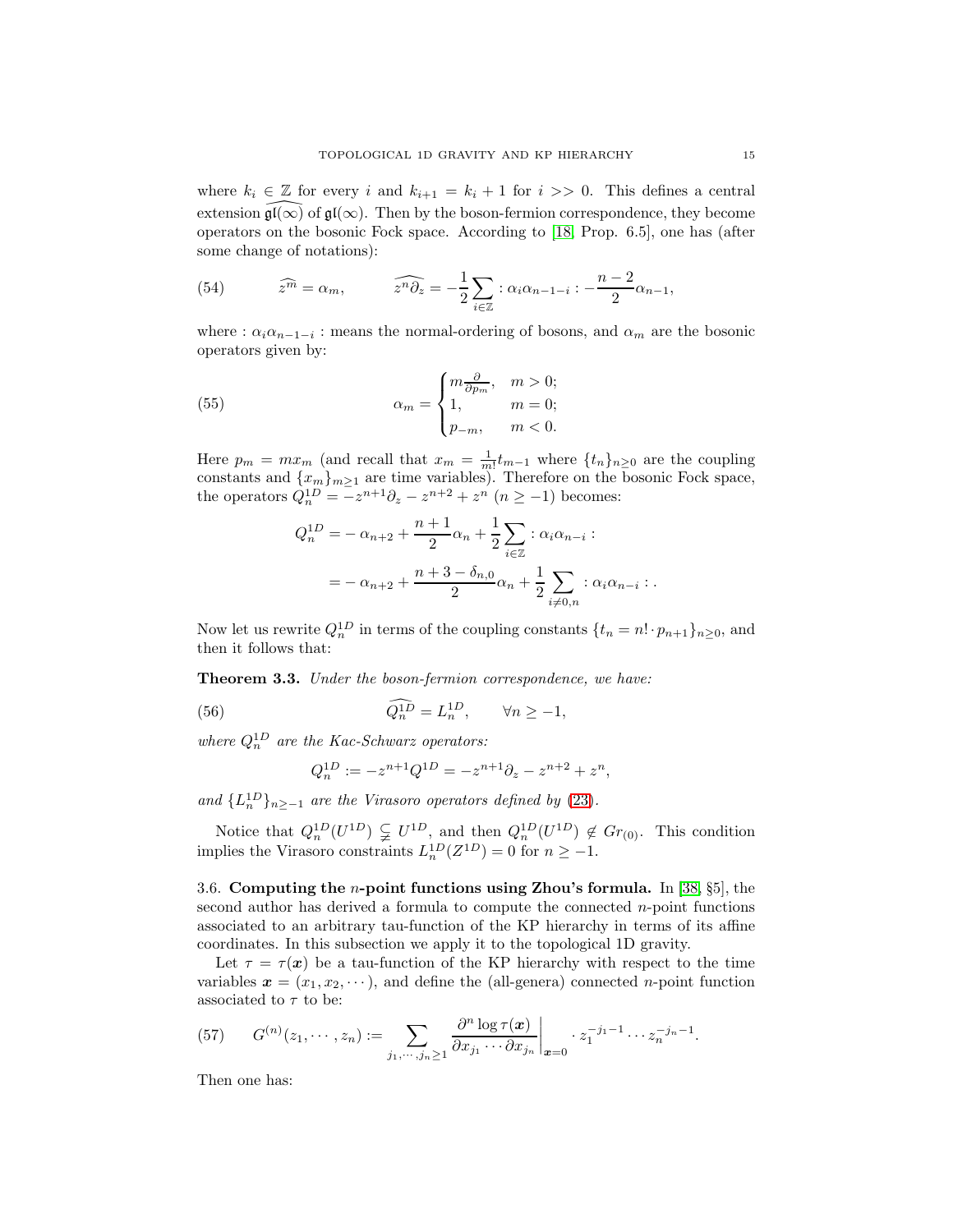**Theorem 3.4** ( [\[38\]](#page-31-23)). Let  $\{a_{n,m}\}_{n,m\geq 0}$  be the affine coordinates for  $\tau$  on the big cell of the Sato Grassmannian, and denote:

.

(58) 
$$
A(\xi, \eta) := \sum_{m,n \ge 0} a_{n,m} \xi^{-n-1} \eta^{-m-1}
$$

Then:

<span id="page-15-0"></span>(59) 
$$
G^{(n)}(z_1,\dots,z_n) = (-1)^{n-1} \sum_{n\text{-cycles } \sigma} \prod_{i=1}^n \widehat{A}(z_{\sigma(i)},z_{\sigma(i+1)}) - \frac{\delta_{n,2}}{(z_1-z_2)^2},
$$

where  $\sigma(n+1) := \sigma(1)$ , and:

(60) 
$$
\widehat{A}(z_i, z_j) = \begin{cases} i_{z_i, z_j} \frac{1}{z_i - z_j} + A(z_i, z_j), & i < j; \\ A(z_i, z_i), & i = j; \\ i_{z_j, z_i} \frac{1}{z_i - z_j} + A(z_i, z_j), & i > j, \end{cases}
$$

and  $i_{\xi,\eta} \frac{1}{\xi+\eta} := \sum_{k\geq 0} (-1)^k \xi^{-1-k} \eta^k$ .

The notation  $i_{z_i, z_j} \frac{1}{z_i - z_j}$  indicates how to expand  $\frac{1}{z_i - z_j}$  as a formal series in  $z_i$ and  $z_j$ . In what follows we will denote it by  $\frac{1}{z_i-z_j}$  for simplicity. Now one can use the formula  $(59)$  to compute the connected *n*-point functions:

(61)  

$$
G_{(n)}^{1D}(z_1, \dots, z_n) := \sum_{j_1, \dots, j_n \ge 1} \frac{\partial^n F^{1D}(\mathbf{t})}{\partial x_{j_1} \cdots \partial x_{j_n}} \bigg|_{\mathbf{x} = 0} \cdot z_1^{-j_1 - 1} \cdots z_n^{-j_n - 1}
$$

$$
= \sum_{j_1, \dots, j_n \ge 1} \frac{\partial^n F^{1D}(\mathbf{t})}{\partial t_{j_1 - 1} \cdots \partial t_{j_n - 1}} \bigg|_{\mathbf{t} = 0} \cdot \frac{j_1! \cdots j_n!}{z_1^{j_1 + 1} \cdots z_n^{j_n + 1}}
$$

of the topological 1D gravity. Denote:

<span id="page-15-1"></span>(62) 
$$
A^{1D}(\xi, \eta) = \sum_{n,m \ge 0} a_{n,m}^{1D} \xi^{-n-1} \eta^{-m-1} = \xi^{-1} \cdot \sum_{k=0}^{\infty} (2k+1)!! \cdot \eta^{-2k-2}.
$$

Then by [\(59\)](#page-15-0) we obtain the following formula for  $G_{(n)}^{1D}$ :

<span id="page-15-2"></span>**Proposition 3.3.** Let  $A^{1D}(\xi, \eta)$  be given by [\(62\)](#page-15-1), then we have:

<span id="page-15-3"></span>(63) 
$$
G_{(n)}^{1D}(z_1,\dots,z_n) = (-1)^{n-1} \sum_{n-cycles} \prod_{\sigma i=1}^n \widehat{A}^{1D}(z_{\sigma(i)},z_{\sigma(i+1)}) - \frac{\delta_{n,2}}{(z_1-z_2)^2},
$$

where  $\widehat{A}^{1D}(z_{\sigma(i)}, z_{\sigma(i+1)}) := A^{1D}(z_{\sigma(i)}, z_{\sigma(i+1)}) + \frac{1}{z_{\sigma(i)}-z_{\sigma(i+1)}}$ .

**Example 3.1.** For  $n = 1$ , the above formula gives:

$$
G_{(1)}^{1D}(z) = A^{1D}(z, z) = \sum_{k=0}^{\infty} (2k+1)!! \cdot z^{-2k-3},
$$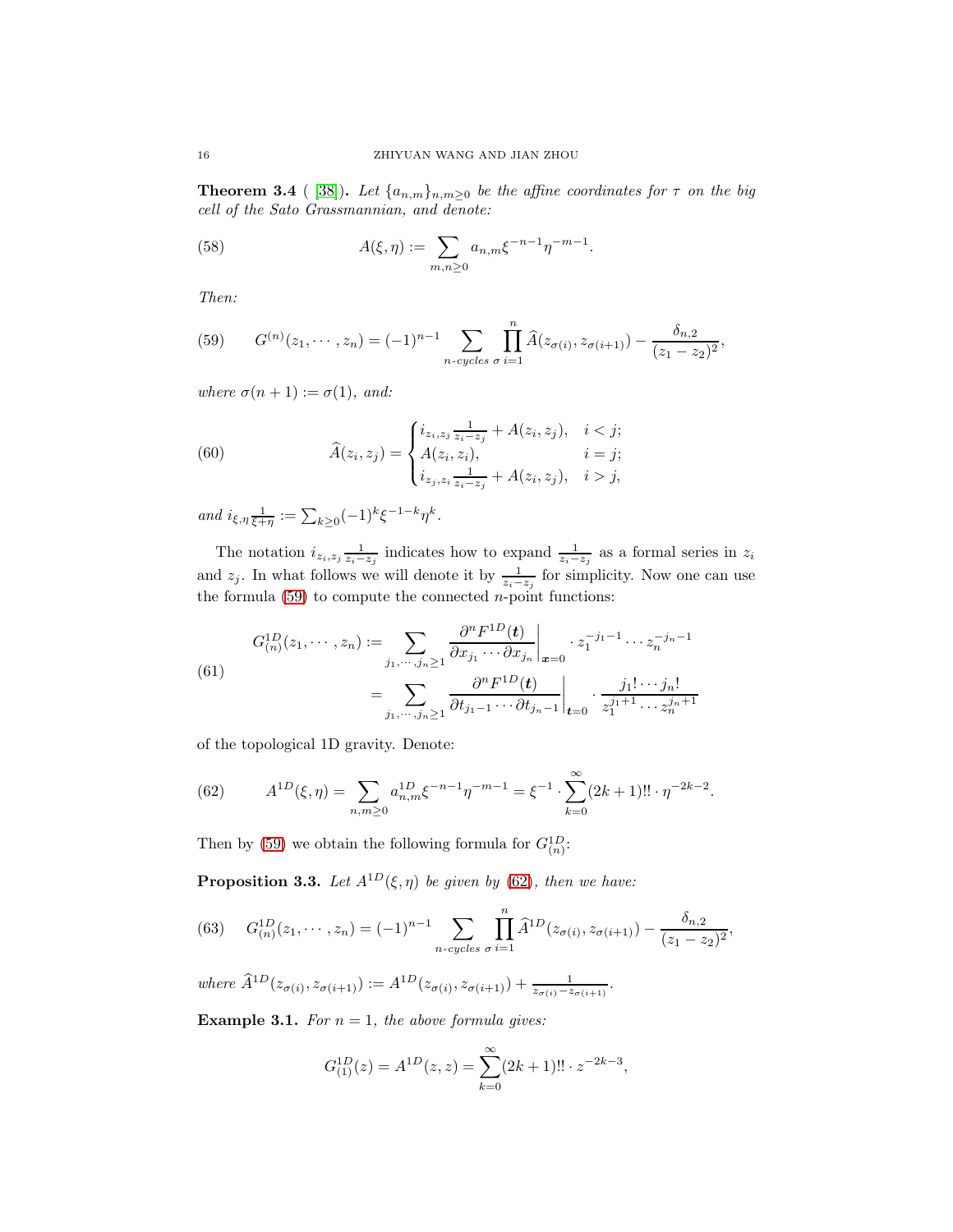and the first a few terms are:

$$
G_{(1)}^{1D}(z) = \frac{1}{z^3} + \frac{3}{z^5} + \frac{15}{z^7} + \frac{105}{z^9} + \frac{945}{z^{11}} + \frac{10395}{z^{13}} + \frac{135135}{z^{15}} + \frac{2027025}{z^{17}} \\ + \frac{34459425}{z^{19}} + \frac{654729075}{z^{21}} + \frac{13749310575}{z^{23}} + \frac{316234143225}{z^{25}} \\ + \frac{7905853580625}{z^{27}} + \frac{213458046676875}{z^{29}} + \frac{6190283353629375}{z^{31}} \\ + \frac{191898783962510625}{z^{33}} + \frac{6332659870762850625}{z^{35}} + \cdots
$$

And for  $n = 2$ , there is only one 2-cycle  $(1, 2)$ , thus the above formula gives:

$$
G_{(2)}^{1D}(z_1, z_2) = -\left(A^{1D}(z_1, z_2) + \frac{1}{z_1 - z_2}\right)\left(A^{1D}(z_2, z_1) + \frac{1}{z_2 - z_1}\right) - \frac{1}{(z_1 - z_2)^2}
$$
  

$$
= \frac{A^{1D}(z_1, z_2) - A^{1D}(z_2, z_1)}{z_1 - z_2} - A^{1D}(z_1, z_2)A^{1D}(z_2, z_1)
$$
  

$$
= \sum_{k,l \ge 0} \left( (2k + 2l + 3)!! - (2k + 1)!! \cdot (2l + 1)!! \right) z_1^{-2k - 3} z_2^{-2l - 3}
$$
  

$$
+ \sum_{k,l \ge 0} (2k + 2l + 1)!! \cdot z_1^{-2k - 2} z_2^{-2l - 2}.
$$

The first a few terms are:

$$
\begin{aligned} G_{(2)}^{1D}(z_1,z_2)=&\frac{1}{z_1^2z_2^2}+\frac{3}{z_1^2z_2^4}+\frac{3}{z_1^3z_2^3}+\frac{15}{z_1^2z_2^6}+\frac{12}{z_1^3z_2^5}+\frac{15}{z_1^4z_2^4}+\frac{12}{z_1^5z_2^3}\\ &+\frac{15}{z_1^6z_2^2}+\frac{105}{z_1^2z_2^8}+\frac{90}{z_1^3z_2^7}+\frac{105}{z_1^4z_2^6}+\frac{96}{z_1^5z_2^5}+\frac{105}{z_1^6z_2^4}+\frac{90}{z_1^7z_2^3}+\frac{105}{z_1^8z_2^2}\\ &+\frac{945}{z_1^2z_2^{10}}+\frac{840}{z_1^3z_2^9}+\frac{945}{z_1^4z_2^8}+\frac{900}{z_1^5z_2^7}+\frac{945}{z_1^6z_2^6}+\frac{900}{z_1^7z_2^5}+\frac{945}{z_1^8z_2^4}+\frac{840}{z_1^9z_2^3}\\ &+\frac{945}{z_1^{10}z_2^2}+\frac{10395}{z_1^2z_2^{12}}+\frac{9450}{z_1^3z_2^{11}}+\frac{10395}{z_1^4z_2^{10}}+\frac{10080}{z_1^5z_2^8}+\frac{10395}{z_1^6z_2^8}+\frac{10170}{z_1^7z_2^7}\\ &+\frac{10395}{z_1^8z_2^6}+\frac{10080}{z_1^9z_2^5}+\frac{10395}{z_1^1z_2^5}+\frac{9450}{z_1^{11}z_2^3}+\frac{10395}{z_1^{12}z_2^2}+\cdots\,. \end{aligned}
$$

From these data one sees that (after taking  $\lambda = 1$ ):

$$
F^{1D} = (x_2 + 3x_4 + 15x_6 + 105x_8 + 945x_{10} + 10395x_{12} + \cdots)
$$
  
+ 
$$
(\frac{1}{2}x_1^2 + 3x_1x_3 + x_2^2 + 15x_1x_5 + 12x_2x_4 + \frac{15}{2}x_3^2 + \cdots) + \cdots
$$
  
= 
$$
(\frac{1}{2}t_1 + \frac{1}{8}t_3 + \frac{1}{48}t_5 + \frac{1}{384}t_7 + \frac{1}{3840}t_9 + \frac{1}{46080}t_{11} + \cdots)
$$
  
+ 
$$
(\frac{1}{2}t_0^2 + \frac{1}{2}t_0t_2 + \frac{1}{4}t_1^2 + \frac{1}{8}t_0t_4 + \frac{1}{4}t_1t_3 + \frac{5}{24}t_2^2 + \cdots) + \cdots
$$

The n-point functions  $G_{(n)}^{1D}$  for  $n > 2$  can also be computed similarly. Numerical data for  $G_{(n)}^{1D}$  can be easily computed using a computer, and more examples will be listed in Appendix [B.1.](#page-27-1)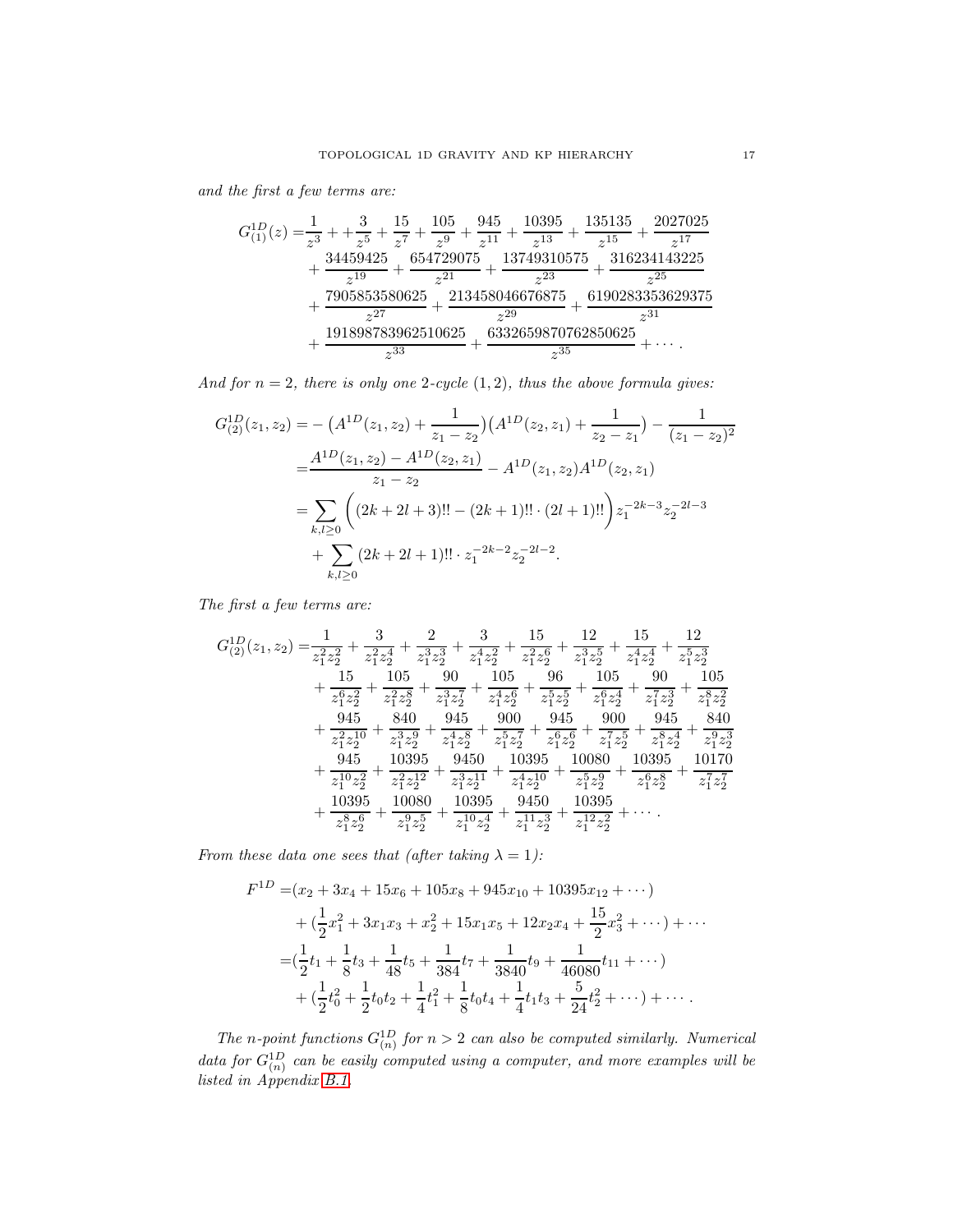Now let  $W^{1D}$  be the total *n*-point function defined by:

(64) 
$$
W^{1D}(z) = \sum_{n \ge 1} \sum_{j_1, \cdots, j_n \ge 1} \frac{\partial^n F^{1D}(t)}{\partial x_{j_1} \cdots \partial x_{j_n}} \bigg|_{t=0} \cdot z_1^{-j_1 - 1} \cdots z_n^{-j_n - 1},
$$

then one has:

(65)  
\n
$$
W^{1D}(z) := \sum_{(g,n)\neq(0,1)} W^{1D}_{g,n}(z_1,\dots,z_n)
$$
\n
$$
= \sum_{g\geq 0,n\geq 1} W^{fat}_{g,n}(z_1,\dots,z_n)
$$
\n
$$
= \sum_{n\geq 1} G^{1D}_{(n)}(z_1,\dots,z_n).
$$

This is simply a reassembling of all the correlators of the topological 1D gravity. The free energy  $F^{1D}(t)$  can be recovered from  $W^{1D}(z)$  by:

<span id="page-17-2"></span>(66) 
$$
F^{1D}(\mathbf{t}) = \Psi(W^{1D}(z)),
$$

where  $\Psi$  is the following linear map between vector spaces:

(67) 
$$
\Psi: \prod_{n\geq 1} z_1^{-1} \cdots z_n^{-1} \mathbb{C}[z_1^{-1}, \cdots, z_n^{-1}] \rightarrow \mathbb{C}[[t]],
$$

$$
z_1^{-j_1-1} \cdots z_n^{-j_n-1} \rightarrow \frac{x_{j_1} \cdots x_{j_n}}{n!} = \frac{t_{j_1-1} \cdots t_{j_n-1}}{n! \cdot j_1! \cdots j_n!}
$$

4. SPECIALIZE TO THE PROBLEM OF COMPUTING  $\chi(\overline{\mathcal{M}}_{g,n})$ 

.

<span id="page-17-0"></span>Now let us apply the above results of the topological 1D gravity to the problem of the computation of the orbifold Euler characteristics of  $\overline{\mathcal{M}}_{q,n}$ .

4.1. Orbifold characteristics of  $\mathcal{M}_{g,n}$  and  $\overline{\mathcal{M}}_{g,n}$ . First let us recall some basic results on the orbifold Euler characteristics  $\chi(\mathcal{M}_{g,n})$  and  $\chi(\overline{\mathcal{M}}_{g,n})$ .

Let  $\mathcal{M}_{g,n}$  be the moduli space of smooth stable curves of genus g with n marked points. The orbifold Euler characteristics of  $\mathcal{M}_{g,n}$  is given by the famous Harer-Zagier formula (see [\[13,](#page-31-4) [29\]](#page-31-5)):

(68) 
$$
\chi(\mathcal{M}_{g,n}) = (-1)^n \cdot \frac{(2g-1)B_{2g}}{(2g)!} (2g+n-3)!, \quad 2g-2+n > 0,
$$

where  $B_{2g}$  is the (2g)-th Bernoulli number. Let us denote by  $V_n(z)$  the following generating series of  $\chi(M_{g,n})$  for every fixed n:

<span id="page-17-1"></span>(69)  
\n
$$
V_0(z) := \sum_{g=2}^{\infty} \chi(\mathcal{M}_{g,0}) z^{2-2g};
$$
\n
$$
V_n(z) := \sum_{g=1}^{\infty} \chi(\mathcal{M}_{g,n}) z^{2-2g-n}, \qquad n = 1, 2;
$$
\n
$$
V_n(z) := \sum_{g=0}^{\infty} \chi(\mathcal{M}_{g,n}) z^{2-2g-n}, \qquad n \ge 3.
$$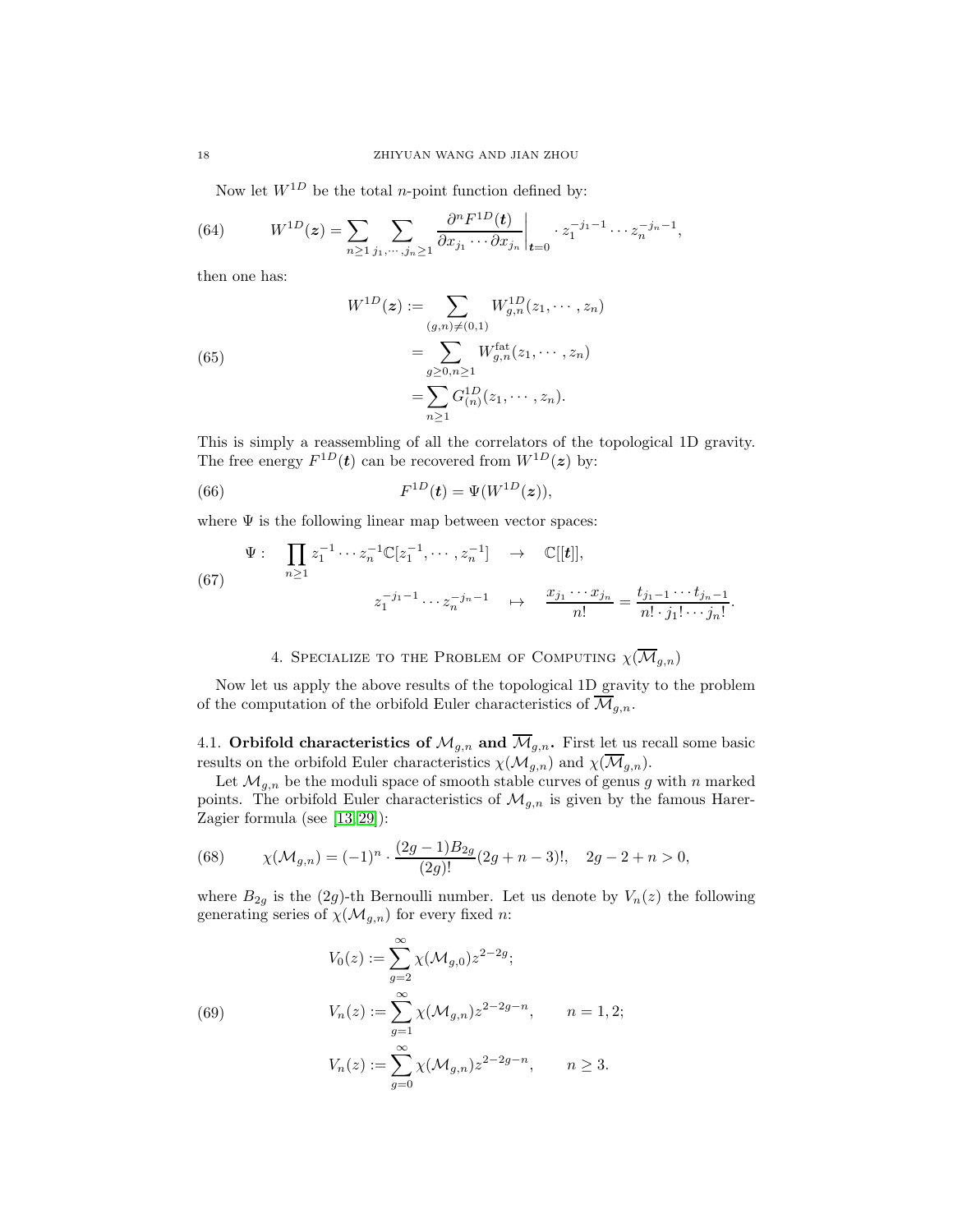The series  $V_n(z)$  can be related to the Gamma function as follows ( [\[34,](#page-31-0) §4]):

$$
V_0(z) \sim \int_0^z \left(z \frac{d}{dz} \log \Gamma(z+1)\right) dz - \frac{1}{2} z^2 \log z + \frac{1}{4} z^2 - \frac{1}{2} z - C + \frac{1}{12} \log z,
$$
  
\n
$$
V_1(z) \sim z \frac{d}{dz} \log \Gamma(z) - z \log z + \frac{1}{2},
$$
  
\n
$$
V_2(z) \sim z \frac{d^2}{dz^2} \log \Gamma(z) + \frac{d}{dz} \log \Gamma(z) - \log z - 1,
$$
  
\n
$$
V_n(z) \sim z \frac{d^n}{dz^n} \log \Gamma(z) + (n-1) \frac{d^{n-1}}{dz^{n-1}} \log \Gamma(z), \qquad n \ge 3;
$$

and related to the Barnes  $G$ -function as follows ( $[34, 84]$ ):

$$
V_0(z) \sim \log G(z+1) - \left(\zeta'(-1) + \frac{z}{2}\log(2\pi) + \left(\frac{z^2}{2} - \frac{1}{12}\right)\log z - \frac{3z^2}{4}\right),
$$
  
\n
$$
V_1(z) \sim \frac{d}{dz}\log G(z+1) - \frac{1}{2}\log(2\pi) - z\log z + z,
$$
  
\n
$$
V_2(z) \sim \frac{d^2}{dz^2}\log G(z+1) - \log z,
$$
  
\n
$$
V_n(z) \sim \frac{d^n}{dz^n}\log G(z+1), \qquad n \ge 3.
$$

Let  $\overline{\mathcal{M}}_{g,n}$  be the Deligne-Mumford compactification of  $\mathcal{M}_{g,n}$ . In [\[6\]](#page-30-1), Bini and Harer gave the following formula for the orbifold Euler characteristics of  $\mathcal{M}_{q,n}$  as a summation over all connected stable graphs of genus  $g$  with  $n$  external edges (here we denote bt  $\mathcal{G}^c_{g,n}$  the set of all such graphs):

<span id="page-18-0"></span>(70) 
$$
\chi(\overline{\mathcal{M}}_{g,n}) = n! \cdot \sum_{\Gamma \in \mathcal{G}_{g,n}^c} \frac{1}{|\operatorname{Aut}(\Gamma)|} \prod_{v \in V(\Gamma)} \chi(\mathcal{M}_{g_v, \operatorname{val}_v}),
$$

where  $g_v$  is the genus of a vertex v, and val<sub>v</sub> is the valence of v. A consequence of this graph sum formula is the following (see  $[6, (11)]$  and  $[34, \S6]$ ):

<span id="page-18-1"></span>(71)  

$$
\exp\left(\sum_{2g-2+n>0} \frac{1}{n!} \chi(\overline{\mathcal{M}}_{g,n}) y^n z^{2-2g}\right)
$$

$$
= \frac{1}{\sqrt{2\pi}} \int \exp\left(-\frac{1}{2}(x-yz)^2 + \sum_{n\geq 0} V_n(z) \cdot \frac{x^n}{n!}\right) dx.
$$

However, if one wants to compute the generating series

$$
\sum_{2g-2+n>0} \frac{1}{n!} \chi(\overline{\mathcal{M}}_{g,n}) y^n z^{2-2g},
$$

expanding the above formal integral directly and then taking its logarithm is not an efficient way.

Since listing all possible graphs in the formula [\(70\)](#page-18-0) or expanding the logarithm of the above formal integral are both unpractical in calculations, one desires to find other tools to compute  $\chi(\overline{\mathcal{M}}_{g,n})$ . In the earlier work [\[34\]](#page-31-0), the authors have derived two types recursion relations to compute  $\chi(\overline{\mathcal{M}}_{g,n})$  using the formalism of abstract QFT for stable graphs. Using these recursions, one is able to carry out the computations of all numerical data, and derive some closed formulas. Moreover, we have related the computation of  $\chi(\overline{\mathcal{M}}_{g,n})$  to the topological 1D gravity and KP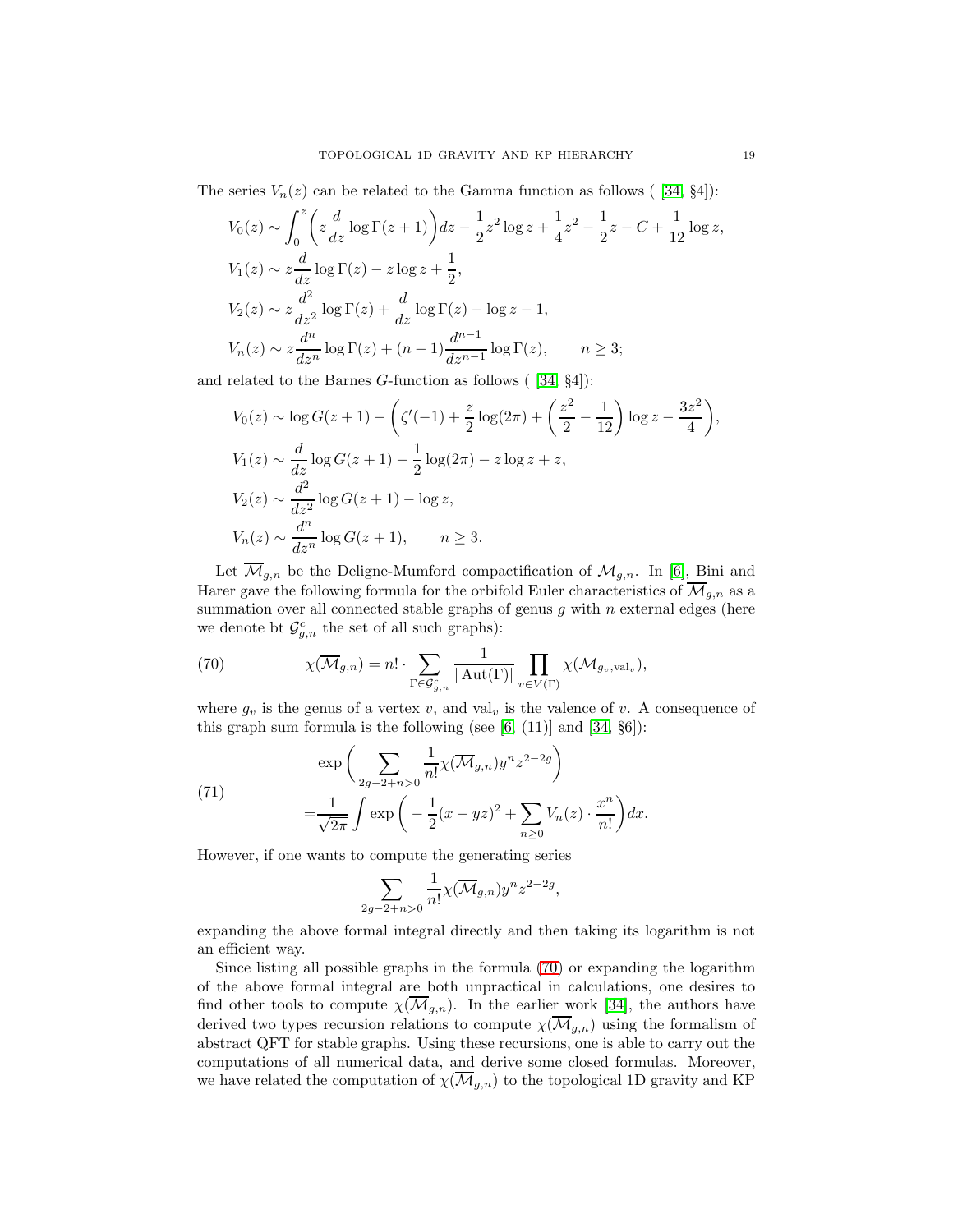hierarchy in [\[34,](#page-31-0)  $\S6$ ]. Then the results we discussed in last two sections can be applied to the problem, and we will explain this in the following subsections.

4.2. Orbifold characteristics  $\overline{\mathcal{M}}_{g,n}$  and KP hierarchy. Now let us recall the main results in [\[34,](#page-31-0) §6].

Comparing the formula [\(71\)](#page-18-1) to the partition function [\(8\)](#page-3-1) of the topological 1D gravity, one can easily finds that:

**Theorem 4.1** ( [\[34\]](#page-31-0)). Let y, z be two formal variable and denote by  $\chi(y, z)$  the following generating series of the orbifold Euler characteristics of  $\overline{\mathcal{M}}_{q,n}$ :

<span id="page-19-1"></span>(72) 
$$
\chi(y, z) := \sum_{2g-2+n>0} \frac{y^{n} z^{2-2g}}{n!} \cdot \chi(\overline{\mathcal{M}}_{g,n}) - \widetilde{V}_0(y, z),
$$

then we have:

(73) 
$$
\chi(y, z) = F^{1D}(t)|_{t_n = \widetilde{V}_{n+1}(y, z), n \ge 0},
$$

where  $F^{1D}$  is the logarithm of the KP tau-function  $Z^{1D}|_{\lambda=1}$  specified by the topological 1D gravity, and  $\widetilde{V}_n(y, z)$  are the following formal series:

<span id="page-19-0"></span>(74) 
$$
\widetilde{V}_n(y, z) := -\frac{1}{2} y^2 z^2 \cdot \delta_{n,0} + yz \cdot \delta_{n,1} + V_n(z), \qquad n \ge 0,
$$

and  $V_n(z)$  are the generating series of  $\chi(M_{q,n})$  given by [\(69\)](#page-17-1).

As a corollary, by taking  $y = 0$  one has:

Corollary 4.1 ( [\[34\]](#page-31-0)). Let  $\chi_0(z)$  be the following generating series of the orbifold Euler characteristics of  $\overline{\mathcal{M}}_{q,0}$ :

<span id="page-19-2"></span>(75) 
$$
\chi_0(z) := \sum_{g \ge 2} \left( \chi(\overline{\mathcal{M}}_{g,0}) - \chi(\mathcal{M}_{g,0}) \right) \cdot z^{2-2g}
$$

Then we have:

(76) 
$$
\chi_0(z) = F^{1D}(\mathbf{t})|_{t_n = V_{n+1}(y,z), n \geq 0},
$$

where  $F^{1D}$  is the logarithm of the KP tau-function  $Z^{1D}$  specified by the topological 1D gravity, and  $V_n(z)$  are the generating series of  $\chi(M_{g,n})$  given by [\(69\)](#page-17-1).

4.3. Computation of the generating series of  $\chi(\overline{\mathcal{M}}_{g,n})$  using topological **recursion.** Now we can use the results for the tau-function  $Z^{1D}|_{\lambda=1}$  of the KP hierarchy developed in §[3](#page-9-0) to compute the generating series  $\chi(y, z)$  of  $\chi(\overline{\mathcal{M}}_{g,n})$ .

Recall that the free energy  $F^{1D} = \log Z^{1D}$  can be recovered from the total *n*point function  $W^{1D}$  using the formula [\(66\)](#page-17-2). Now let  $\tilde{\Psi}$  be the evaluation of the map  $\Psi$  to the time:

$$
t_n = \widetilde{V}_{n+1}(y, z), \qquad n \ge 0,
$$

i.e.,  $\widetilde{\Psi}$  is the linear map:

<span id="page-19-3"></span>(77) 
$$
\widetilde{\Psi}: \prod_{n\geq 1} z_1^{-1} \cdots z_n^{-1} \mathbb{C}[z_1^{-1}, \cdots, z_n^{-1}] \rightarrow \mathbb{C}[[y]]((z)),
$$

$$
z_1^{-j_1-1} \cdots z_n^{-j_n-1} \mapsto \frac{\widetilde{V}_{j_1}(y, z) \cdots \widetilde{V}_{j_n}(y, z)}{n! \cdot j_1! \cdots j_n!},
$$

where  $\widetilde{V}_n(y, z)$  are given by [\(74\)](#page-19-0). Then the generating series  $\chi(y, z)$  defined by [\(72\)](#page-19-1) can be computed using the following formula: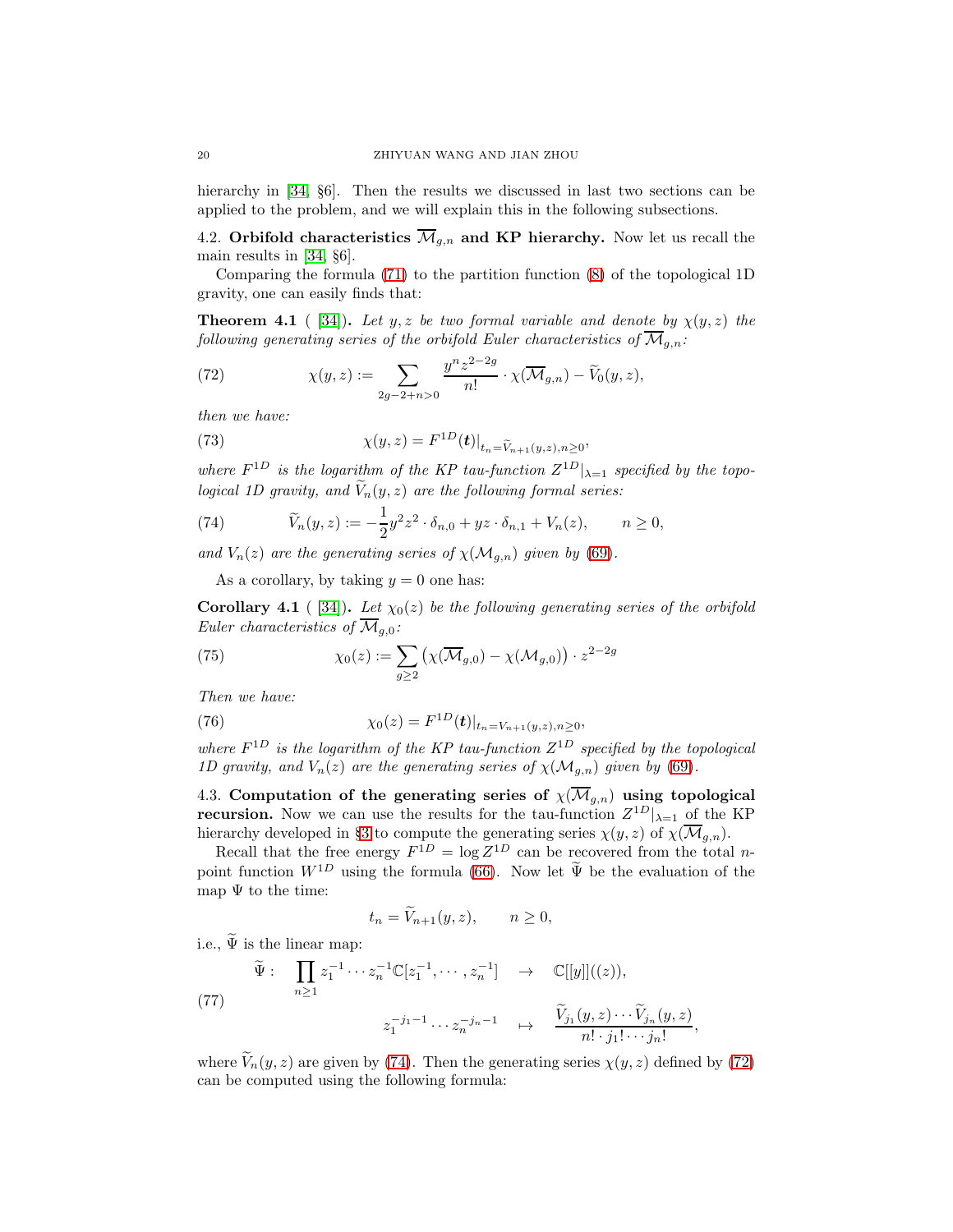Theorem 4.2. We have:

<span id="page-20-1"></span>(78)  

$$
\chi(y, z) = \widetilde{\Psi}\left(\sum_{(g,n)\neq(0,1)} W_{g,n}^{1D}(z_1, \dots, z_n)\right)
$$

$$
= \widetilde{\Psi}\left(\sum_{g\geq 0, n\geq 1} W_{g,n}^{fat}(z_1, \dots, z_n)\right)
$$

where  $W_{g,n}^{1D}$  can be computed recursively using [\(30\)](#page-7-1) together with the initial value  $W_{0,1}^{1D}(z_1) = \frac{1}{z_1}$ ; and  $W_{g,n}^{fat}$  can be computed recursively using the E-O topological recursion [\(38\)](#page-9-2).

Similarly, define  $\widetilde{\Psi}_0$  to be the specialization:

<span id="page-20-2"></span>(79) 
$$
\widetilde{\Psi}_0: \prod_{n\geq 1} z_1^{-1} \cdots z_n^{-1} \mathbb{C}[z_1^{-1}, \cdots, z_n^{-1}] \rightarrow \mathbb{C}[[z^{-1}]],
$$
  
 $z_1^{-j_1-1} \cdots z_n^{-j_n-1} \mapsto \frac{V_{j_1}(z) \cdots V_{j_n}(z)}{n! \cdot j_1! \cdots j_n!}$ 

where  $V_n(z) = \tilde{V}(0, z)$  are given by [\(69\)](#page-17-1), then the following is obtained by taking  $y = 0$  in [\(78\)](#page-20-1):

**Corollary 4.2.** The generating series [\(75\)](#page-19-2) of  $\chi(\overline{\mathcal{M}}_{g,0})$  is given by:

$$
(80) \ \chi_0(z) = \widetilde{\Psi}_0 \bigg( \sum_{(g,n) \neq (0,1)} W_{g,n}^{1D}(z_1, \dots, z_n) \bigg) = \widetilde{\Psi}_0 \bigg( \sum_{g \geq 0, n \geq 1} W_{g,n}^{fat}(z_1, \dots, z_n) \bigg).
$$

<span id="page-20-0"></span>4.4. A formula for the generating series in terms of affine coordinates. One can rewrite the above formula for the generating series  $\chi(y, z)$  in terms of the affine coordinates for the tau-function  $Z^{1D}$ . Using the fact

$$
W^{1D}(\bm{z}) = \sum_{n\geq 1} G^{1D}_{(n)}(z_1,\cdots,z_n).
$$

and Proposition [3.3](#page-15-2) which gives a formula for  $G_{(n)}^{1D}$  in terms of the affine coordinates of  $Z^{1D}|_{\lambda=1}$ , we easily have:

Theorem 4.3. The generating series

$$
\chi(y,z) := \sum_{2g-2+n>0} \frac{1}{n!} y^n z^{2-2g} \cdot \chi(\overline{\mathcal{M}}_{g,n}) - \widetilde{V}_0(y,z)
$$

is given by the formula:

<span id="page-20-3"></span>(81) 
$$
\chi(y, z) = \widetilde{\Psi}\bigg(\sum_{n \geq 1} (-1)^{n-1} \sum_{n-cycles \space \sigma} \prod_{i=1}^{n} \widehat{A}^{1D}(z_{\sigma(i)}, z_{\sigma(i+1)}) - \frac{1}{(z_1 - z_2)^2}\bigg),
$$

where  $\widetilde{\Psi}$  is given by [\(77\)](#page-19-3), and

(82) 
$$
\widehat{A}^{1D}(\xi,\eta) = \sum_{k=0}^{\infty} (2k+1)!! \cdot \xi^{-1} \eta^{-2k-2} + \frac{1}{\xi - \eta}.
$$

Taking  $y = 0$ , we have:

,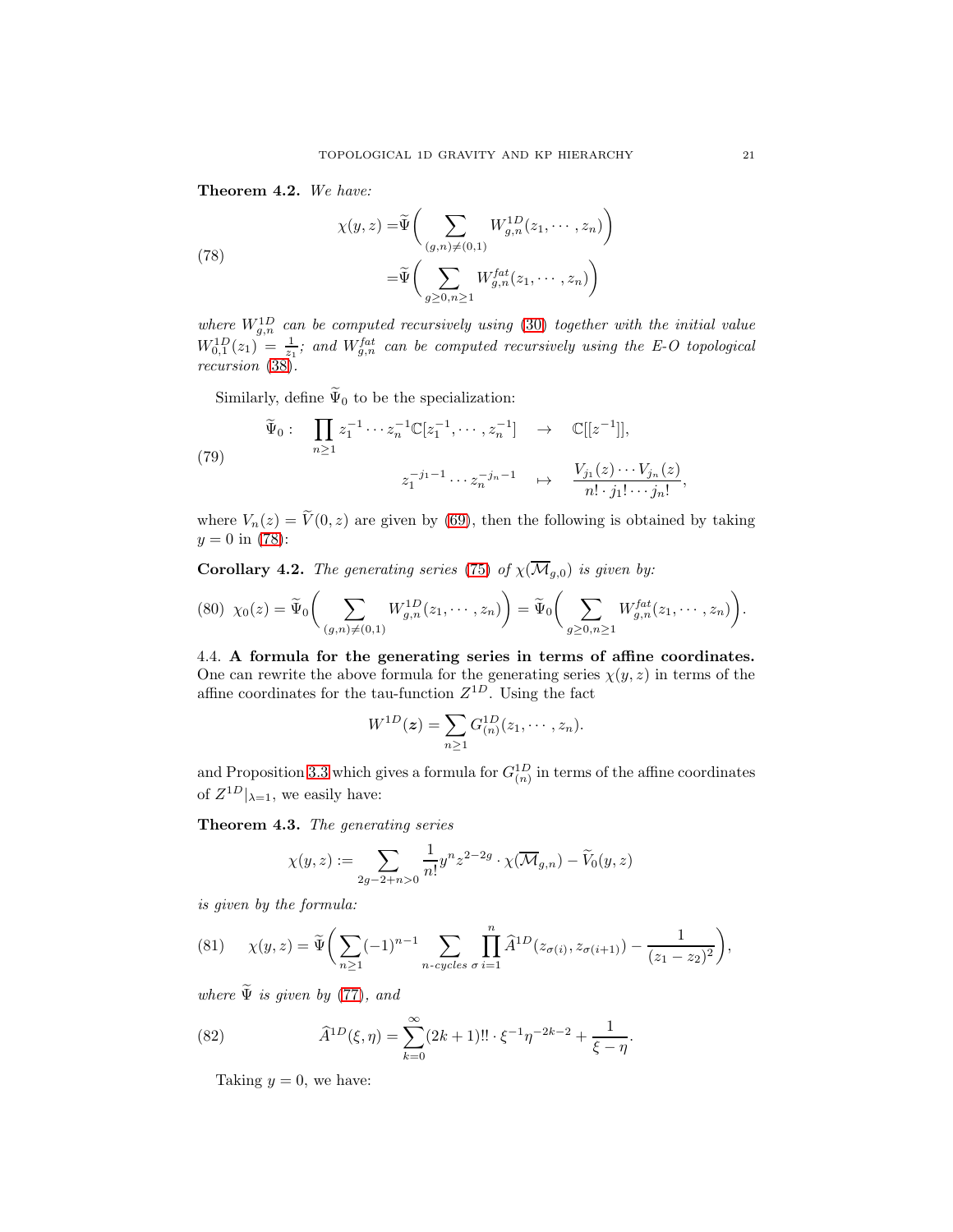Corollary 4.3. The generating series [\(75\)](#page-19-2) is given by:

(83) 
$$
\chi_0(z) = \widetilde{\Psi}_0\bigg(\sum_{n\geq 1}(-1)^{n-1}\sum_{n-cycles \atop n \text{ cycles}}\prod_{\sigma=1}^n \widehat{A}^{1D}(z_{\sigma(i)}, z_{\sigma(i+1)}) - \frac{1}{(z_1 - z_2)^2}\bigg),
$$

where the map  $\widetilde{\Psi}_0$  is given by [\(79\)](#page-20-2).

4.5. A remark on the formulas. Here let us remark that for every fixed pair  $(g, n)$  with  $2g - 2 + n > 0$ , the coefficients of  $y^n z^{2-2g}$  in the right-hand sides of [\(78\)](#page-20-1) and [\(81\)](#page-20-3) are summations of finite numbers of terms, hence these formulas indeed work for practical computations even though they involve infinite summations.

In fact, notice that the generating series  $\tilde{V}_n(y, z)$  ( $n \geq 1$ ) are of the form:

<span id="page-21-2"></span>
$$
\widetilde{V}_1(y,z) = yz - \frac{1}{12}z^{-1} + \frac{1}{120}z^{-3} - \frac{1}{252}z^{-5} + \frac{1}{240}z^{-7} - \frac{1}{132}z^{-9} + \cdots,
$$
\n
$$
\widetilde{V}_2(y,z) = \frac{1}{12}z^{-2} - \frac{1}{40}z^{-4} + \frac{5}{252}z^{-6} - \frac{7}{240}z^{-8} + \frac{3}{44}z^{-10} - \cdots,
$$
\n(84)\n
$$
\widetilde{V}_3(y,z) = z^{-1} - \frac{1}{6}z^{-3} + \frac{1}{10}z^{-5} - \frac{5}{42}z^{-7} + \frac{7}{30}z^{-9} - \frac{15}{22}z^{-11} + \cdots,
$$
\n
$$
\widetilde{V}_4(y,z) = -z^{-2} + \frac{1}{2}z^{-4} - \frac{1}{2}z^{-6} + \frac{5}{6}z^{-8} - \frac{21}{10}z^{-10} + \frac{15}{2}z^{-12} - \cdots,
$$
\n
$$
\widetilde{V}_5(y,z) = 2z^{-3} - 2z^{-5} + 3z^{-7} - \frac{20}{3}z^{-9} + 21z^{-11} - 90z^{-13} + \cdots,
$$

In particular, when  $z \to \infty$ , one has:

<span id="page-21-0"></span>(85) 
$$
\begin{aligned}\n\widetilde{V}_1(y, z) &= yz + O(z^{-1}), \\
\widetilde{V}_2(y, z) &= O(z^{-2}), \\
\widetilde{V}_n(y, z) &= O(z^{-(n-2)}), \quad n \ge 3.\n\end{aligned}
$$

Now fix a pair  $(g, n)$  with  $2g - 2 + n > 0$ , and consider all the terms which are nonzero multiples of  $y^{n}z^{2-2g}$  in the right-hand side of [\(78\)](#page-20-1) or [\(81\)](#page-20-3). We claim:

**Lemma 4.1.** Let  $p_1, p_2, \dots, p_m$  be some nonnegative integers. If the coefficient of  $y^{n}z^{2-2g}$  is nonzero in  $\widetilde{V}_{1}^{p_1}(y,z)\widetilde{V}_{2}^{p_2}(y,z)\cdots\widetilde{V}_{m}^{p_m}(y,z)$ , then:

(86) 
$$
p_1 + 2p_2 + \sum_{i=3}^{m} (i-2)p_i \le 2n - 2 + 2g.
$$

Proof. We have:

<span id="page-21-1"></span>
$$
\widetilde{V}_1^{p_1} \widetilde{V}_2^{p_2} \cdots \widetilde{V}_m^{p_m} = \sum_{l=0}^{p_1} {k \choose l} \cdot (yz)^l \cdot \left(-\frac{1}{12}z^{-1} + \cdots\right)^{p_1-l} \cdot V_2^{p_2} \cdots \widetilde{V}_m^{p_m}.
$$

If there is a nonzero multiple of  $y^n z^{2-2g}$  in  $\widetilde{V}_1^{p_1} \widetilde{V}_2^{p_2} \cdots \widetilde{V}_m^{p_m}$ , by [\(85\)](#page-21-0) one must have:

$$
2-2g \le n-(p_1-n)-2p_2-p_3-2p_4-\cdots-(m-2)p_m.
$$

This proves the inequality [\(86\)](#page-21-1).

Now given a pair  $(g, n)$  with  $2g - 2 + n > 0$ , assume that  $\widetilde{\Psi}(z_1^{-j_1-1} \cdots z_N^{-j_N-1})$ contains a nonzero multiple of  $y^n z^{2-2g}$  where  $\Psi$  is the specialization [\(77\)](#page-19-3). Then using the condition [\(86\)](#page-21-1) one easily sees that  $N \leq 2n - 2 + 2g$  and  $j_i \leq 2n + 2g$  for

$$
\sqcup
$$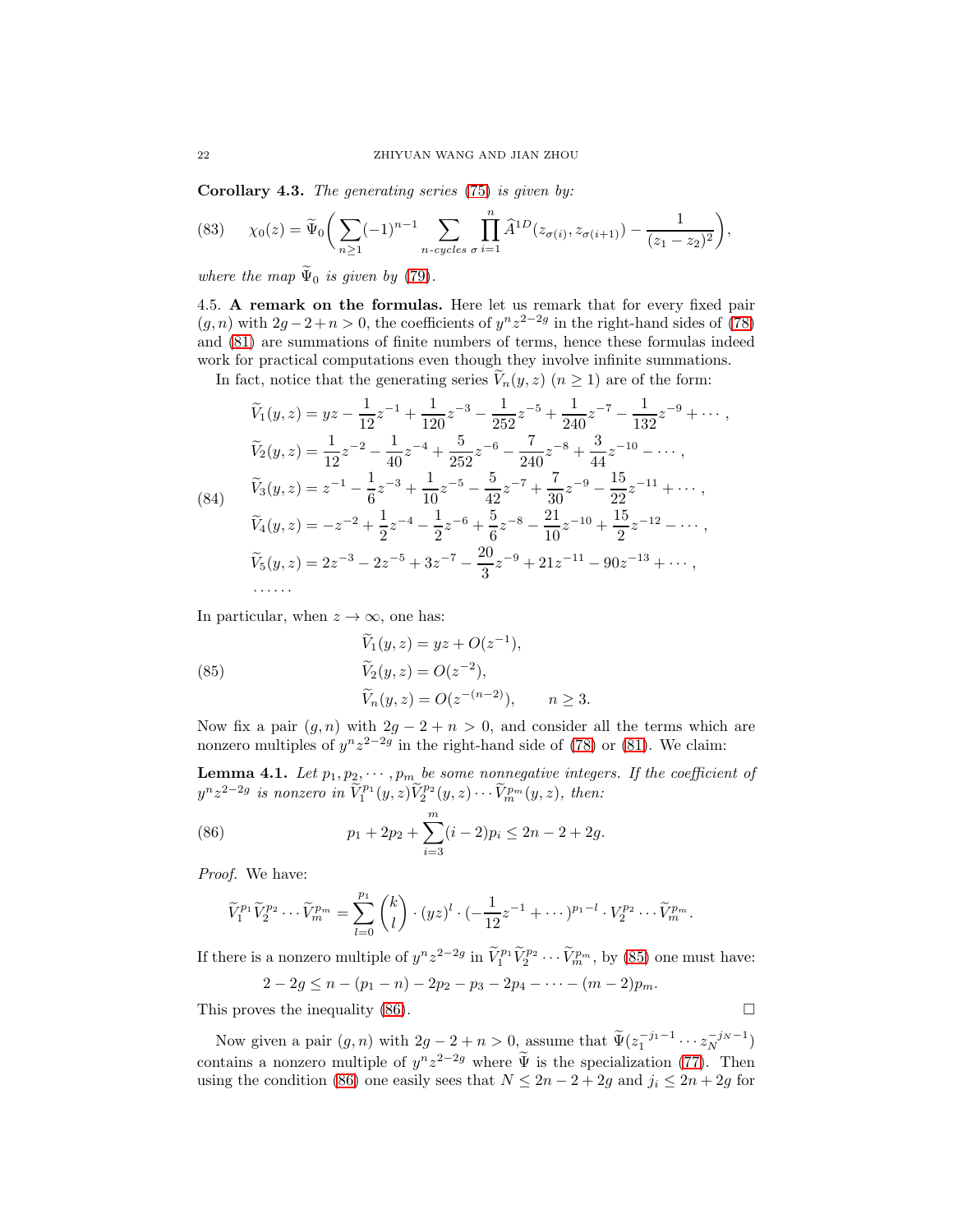every  $i = 1, 2, \dots, N$ . This tells us that for fixed  $(g, n)$  we only need to compute a finite number of terms in the  $n$ -point functions in the formulas we have derived in last two subsections to get the coefficient of  $y^{n}z^{2-2g}$ . Hence one can indeed compute the numbers  $\chi(\overline{\mathcal{M}}_{g,n})$  using these formulas with the help of a compute.

Example 4.1. Let us give some simple examples of the computations. Consider  $(g, n) = (1, 1)$ , and we need to find all the terms  $z_1^{-j_1-1} \cdots z_N^{-j_N-1}$  in the total npoint functions with  $N \leq 2$  and  $j_i \leq 4$ . Using the data listed in Appendix [B.1,](#page-27-1) one only needs to compute the coefficient of  $y^1z^0$  in:

$$
\frac{1}{2}\widetilde{V}_2 + \frac{1}{8}\widetilde{V}_4 + \frac{1}{2}\widetilde{V}_1^2 + \frac{1}{2}\widetilde{V}_1\widetilde{V}_3 + \frac{1}{4}\widetilde{V}_2\widetilde{V}_4 + \frac{1}{4}\widetilde{V}_2^2 + \frac{5}{24}\widetilde{V}_3^2 + \frac{1}{12}\widetilde{V}_4^2.
$$

One easily sees that only  $\frac{1}{2}\tilde{V}_1^2$  and  $\frac{1}{2}\tilde{V}_1\tilde{V}_3$  have nontrivial contributes since all the others are independent of y. Then using the data [\(84\)](#page-21-2) one finds that the coefficient of  $y^1z^0$  in  $\frac{1}{2}\tilde{V}_1^2 + \frac{1}{2}\tilde{V}_1\tilde{V}_3$  is:

$$
\frac{1}{2} \cdot 2 \cdot 1 \cdot (-\frac{1}{12}) + \frac{1}{2} \cdot 1 \cdot 1 = \frac{5}{12}.
$$

This tells that  $\chi(\overline{\mathcal{M}}_{1,1}) = \frac{5}{12}$ .

Similarly consider the case  $(g, n) = (1, 2)$ , and all the terms that have nonzero contribute to the coefficient of  $y^2z^0$  are:

$$
\frac{1}{2}\widetilde{V}_1^2\widetilde{V}_2+\frac{1}{2}\widetilde{V}_1^2\widetilde{V}_3^2+\frac{1}{4}\widetilde{V}_1^2\widetilde{V}_4+\frac{1}{6}\widetilde{V}_1^3\widetilde{V}_3,
$$

and thus the coefficient of  $y^2z^0$  is:

$$
\frac{1}{2} \cdot \frac{1}{12} + \frac{1}{2} \cdot 1^2 + \frac{1}{4} \cdot (-1) + \frac{1}{6} \cdot 3 \cdot (-\frac{1}{12}) \cdot 1 = \frac{1}{4},
$$

thus  $\chi(\overline{\mathcal{M}}_{1,2}) = 2! \cdot \frac{1}{4} = \frac{1}{2}.$ 

More numerical data of  $\chi(\overline{\mathcal{M}}_{q,n})$  will be given in Appendix [B.2.](#page-29-0)

### <span id="page-22-0"></span>A. A COMBINATORIAL CALCULATION OF THE AFFINE COORDINATES OF  $Z^{1D}$

In this appendix, we give a proof to Theorem [3.1](#page-10-1) by a simple observation concerning symmetric functions and ordinary graphs.

<span id="page-22-1"></span>A.1. Preliminaries of the boson-fermion correspondence. First let us recall some basic knowledge of the boson-fermion correspondence. We only state some necessary facts without proof, for details see the book [\[8\]](#page-30-5). Here the notations we use are following [\[38\]](#page-31-23).

Let  $U \in Gr_{(0)}$  be an element of the big cell of the Sato Grassmannian. It is a subspace of  $H = \mathbb{C}[z] \oplus z^{-1} \mathbb{C}[[z^{-1}]]$  spanned by the normalized basis:

(87) 
$$
\{f_n = z^n + \sum_{m \ge 0} a_{n,m} z^{-m-1}\}_{n \ge 0},
$$

where  $\{a_{n,m}\}_{n,m\geq 0}$  are the affine coordinates for U. This basis determines a semiinfinite wedge product:

$$
(z^{\frac{1}{2}}f_0) \wedge (z^{\frac{1}{2}}f_1) \wedge (z^{\frac{1}{2}}f_2) \wedge \cdots = \sum \alpha_{m_1, \dots, m_k; n_1, \dots, n_k} z^{-m_1 - \frac{1}{2}} \wedge \cdots \wedge z^{-m_k - \frac{1}{2}}
$$

$$
\wedge z^{\frac{1}{2}} \wedge z^{\frac{3}{2}} \wedge \cdots \wedge z^{\widehat{n_k + \frac{1}{2}}} \wedge \cdots \wedge z^{\widehat{n_1 + \frac{1}{2}}} \wedge \cdots ,
$$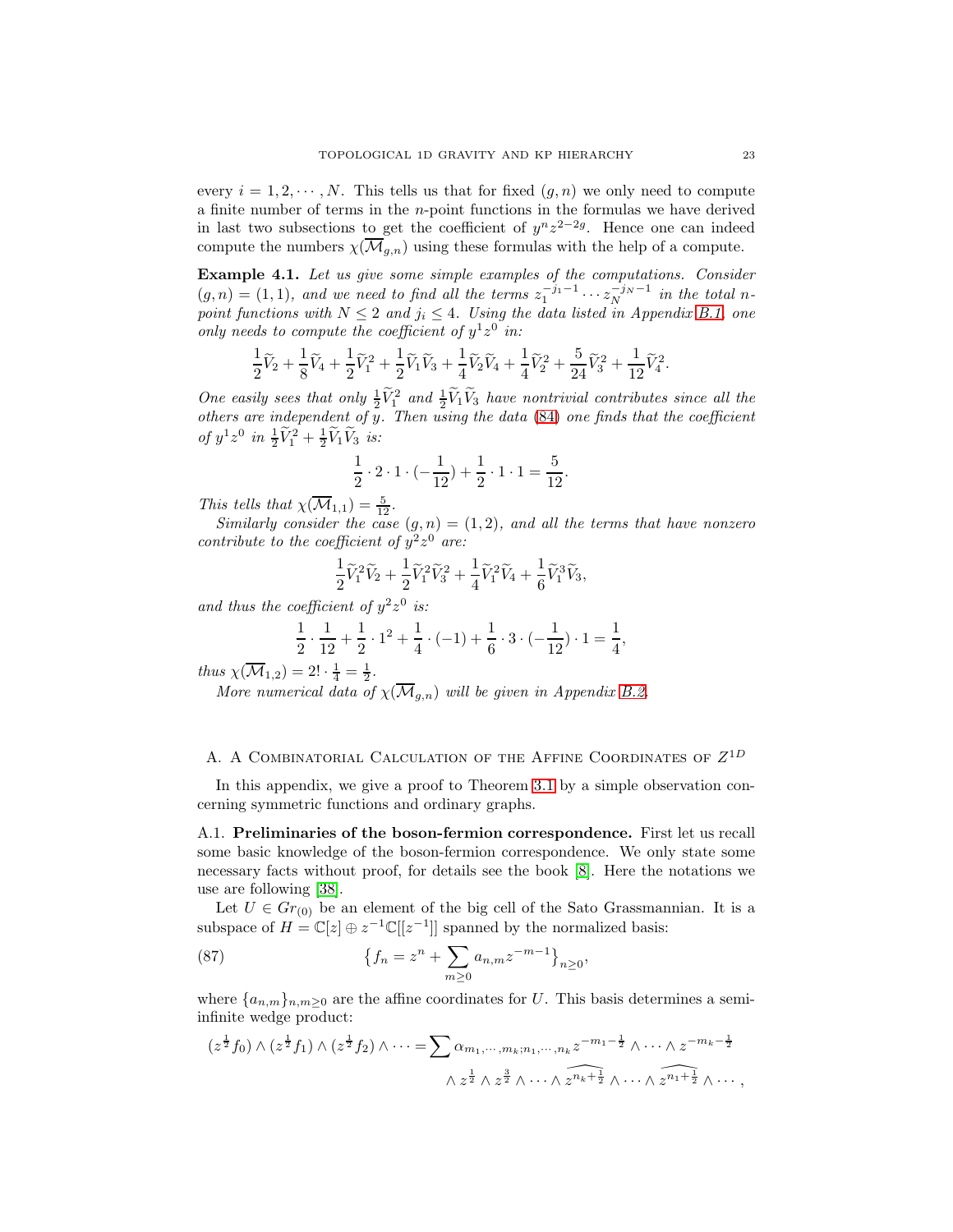where  $m_1 > m_2 > \cdots > m_k \geq 0$  and  $n_1 > n_2 > \cdots > n_k \geq 0$  are two sequences of integers, and the coefficients are given by:

$$
\alpha_{m_1,\dots,m_k;n_1,\dots,n_k} = (-1)^{n_1+\dots+n_k} \cdot \det \begin{pmatrix} a_{n_1,m_1} & \cdots & a_{n_1,m_k} \\ \vdots & \vdots & \vdots \\ a_{n_k,m_1} & \cdots & a_{n_k,m_k} \end{pmatrix}.
$$

Thus we get a linear map:

$$
(88) \quad Gr_{(0)} \to \mathcal{F}^{(0)}, \qquad U = \text{span}\{f_0, f_1, f_2 \cdots\} \mapsto |U\rangle = (z^{\frac{1}{2}}f_0) \wedge (z^{\frac{1}{2}}f_1) \wedge \cdots,
$$

where  $\mathcal{F}^{(0)}$  is the fermionic Fock space of charge 0 (see eg. [\[38,](#page-31-23) §3] for definitions and notations), and  $\{f_n\}_{n>0}$  is the normalized basis for U. Moreover, one has:

<span id="page-23-0"></span>**Theorem A.1** ( [\[38\]](#page-31-23)). Let  $\{a_{n,m}\}_{n,m\geq 0}$  be the affine coordinates of  $U \in Gr_{(0)}$ . Then  $|U\rangle \in \mathcal{F}^{(0)}$  is equal to the following Bogoliubov transform of the fermionic vacuum  $|0\rangle \in \mathcal{F}^{(0)}$ :

$$
|U\rangle = e^A|0\rangle,
$$

where  $A: \mathcal{F}^{(0)} \to \mathcal{F}^{(0)}$  is defined by:

(89) 
$$
A := \sum_{n,m \geq 0} a_{n,m} \psi_{-m-\frac{1}{2}} \psi_{-n-\frac{1}{2}}^*,
$$

and  $\psi_{-m-\frac{1}{2}}, \psi^*_{-n-\frac{1}{2}}$  are the fermionic creators for  $m, n \geq 0$ .

The bosonic Fock space  $\mathcal B$  is defined to be  $\mathcal B := \Lambda[w, w^{-1}]$ , where  $\Lambda$  is the space of symmetric functions, and w is a formal variable. The boson-fermion correspondence is a certain linear isomorphism

$$
\Phi:\quad \mathcal{F}=\bigoplus_{n\in\mathbb{Z}}\mathcal{F}^{(n)}\quad\rightarrow\quad \mathcal{B}
$$

of vector spaces. In particular,  $\Phi|_{\mathcal{F}^{(0)}} : \mathcal{F}^{(0)} \to \Lambda$  is an isomorphism of vector spaces. Moreover, the bosonic operators acting on  $\beta$  and the fermionic operators  $\psi_r, \psi_s^*$  acting on F can be represented in terms of each other. See [\[8\]](#page-30-5) for details.

There is a natural basis for  $\mathcal{F}^{(0)}$  labeled by partitions of non-negative integers. Let  $\mu = (\mu_1, \mu_2, \dots)$  be a partition of a positive integer whose Frobenius notation is  $\mu = (m_1, \dots, m_k | n_1, \dots, n_k)$  (see eg. [\[22\]](#page-31-27)). Then  $\{ |\mu \rangle \}$  is a basis for  $\mathcal{F}^{(0)}$  where:

$$
(90) \qquad |\mu\rangle = (-1)^{n_1 + \dots + n_k} \cdot \psi_{-m_1 - \frac{1}{2}} \psi_{-n_1 - \frac{1}{2}}^* \cdots \psi_{-m_k - \frac{1}{2}} \psi_{-n_k - \frac{1}{2}}^* |0\rangle.
$$

Here for the zero partition  $\mu = (0)$  we define  $|(0)\rangle = |0\rangle$  to be the vacuum.

The space  $\Lambda$  of symmetric functions also has a basis labeled by partitions. Let  $s_{\mu}$ be the Schur function (see eg. [\[22\]](#page-31-27)) labeled by the partition  $\mu$ , then  $\{s_{\mu}\}\$ is a basis for  $\Lambda$ . An important property of the boson-fermion correspondence  $\Phi : \mathcal{F}^{(0)} \to \Lambda$ is that it takes  $|\mu\rangle$  to  $s_{\mu}$ :

$$
\Phi|_{\mathcal{F}^{(0)}}: \qquad \mathcal{F}^{(0)} \rightarrow \Lambda, \qquad |\mu\rangle \mapsto s_{\mu} = \langle 0|e^{\sum_{n=1}^{\infty}\frac{p_n}{n}\alpha_n}|\mu\rangle,
$$

where  $p_n$  are Newton symmetric functions and  $\alpha_n$  are some bosonic operators. As a corollary, one has:

(91) 
$$
\Phi(|U\rangle) = 1 + \sum_{|\mu|>0} (-1)^{n_1 + \dots + n_k} \cdot \det(a_{n_i, m_j})_{1 \leq i, j \leq k} \cdot s_{\mu},
$$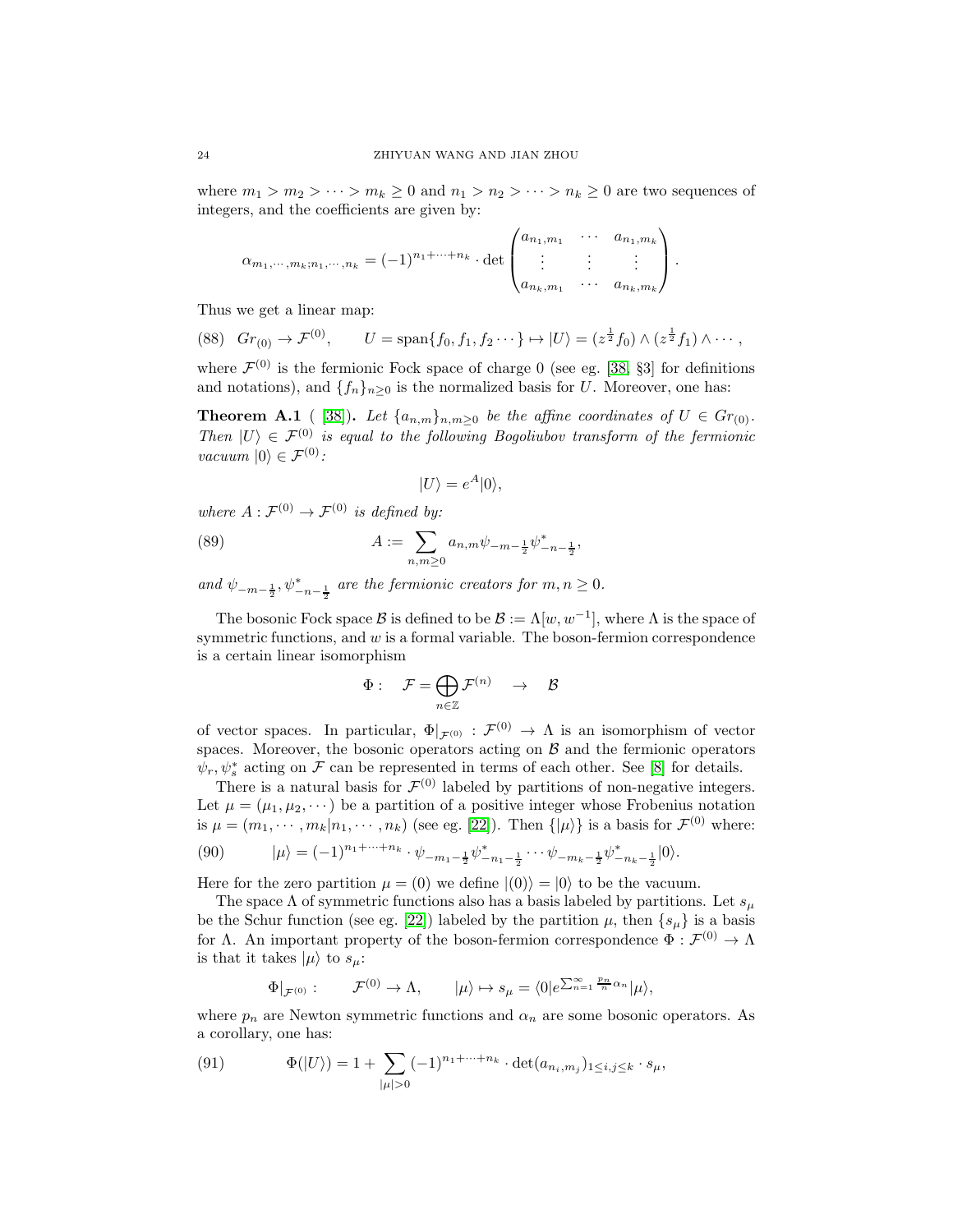where  $\{a_{n,m}\}_{n,m\geq 0}$  are the affine coordinates for U, and  $(m_1, \dots, m_k | n_1, \dots, n_k)$ is the Frobenius notation of the partition  $\mu$ .

Sato  $[30]$  showed that given an element U on the Sato Grassmannian, the vector  $\Phi(|U\rangle)$  in the bosonic Fock space is a tau-function of the KP hierarchy with respect to time variables  $T_n := \frac{p_n}{n}$   $(n = 1, 2, \cdots)$ . Moreover, every (formal power series) tau-function can be constructed in this way, thus the Sato Grassmannian is the space of all tau-functions of the KP hierarchy. It is the orbit of an  $GL(\infty)$ -action on the trivial solution  $\tau = 1$ .

A.2. Symmetric functions and Feynman diagrams. Now let us recall some backgrounds of symmetric functions.

Denote by  $p_n$  the Newton symmetric function of degree n:

$$
p_n(\bm{x}) := x_1^n + x_2^n + x_3^n + \cdots,
$$

then  $\{p_{\lambda}\}_{\lambda}$  is a basis of the space of symmetric functions  $\Lambda$ , where  $\lambda = (\lambda_1, \dots, \lambda_k)$ (with  $\lambda_1 \geq \cdots \geq \lambda_k > 0$ ) is a partition of an integer  $|\lambda| := \lambda_1 + \cdots + \lambda_k$ , and

(92) 
$$
p_{\lambda} := p_{\lambda_1} p_{\lambda_2} \cdots p_{\lambda_k}.
$$

We also denote  $p_{(0)} := 1$  for the trivial partition (0) of 0.

Let  $h_n \in \Lambda$  be the complete symmetric function of degree n:

<span id="page-24-0"></span>
$$
h_n(\boldsymbol{x}) := \sum_{\sum_i d_i = n} x_1^{d_1} x_2^{d_2} x_3^{d_3} \cdots
$$

Then it can be spanned with respect to the basis  $\{p_\lambda\}$  by the following well-known relation (see eg.  $[22, \, \S1]$ ):

(93) 
$$
h_n = \sum_{|\lambda|=n} \frac{1}{z_{\lambda}} p_{\lambda},
$$

where

(94) 
$$
z_{\lambda} := \prod_{i \geq 1} i^{m_i} \cdot m_i!,
$$

and  $m_i$  is the number of i in the partition  $\lambda$ , i.e.,  $\lambda = (1^{m_1}2^{m_2}3^{m_3}\cdots)$ .

An easy but interesting observation is that the above formula  $(93)$  for even n can be interpreted in terms of Feynman graphs:

**Proposition A.1.** For every  $n \geq 1$ , the complete symmetric function  $h_{2n}$  can be represented as a summation over (not necessarily stable, not necessarily connected) ordinary graphs:

<span id="page-24-1"></span>(95) 
$$
h_{2n} = \frac{1}{(2n-1)!!} \cdot \sum_{\Gamma \; : \; |E(\Gamma)| = n} \frac{1}{|\operatorname{Aut}(\Gamma)|} p_{\Gamma},
$$

where  $|E(\Gamma)|$  is the set of edges of  $\Gamma$ , and

(96) 
$$
p_{\Gamma} := \prod_{v: \, vertex} (\text{val}(v) - 1)! \cdot p_{\text{val}(v)}.
$$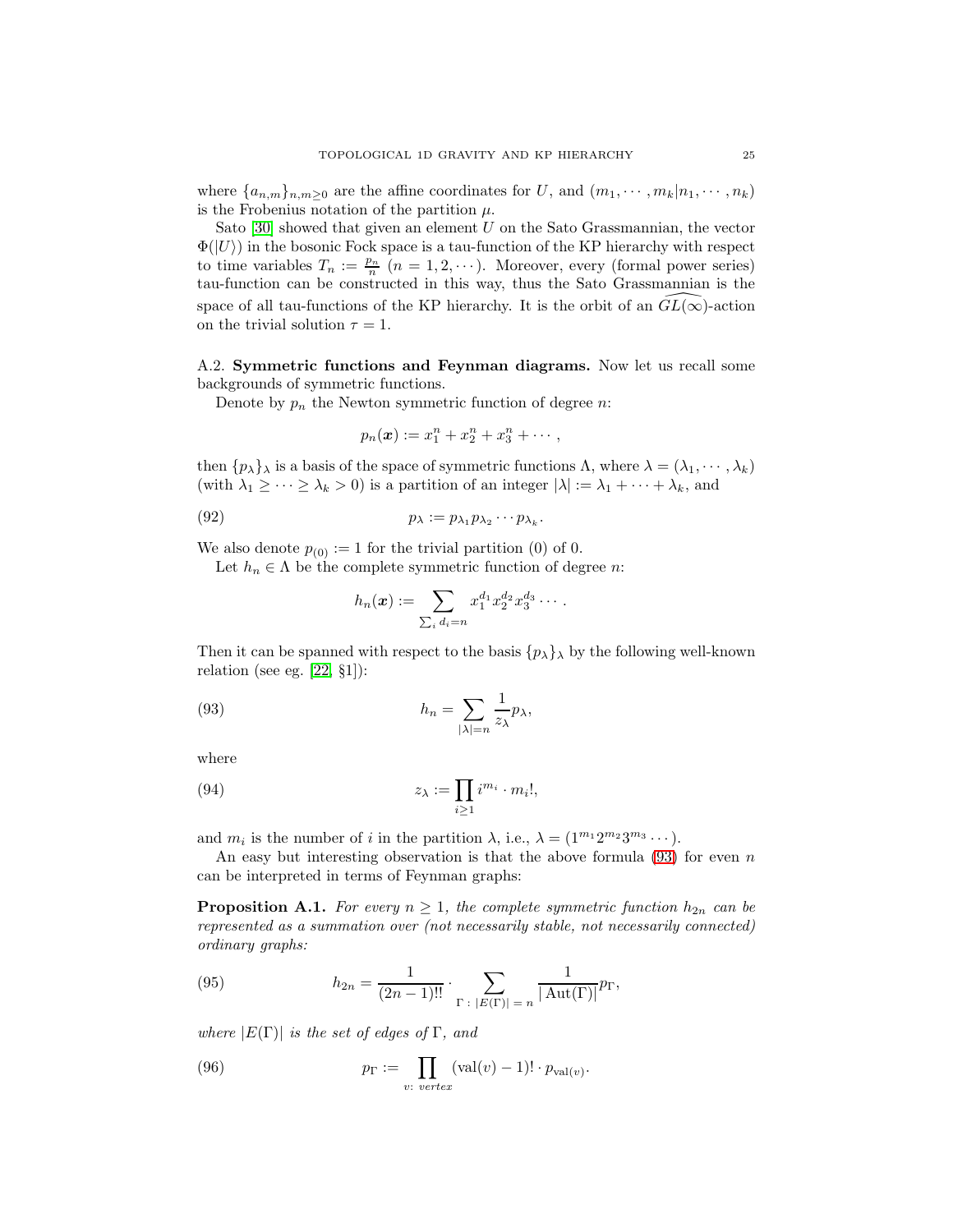*Proof.* Given a partition  $\lambda = (\lambda_1, \lambda_2, \cdots, \lambda_k)$  of  $|\lambda| = 2n$ , let us denote by  $\mathcal{G}_{\lambda}$  the set of all ordinary graphs (not necessarily stable, not necessarily connected) whose vertices are of valences  $\lambda_1, \lambda_2, \cdots, \lambda_k$  respectively. We only need to prove:

(97) 
$$
h_{2n} = \frac{1}{(2n-1)!!} \cdot \sum_{|\lambda|=2n} \sum_{\Gamma \in \mathcal{G}_{\lambda}} \frac{\prod_{v:\text{ vertex}} (\text{val}(v) - 1)!}{|\text{Aut}(\Gamma)|} p_{\lambda}.
$$

And by [\(93\)](#page-24-0), it suffices to show that:

(98) 
$$
\frac{(\lambda_1 - 1)! \cdots (\lambda_k - 1)!}{(2n - 1)!!} \cdot \sum_{\Gamma \in \mathcal{G}_{\lambda}} \frac{1}{|\operatorname{Aut}(\Gamma)|} = \frac{1}{z_{\lambda}},
$$

for every partition  $\lambda = (\lambda_1, \dots, \lambda_k)$  with  $|\lambda| = 2n$ . Recall that

$$
z_{\lambda} = \prod_{i \geq 1} i^{m_i} \cdot m_i! = \lambda_1 \cdots \lambda_k \cdot \prod_{i \geq 1} m_i!,
$$

where  $m_i$  is the number of i appearing in  $\lambda$ . Thus we only need to show:

(99) 
$$
\sum_{\Gamma \in \mathcal{G}_{\lambda}} \frac{1}{|\operatorname{Aut}(\Gamma)|} = \frac{(2n-1)!!}{\lambda_1! \cdots \lambda_k! \cdot \prod_{i \geq 1} m_i!},
$$

and this is a well-known result in graph-counting, see eg. [\(12\)](#page-4-5).

Example A.1. We give some examples of the above proposition. First consider  $k = 1$ . In this case, there are only two graphs with one edge:



The automorphism groups of them are both of order 2. Then the formula [\(95\)](#page-24-1) gives:

$$
h_2 = \frac{1}{2}p_1^2 + \frac{1}{2}p_2.
$$

Now consider  $k = 2$ . In this case, there are 7 graphs with two edges, and four of them are connected:

$$
\begin{array}{cccc}\n\bullet & \bullet & \bullet & \bullet & \bullet & \bullet & \bullet\n\end{array}
$$

and the other three are disconnected:

Then by [\(95\)](#page-24-1) we have:

$$
h_4 = \frac{1}{3} \left( \frac{1}{2} p_1^2 p_2 + \frac{1}{2} p_1 (2! \cdot p_3) + \frac{1}{8} (3! \cdot p_4) + \frac{1}{4} p_2^2 + \frac{1}{8} p_1^4 + \frac{1}{4} p_1^2 p_2 + \frac{1}{8} p_2^2 \right)
$$
  
=  $\frac{1}{24} p_1^4 + \frac{1}{4} p_1^2 p_2 + \frac{1}{8} p_2^2 + \frac{1}{3} p_1 p_3 + \frac{1}{4} p_4.$ 

$$
\Box
$$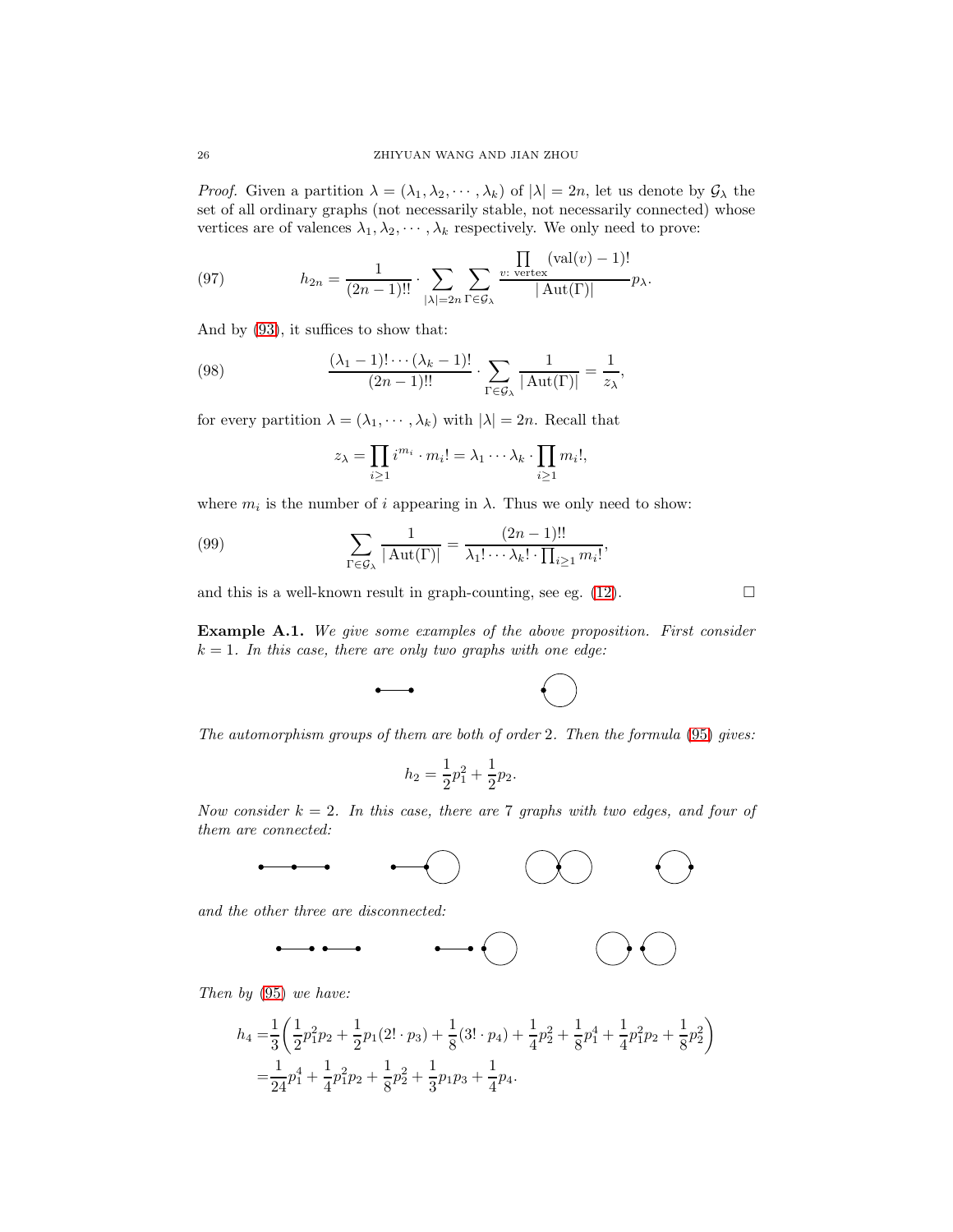For  $k = 3$  and  $k = 4$ , we omit the graphs and only write down the result:

$$
h_6 = \frac{1}{720}p_1^6 + \frac{1}{48}p_1^4p_2 + \frac{1}{16}p_1^2p_2^2 + \frac{1}{18}p_1^3p_3 + \frac{1}{48}p_2^3 + \frac{1}{6}p_1p_2p_3 + \frac{1}{8}p_1^2p_4
$$
  
+  $\frac{1}{5}p_1p_5 + \frac{1}{8}p_2p_4 + \frac{1}{18}p_3^2 + \frac{1}{6}p_6$ ,  

$$
h_8 = \frac{1}{40320}p_1^8 + \frac{1}{1440}p_1^4p_2 + \frac{1}{360}p_1^3p_3 + \frac{1}{192}p_1^4p_2^2 + \frac{1}{36}p_1^3p_2p_3 + \frac{1}{96}p_1^4p_4
$$
  
+  $\frac{1}{96}p_1^2p_2^3 + \frac{1}{30}p_1^3p_5 + \frac{1}{36}p_1^2p_3^2 + \frac{1}{384}p_2^4 + \frac{1}{16}p_1^2p_2p_4 + \frac{1}{24}p_1p_2^2p_3$   
+  $\frac{1}{12}p_1^2p_6 + \frac{1}{32}p_2^2p_4 + \frac{1}{36}p_2p_3^2 + \frac{1}{10}p_1p_2p_5 + \frac{1}{12}p_1p_3p_4 + \frac{1}{32}p_4^2$   
+  $\frac{1}{12}p_2p_6 + \frac{1}{15}p_3p_5 + \frac{1}{7}p_1p_7 + \frac{1}{8}p_8$ .

Remark A.1. On the ring  $\Lambda$  of symmetric functions there is an involution  $\omega : \Lambda \to \Lambda$ such that

(100) 
$$
\omega(h_n) = e_n, \qquad \omega(e_n) = h_n, \qquad \omega(p_n) = (-1)^{n-1} p_n.
$$

See [\[22,](#page-31-27) §I.2]. By applying  $\omega$  to the formulas above, we can also interpret the formula of  $e_n$  in terms of  $p_k$  as Feynman sums.

A.3. Representing  $Z^{1D}$  in terms of symmetric functions. Now recall the graph-sum formula [\(11\)](#page-4-1) for the partition function  $Z^{1D}$ . If we take  $\lambda = 1$  and

(101) 
$$
t_n = n! \cdot p_{n+1} \in \Lambda, \qquad \forall n \geq 0,
$$

then:

(102) 
$$
Z^{1D}(\boldsymbol{t}) = \sum_{\Gamma \in \mathcal{G}^{or}} \frac{1}{|\operatorname{Aut}(\Gamma)|} \prod_{v \in V(\Gamma)} (\operatorname{val}(v) - 1)! \cdot p_{\operatorname{val}(v)}.
$$

Applying [\(95\)](#page-24-1), we obtain:

<span id="page-26-1"></span>**Theorem A.2.** Taking  $t_n = n! \cdot p_{n+1} \in \Lambda$  for every  $n \geq 0$ , then we have:

(103) 
$$
Z^{1D}(t) = 1 + \sum_{k=0}^{\infty} (2k+1)!! \cdot h_{2k+2}.
$$

Now let us briefly recall the definition of Schur functions (see eg. [\[22\]](#page-31-27)). Let  $\lambda = (m_1, \dots, m_k | n_1, \dots, n_k)$  be the Frobenius notation of a partition function  $\lambda$ , then the Schur function labeled by  $\lambda$  is defined by:

(104) 
$$
s_{\lambda} := \det(s_{(m_i|n_j)})_{1 \leq i,j \leq k},
$$

where  $s_{(m|n)}$  for a hook partition  $\lambda = (m|n) = (m + 1, 1^n)$  is defined to be:

<span id="page-26-0"></span>(105) 
$$
s_{(m|n)} = h_{m+1}e_n - h_{m+2}e_{n-1} + \dots + (-1)^n h_{m+n+1}.
$$

The set of all Schur functions  $\{s_{\lambda}\}\$  forms another basis for the space of symmetric functions  $\Lambda$ . In particular, the complete symmetric functions  $h_n$  are some special Schur functions. In fact, taking  $n = 0$  in [\(105\)](#page-26-0), then we see:

$$
h_{m+1} = s_{(m|0)}, \qquad \forall m \ge 0,
$$

thus Theorem [A.2](#page-26-1) can be rewritten as: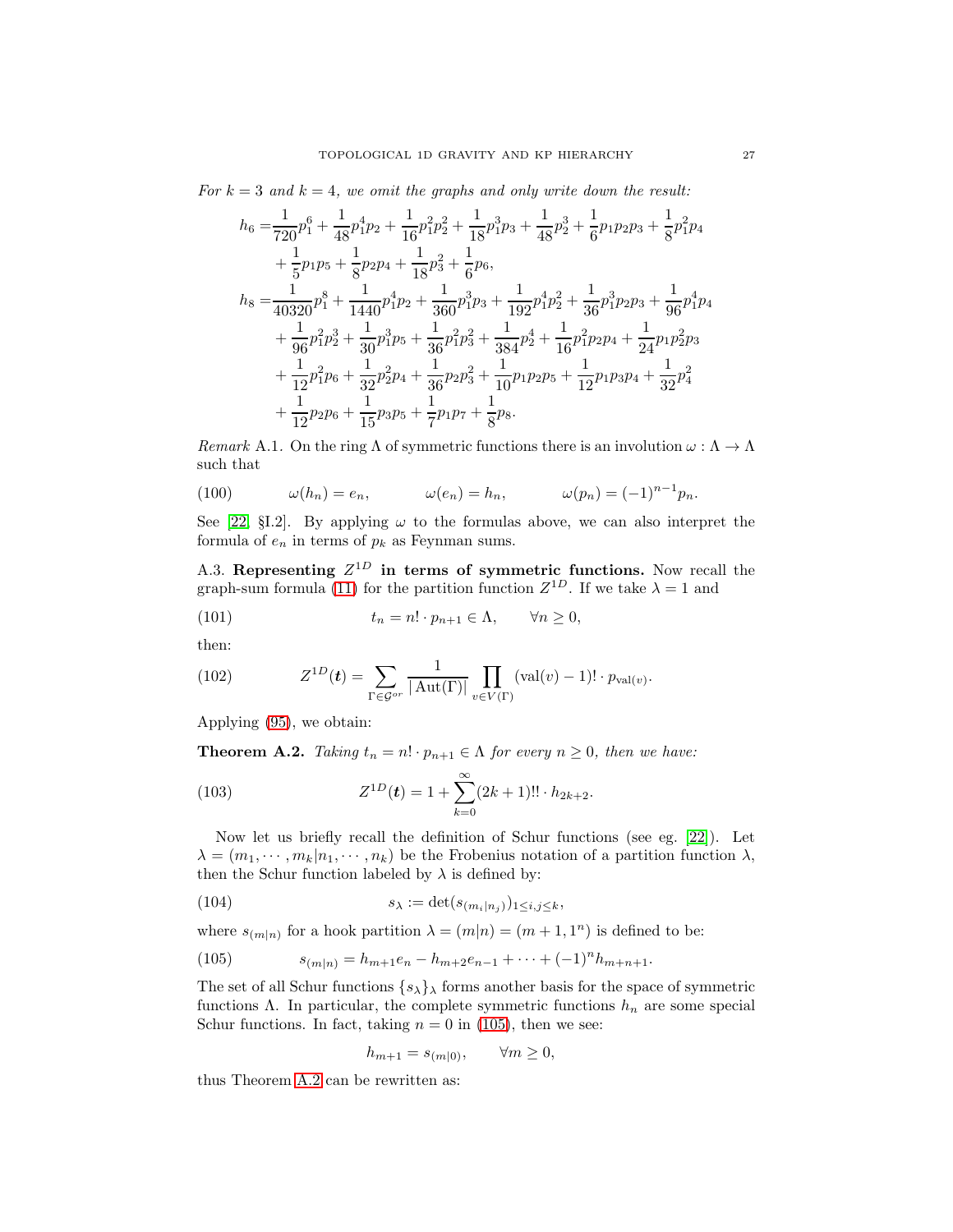**Corollary A.1.** Taking  $t_n = n! \cdot p_{n+1} \in \Lambda$  for every  $n \geq 0$ , then we have:

(106) 
$$
Z^{1D}(t) = 1 + \sum_{k=0}^{\infty} (2k+1)!! \cdot s_{(2k+1|0)}.
$$

A.4. Determination of the affine coordinates. Now we are able to give a proof to Theorem [3.1.](#page-10-1)

Recall that under the boson-fermion correspondence [\[8\]](#page-30-5):

<span id="page-27-2"></span>
$$
|a\rangle \quad \mapsto \quad \langle 0|e^{\sum_{n\geq 1}\frac{p_n}{n}\alpha_n}|a\rangle,
$$

the vector  $|\mu\rangle$  is mapped to  $s_{\mu}$ , where  $\mu = (m_1, \dots, m_k | n_1, \dots, n_k)$  is the Frobenius notation of a partition  $\mu$ . Thus the formula [\(106\)](#page-27-2) simply tells us that in the fermionic picture, the tau-function  $Z^{1D}$  is given by:

(107) 
$$
Z^{1D} = |0\rangle + \sum_{k=0}^{\infty} (2k+1)!! \cdot |(2k+1|0)\rangle
$$

$$
= |0\rangle + \sum_{k=0}^{\infty} (2k+1)!! \cdot \psi_{-2k-\frac{3}{2}} \psi_{-\frac{1}{2}}^* |0\rangle.
$$

Recall that the fermionic creators  $\psi_r, \psi_s^*$   $(r, s > 0)$  anti-commute with each other:

$$
\psi_r \psi_s + \psi_s \psi_r = \psi_r^* \psi_s^* + \psi_s^* \psi_r^* = \psi_r \psi_s^* + \psi_s^* \psi_r = 0, \qquad \forall r, s > 0,
$$

thus the above formula is equivalent to  $Z^{1D} = \exp(A^{1D})|0\rangle$ , where:

$$
A^{1D} = \sum_{k=0}^{\infty} (2k+1)!! \cdot \psi_{-2k-\frac{3}{2}} \psi_{-\frac{1}{2}}^*.
$$

Comparing this with Theorem [A.1,](#page-23-0) we easily see that the affine coordinates for the tau-function  $Z^{1D}$  is given by:

$$
a_{n,m}^{1D} = \begin{cases} m!!, & \text{if } n = 0 \text{ and } m \text{ is odd;} \\ 0, & \text{otherwise.} \end{cases}
$$

<span id="page-27-0"></span>This proves Theorem [3.1.](#page-10-1)

### B. SOME NUMERICAL DATA

In this appendix let us present more numerical data using the formulas derived in this work.

<span id="page-27-1"></span>B.1. N-point functions of the topological 1D gravity. In this subsection we give some data of the *n*-point functions  $G_{(n)}^{1D}(z_1, \dots, z_n)$  of the topological 1D gravity. They are computed using the formula [\(63\)](#page-15-3).

For simplicity let us denote by  $\frac{1}{z^{(n_1,\dots,n_k)}}$  the summation of all distinct terms of the form  $\frac{1}{z_{m_1}^{n_1} \cdots z_{m_k}^{n_k}}$  where  $\{m_1, \cdots, m_k\} = \{1, 2, \cdots, k\}$ , for example:

$$
\begin{aligned} \frac{1}{z^{(2,2,2)}}&:=\frac{1}{z_1^2z_2^2z_3^2},\\ \frac{1}{z^{(2,2,5)}}&:=\frac{1}{z_1^2z_2^2z_3^5}+\frac{1}{z_1^2z_2^5z_3^2}+\frac{1}{z_1^5z_2^2z_3^2},\\ \frac{1}{z^{(2,3,4)}}&:=\frac{1}{z_1^2z_2^3z_3^4}+\frac{1}{z_1^2z_2^4z_3^3}+\frac{1}{z_1^3z_2^2z_3^4}+\frac{1}{z_1^4z_2^2z_3^3}+\frac{1}{z_1^4z_2^2z_3^3}+\frac{1}{z_1^4z_2^3z_3^2}. \end{aligned}
$$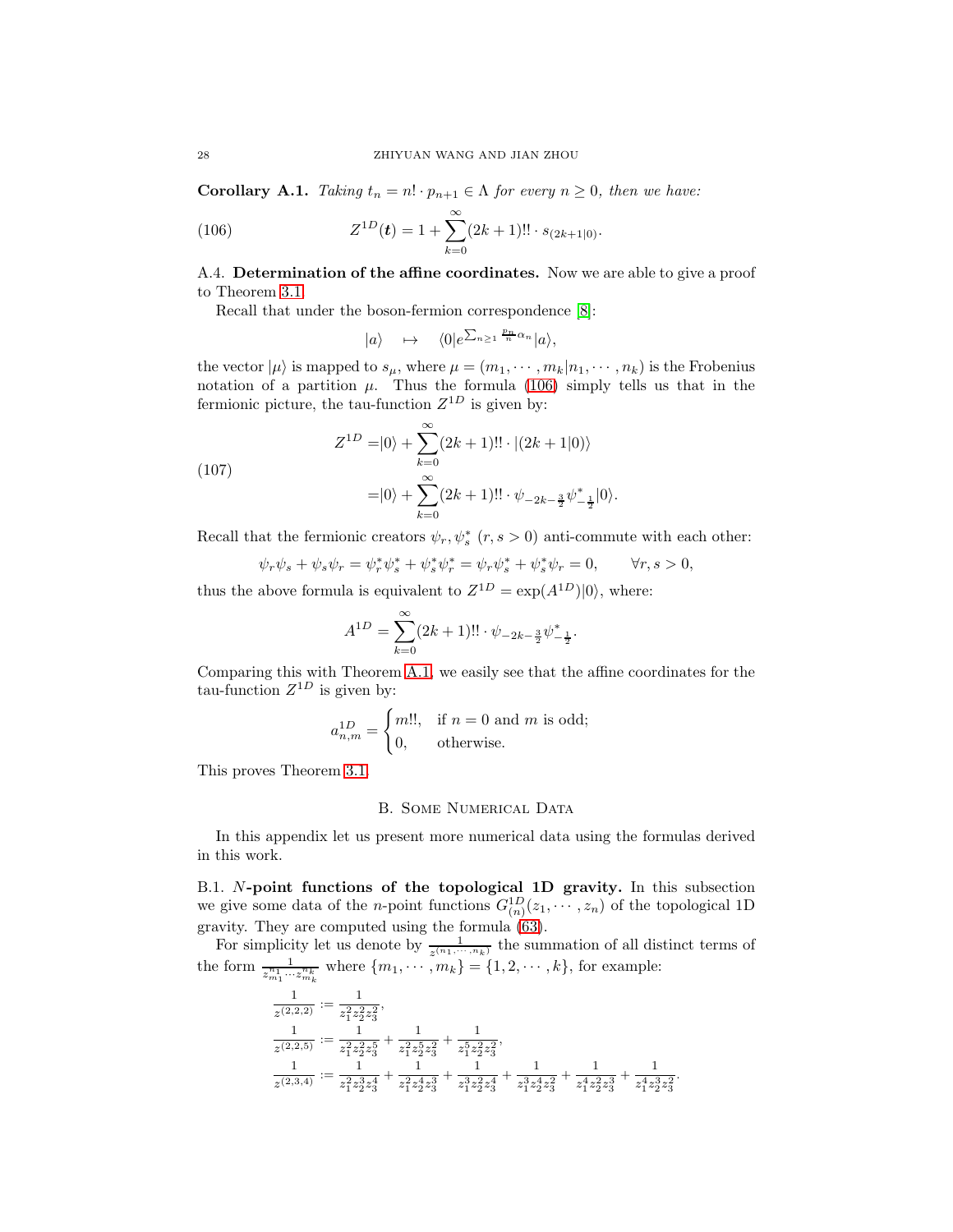Then the following data are computed using [\(63\)](#page-15-3):

| $G_{(2)}^{1D}(z_1,z_2)$ |             |           |           | 15       | 12        | 15          | 105                     | 90                     | 105      |
|-------------------------|-------------|-----------|-----------|----------|-----------|-------------|-------------------------|------------------------|----------|
|                         | $z^{(2,2)}$ | (2,4)     | (3,3)     | 2(2,6)   | (3,5)     | $z^{(4,4)}$ | (2,8)                   | $\overline{z^{(3,7)}}$ | (4,6)    |
| 96                      | 945         | 840       | 945       | 900      | 945       | 10395       | 9450                    | 10395                  | 10080    |
| $\overline{\chi(5,5)}$  | (2,10)      | (3,9)     | (4,8)     | 2(5,7)   | (6,6)     | (2,12)      | $\overline{\chi(3,11)}$ | (4,10)                 | (5,9)    |
| 10395                   | 10170       | 135135    | 124740    | 135135   | 132300    |             | 135135                  | 133560                 | 135135   |
| (6,8)                   | $_{2}(7,7)$ | 2(2,14)   | (3,13)    | (4,12)   | 2(5,11)   |             | (6,10)                  | (7,9)                  | (8,8)    |
| 2027025                 | 1891890     |           | 2027025   | 1995840  | 2027025   | 2012850     |                         | 2027025                | 2016000  |
| (2,16)                  | (3,15)      |           | 2(4,14)   | (5,13)   | (6,12)    | 2(7,11)     |                         | (8,10)                 | (9,9)    |
| 34459425                |             | 32432400  | 34459425  | 34054020 |           | 34459425    | 34303500                |                        | 34459425 |
| (2,18)                  |             | (3,17)    | (4,16)    | (5,15)   |           | (6,14)      | (7,13)                  |                        | (8,12)   |
| 34360200                |             | 34459425  | 654729075 |          | 620269650 | 654729075   |                         | 648648000              |          |
| (9,11)                  |             | (10,10)   | (2,20)    |          | (3,19)    | (4,18)      |                         | (5,17)                 |          |
| 654729075               |             | 652702050 | 654729075 |          | 653637600 | 654729075   |                         | 653836050              |          |
| (6,16)                  |             | (7,15)    | (8,14)    |          | (9,13)    | (10,12)     |                         | (11,11)                |          |

|                              |                   | 12                   | 12                    |                         | 90                                             | 90                   | 96        |
|------------------------------|-------------------|----------------------|-----------------------|-------------------------|------------------------------------------------|----------------------|-----------|
| $G_{(3)}^{1D}(z_1,z_2,z_3)=$ | $z^{(2,2,3)}$     | $z^{(2,2,5)}$        | (2,3,4)               | (3,3,3)                 | $\sqrt{(2,2,7)}$                               | (2,3,6)              | (2, 4, 5) |
| 72                           | 90                | 840                  | 840                   | 900                     | 900                                            | 720                  | 840       |
| (3,3,5)                      | (3,4,4)           | $\sqrt{(2,2,9)}$     | (2,3,8)               | $\frac{1}{z^{(2,4,7)}}$ | $\sqrt{2(,5,6)}$                               | $\frac{1}{2}(3,3,7)$ | (3, 4, 6) |
| 768                          | 900               | 9450                 | 9450                  | 10080                   | 10080                                          | 10170                | 8400      |
| $\sqrt{(3,5,5)}$             | (4,4,5)           | $\sqrt{2(2,2,11)}$   | $\frac{1}{2}(2,3,10)$ | $\sqrt{2(4,9)}$         | (2,5,8)                                        | $(2,\overline{6,7})$ | (3,3,9)   |
| 9450                         | 9000              | 9450                 | 10170                 | 10080                   | 9504                                           | 124740               | 124740    |
| (3, 4, 8)                    | (3,5,7)           | $\sqrt{(3,6,6)}$     | (4,4,7)               | $\frac{1}{2}(4,5,6)$    | (5,5,5)                                        | (2,2,13)             | (2,3,12)  |
| 132300                       | 132300            | 133560               | 133560                | 113400                  | 124740                                         | 120960               | 124740    |
| (2,4,11)                     | (2,5,10)          | $(2,\overline{6,9})$ | $\sqrt{(2,7,8)}$      | $\sqrt{2^{(3,3,11)}}$   | $\frac{1}{z^{(3,4,10)}}$ +                     | (3,5,9)              | (3,6,8)   |
| 122040                       | 133560            | 132300               | 133560                | 128160                  | 132300                                         | 1891890              | 1891890   |
| (3,7,7)                      | (4,4,9)           | $\sqrt{(4,5,8)}$     | $\frac{1}{2}(4,6,7)$  | $\frac{1}{2}(5,5,7)$    | $\frac{}{z^{(5,6,6)}} + \frac{}{z^{(2,2,15)}}$ |                      | (2,3,14)  |
| 1995840                      | 1995840           | 2012850              | 2012850               | 2016000                 | 1746360                                        | 1891890              |           |
| (2,4,13)                     | (2,5,12)          | $\sqrt{2,6,11}$      | $\sqrt{(2,7,10)}$     | (2,8,9)                 | (3,3,13)                                       | (3,4,12)             |           |
| 1852200                      | 1891890           | 1869840              | 1891890               | 2012850                 | 1995840                                        | 2016000              |           |
| $\sqrt{(3,5,11)}$            | $\sqrt{(3,6,10)}$ | $\sqrt{(3,7,9)}$     | (3,8,8)               | $z^{(4,4,11)}$          | (4,5,10)                                       | (4,6,9)              |           |
| 2012850                      | 1955520           | 1995840              | 1968840               | 2012850                 |                                                |                      |           |
| (4,7,8)                      | (5,5,9)           | (5,6,8)              | $(5,7,\overline{7})$  | (6, 6, 7)               |                                                |                      |           |

| $G_{(4)}^{1D}(z_1, z_2, z_3, z_4)$ | $\sqrt{(2,2,2,4)}$  | $\sqrt{(2,2,3,3)}$        | 60<br>$\sqrt{(2,2,2,6)}$             | 72<br>$\sqrt{(2,2,3,5)}$ | 72<br>$\sqrt{(2,2,4,4)}$     | 72<br>(2,3,3,4)        |
|------------------------------------|---------------------|---------------------------|--------------------------------------|--------------------------|------------------------------|------------------------|
| 48                                 | 630                 | 720                       | 750                                  | 768                      | 720                          | 768                    |
| (3,3,3,3)<br>810                   | (2,2,2,8)<br>576    | $\sqrt{(2,2,3,7)}$<br>720 | $\sqrt{(2,2,4,6)}$<br>7560           | (2,2,5,5)<br>8400        | (2,3,3,6)<br>8820            | (2,3,4,5)<br>9000      |
| $\sqrt{(2,4,4,4)}$                 | (3,3,3,5)           | $\sqrt{(3,3,4,4)}$        | $\sqrt{2,2,2,10}$                    | (2,2,3,9)                | (2,2,4,8)                    | (2,2,5,7)              |
| 9000                               | 8400                | 9000                      | 9000                                 | 9540                     | 9504                         | 7200                   |
| (2,2,6,6)                          | (2,3,3,8)           | (2,3,4,7)                 | (2,3,5,6)                            | (2,4,4,6)                | (2,4,5,5)                    | (3,3,3,7)              |
| 8400                               | 7680                | 9000                      | 9720                                 | 103950                   | 113400                       | 119070                 |
| $\sqrt{(3,3,4,6)}$                 | (3,3,5,5)           | (3,4,4,5)                 | (4,4,4,4)                            | (2,2,2,12)               | (2,2,3,11)                   | (2,2,4,10)             |
| 120960                             | 121590              | 122040                    | 113400                               | 120960                   | 120960                       | 122040                 |
| (2,2,5,9)                          | (2,2,6,8)           | (2,2,7,7)                 | (2,3,3,10)                           | (2,3,4,9)                | (2,3,5,8)                    | (2,3,6,7)              |
| 127890                             | 128160              | 129150                    | 128160                               | 100800                   | 113400                       | 108000                 |
| (2,4,4,8)                          | (2,4,5,7)           | (2,4,6,6)                 | (2,5,5,6)                            | $(3,3,3,\overline{3,9})$ | (3,3,4,8)                    | $(3,3,5,\overline{7})$ |
| 113400<br>(3,3,6,6)                | 122040<br>(3,4,4,7) | 120960<br>(3,4,5,6)       | 114048<br>$\overline{\chi(3,5,5,5)}$ | 130410<br>(4,4,4,6)      | 128160<br>$\sqrt{(4,4,5,5)}$ |                        |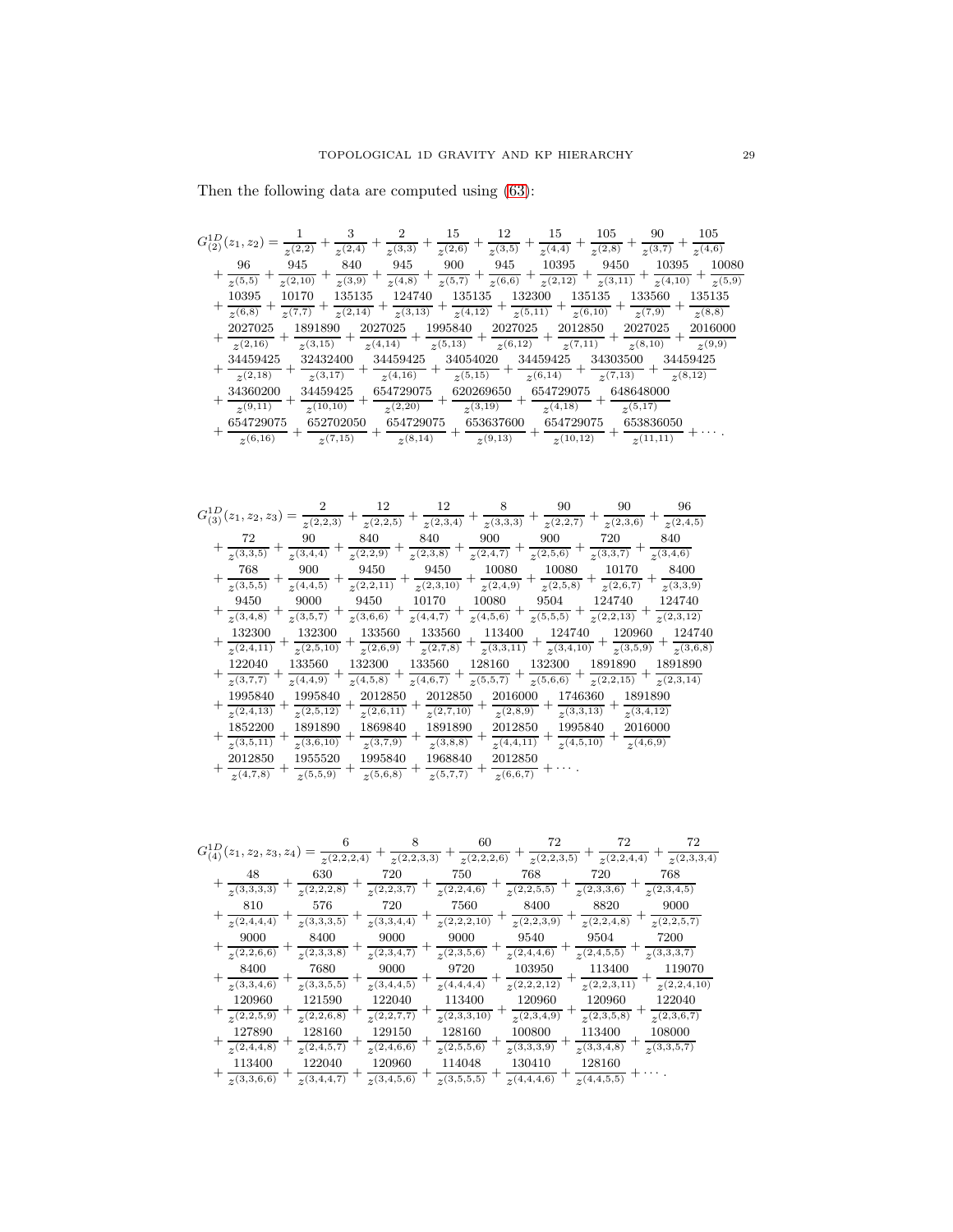| $G_{(5)}^{1D}(z_1,z_2,z_3,z_4,z_5)$ | 24<br>$2(2,2,\overline{2,2,5})$ | 36<br>$\overline{z^{(2,2,2,3,4)}}$ | 48<br>$\sqrt{2(2,2,3,3,3)}$ | 360<br>$(2,2,2,2,\overline{7})$ | 480<br>(2,2,2,3,6) |
|-------------------------------------|---------------------------------|------------------------------------|-----------------------------|---------------------------------|--------------------|
| 504                                 | 576                             | 576                                | 576                         | 384                             | 5040               |
| (2,2,2,4,5)                         | $\sqrt{2,2,3,3,5}$              | (2,2,3,4,4)                        | (2,3,3,3,4)                 | (3,3,3,3,3)                     | (2,2,2,2,9)        |
| 6300                                | 6660                            | 6840                               | 7200                        | 7500                            | 7680               |
| (2,2,2,3,8)                         | $\sqrt{2,2,2,4,7}$              | $\sqrt{2,2,2,5,6}$                 | $\mathcal{P}(2,2,3,3,7)$    | (2,2,3,4,6)                     | (2,2,3,5,5)        |
| 7848                                | 7200                            | 7680                               | 8100                        | 5760                            | 7200               |
| (2,2,4,4,5)                         | (2,3,3,3,6)                     | (2,3,3,4,5)                        | (2,3,4,4,4)                 | (3,3,3,3,5)                     | (3,3,3,4,4)        |
| 75600                               | 90720                           | 95760                              | 98280                       | 99000                           | 100800             |
| $\sqrt{(2,2,2,2,11)}$               | (2,2,2,3,10)                    | (2,2,2,4,9)                        | (2,2,2,5,8)                 | (2,2,2,6,7)                     | (2,2,3,3,9)        |
| 105840                              | 108000                          | 108000                             | 111240                      | 112680                          | 114048             |
| (2,2,3,4,8)                         | (2,2,3,5,7)                     | (2,2,3,6,6)                        | (2,2,4,4,7)                 | (2,2,4,5,6)                     | (2,2,5,5,5)        |
| 100800                              | 108000                          | 108000                             | 114480                      | 114048                          | 119880             |
| (2,3,3,3,8)                         | (2,3,3,4,7)                     | $(2,3,\overline{3,5,6})$           | (2,3,4,4,6)                 | (2,3,4,5,5)                     | (2,4,4,4,5)        |
| 86400                               | 100800                          | 92160                              | 108000                      | 116640                          |                    |
| (3,3,3,3,7)                         | (3,3,3,4,6)                     | (3,3,3,5,5)                        | (3,3,4,4,5)                 | (3,4,4,4,4)                     |                    |

| $G_{(6)}^{1D}(z_1, z_2, z_3, z_4, z_5, z_6)$ | 120<br>$\frac{1}{2}(2,2,2,2,2,6)$ |               | 192<br>216<br>(2,2,2,2,3,5)<br>$\overline{z^{(2,2,2,2,\overline{4,4})}}$ | 288<br>(2,2,2,3,3,4) |               |
|----------------------------------------------|-----------------------------------|---------------|--------------------------------------------------------------------------|----------------------|---------------|
| 384                                          | 2520                              | 3600          | 3960                                                                     | 4032                 | 4800          |
| (2,2,3,3,3,3)                                | (2,2,2,2,2,8)                     | (2,2,2,2,3,7) | 2(2,2,2,2,4,6)                                                           | (2,2,2,2,5,5)        | (2,2,2,3,3,6) |
| 5040                                         | 5184                              | 5760          | 5760                                                                     | 5760                 | 3840          |
| (2,2,2,3,4,5)                                | (2,2,2,4,4,4)                     | (2,2,3,3,3,5) | (2,2,3,3,4,4)                                                            | (2,3,3,3,3,4)        | (3,3,3,3,3,3) |
| 45360                                        | 60480                             | 65520         | 67680                                                                    | 68400                | 75600         |
| (2,2,2,2,2,10)                               | (2,2,2,2,3,9)                     | (2,2,2,2,4,8) | (2,2,2,2,5,7)                                                            | (2,2,2,2,6,6)        | (2,2,2,3,3,8) |
| 79920                                        | 82080                             | 84240         | 85824                                                                    | 86400                | 90000         |
| (2,2,2,3,4,7)                                | (2,2,2,3,5,6)                     | (2,2,2,4,4,6) | (2,2,2,4,5,5)                                                            | (2,2,3,3,3,7)        | (2,2,3,3,4,6) |
| 92160                                        | 94176                             | 97200         | 86400                                                                    | 92160                | 97200         |
| (2,2,3,3,5,5)                                | (2,2,3,4,4,5)                     | (2,2,4,4,4,4) | (2,3,3,3,3,6)                                                            | (2,3,3,3,4,5)        | (2,3,3,4,4,4) |
| 69120                                        | 86400                             |               |                                                                          |                      |               |
| (3,3,3,3,3,5)                                | (3,3,3,3,4,4)                     |               |                                                                          |                      |               |

<span id="page-29-0"></span>B.2. **Numerical data of**  $\chi(\overline{\mathcal{M}}_{g,n})$ . Now the orbifold Euler characteristics of  $\overline{\mathcal{M}}_{g,n}$ can be computed using either methods in our earlier work [\[34\]](#page-31-0) or the formulas developed this work. In this subsection let us present some data here.

| $\boldsymbol{n}$<br>$\boldsymbol{g}$ | $\theta$             | 1                    | $\overline{2}$         | 3                     |
|--------------------------------------|----------------------|----------------------|------------------------|-----------------------|
| $\boldsymbol{0}$                     |                      |                      |                        | 1                     |
| 1                                    |                      | $\frac{5}{12}$       | $\frac{1}{2}$          | $\frac{17}{12}$       |
| $\overline{2}$                       | $\frac{119}{1440}$   | 247<br>1440          | $\frac{413}{720}$      | $\frac{89}{32}$       |
| 3                                    | 8027                 | 13159                | 179651                 | 495611                |
|                                      | 181440               | 72576                | 181440                 | 72576                 |
| $\overline{4}$                       | 2097827              | 5160601              | 97471547               | 1747463783            |
|                                      | 43545600             | 17418240             | 43545600               | 87091200              |
| 5                                    | 150427667            | 1060344499           | 35763130021            | 157928041517          |
|                                      | 1916006400           | 1642291200           | 5748019200             | 2299207680            |
| 6                                    | 31966432414753       | 43927799939987       | 350875518979697        | 14466239894532961     |
|                                      | 188305108992000      | 25107347865600       | 17118646272000         | 53801459712000        |
| 7                                    | 21067150021261       | 25578458051299001    | 5346168720992921       | 766050649843508339    |
|                                      | 46115536896000       | 4519322615808000     | 68474585088000         | 645617516544000       |
| 8                                    | 27108194937436478387 | 71323310082487963309 | 6227476659153540516409 | 409876415908263532817 |
|                                      | 18438836272496640000 | 3352515685908480000  | 18438836272496640000   | 70243185799987200     |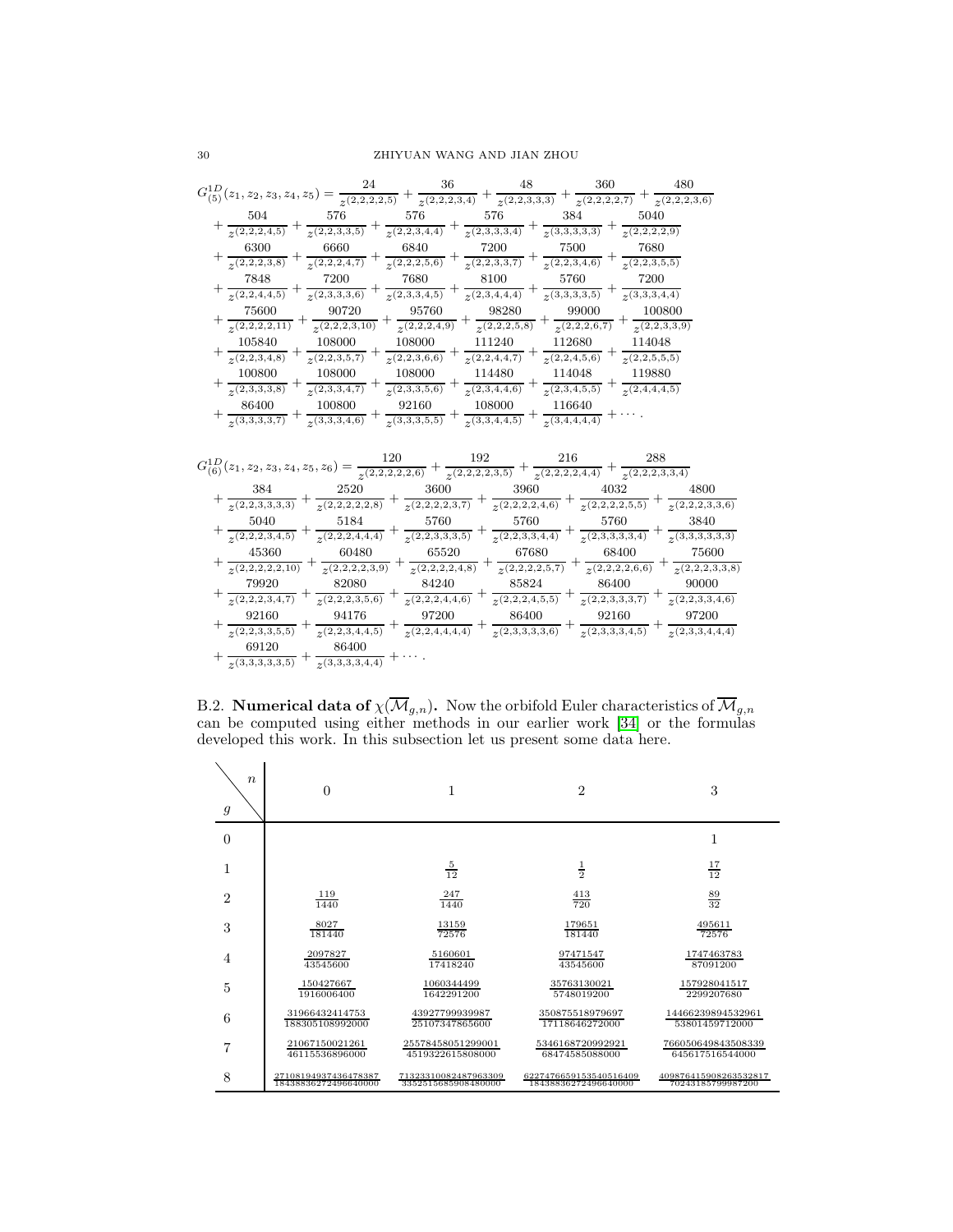

*Remark* B.1. In particular, the numbers  $\chi(\overline{\mathcal{M}}_{0,n})$  for  $n \geq 3$  are all integers:

 $1, 2, 7, 34, 213, 1630, 14747, 153946, \cdots$ 

This sequence is A074059 on Sloanes on-line Encyclopedia of Integer Sequences [\[32\]](#page-31-30), which describes a particular weighted counting of stable trees. Moreover, there is a refinement of this sequence of integers (A075856) which counts stable trees with a fixed number of internal edges, and they are the coefficients (up to an additional factor  $\pm n!$ ) of the refined orbifold Euler characteristics of  $\overline{\mathcal{M}}_{0,n}$  introduced in [\[34,](#page-31-0) §3.1]. See [34, §3] and the references within for an introduction of this refined integer sequence. In particular, they are special values of the Ramanujan psi polynomials [\[2,](#page-30-9) [3\]](#page-30-10), see [\[34,](#page-31-0) §3.5] for details.

### **REFERENCES**

- <span id="page-30-8"></span>[1] Balogh F, Yang D. Geometric interpretation of Zhou's explicit formula for the Witten-Kontsevich tau function. Letters in Mathematical Physics, 2017.
- <span id="page-30-9"></span>[2] Berndt B C. Combinatorial analysis and series inversions. Ramanujans Notebooks. Springer, New York, NY, 1985: 44-84.
- <span id="page-30-10"></span>[3] Berndt B C, Evans R J, Wilson B M. Chapter 3 of Ramanujans second notebooks. Adv. in Math, 1983, 49: 123-169.
- <span id="page-30-3"></span>[4] Bershadsky M, Cecotti S, Ooguri H, Vafa C. Holomorphic anomalies in topological field theories. arXiv preprint [hep-th/9302103,](http://arxiv.org/abs/hep-th/9302103) 1993.
- <span id="page-30-4"></span>[5] Bershadsky M, Cecotti S, Ooguri H, Vafa C. Kodaira-Spencer theory of gravity and exact results for quantum string amplitudes. Communications in Mathematical Physics, 1994, 165(2):311-427.
- <span id="page-30-1"></span>[6] Bini G, Harer J. Euler Characteristics of Moduli Spaces of Curves. Journal of the European Mathematical Society, 2011, 13(2): págs. 487-512.
- <span id="page-30-6"></span>[7] Chekhov L, Eynard B. Hermitian matrix model free energy: Feynman graph technique for all genera. Journal of High Energy Physics, 2006, 2006(03):014.
- <span id="page-30-5"></span>[8] Date E, Jimbo M, Miwa T. Solitons: Differential equations, symmetries and infnite dimensional algebras. Cambridge University Press, 2000.
- <span id="page-30-0"></span>[9] Deligne P, Mumford D. The irreducibility of the space of curves of given genus. Publications Mathmatiques de l'Institut des Hautes tudes Scientifiques, 1969, 36(1): 75-109.
- <span id="page-30-2"></span>[10] Do N, Norbury P. Counting lattice points in compactified moduli spaces of curves. Geometry & Topology, 2011, 15(4):2321-2350.
- <span id="page-30-7"></span>[11] Dumitrescu O, Mulase M, Safnuk B, Sorkin A. The spectral curve of the Eynard-Orantin recursion via the Laplace transform. Contemp. Math, 2013, 593: 263-315.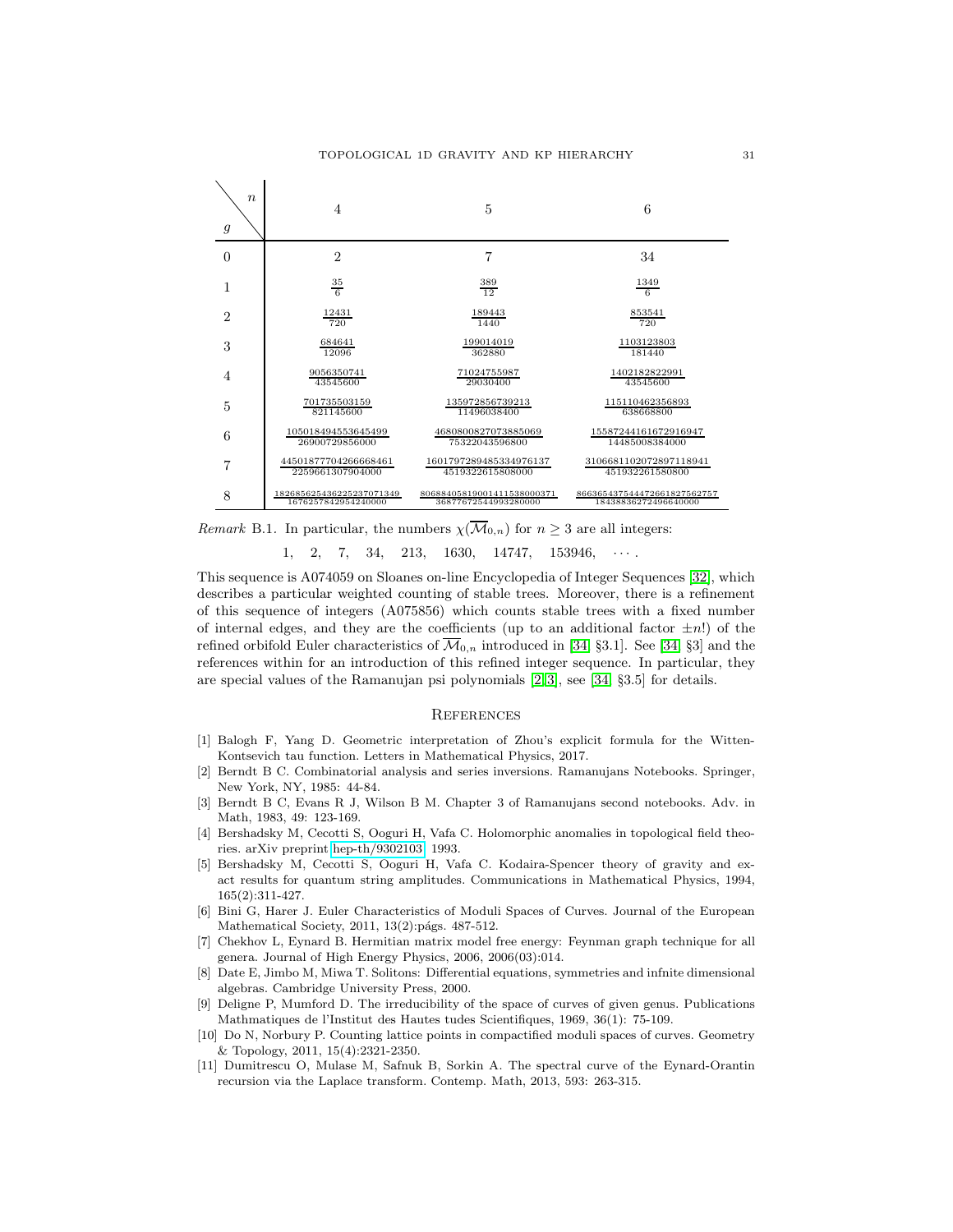- <span id="page-31-18"></span><span id="page-31-4"></span>[12] Eynard B, Orantin N. Invariants of algebraic curves and topological expansion. Communications in Number Theory & Physics, 2007, 1(2):347-452.
- [13] Harer J, Zagier D. The Euler characteristic of the moduli space of curves. Inventiones Mathematicae, 1986, 85(3):457-485.
- <span id="page-31-25"></span>[14] Itzykson C, Zuber J B. Matrix integration and combinatorics of modular groups. Communications in Mathematical Physics, 1990, 134(1):197-207.
- <span id="page-31-15"></span>[15] Itzykson C, Zuber J B. Combinatorics of the modular group II the Kontsevich integrals. International Journal of modern physics A, 1992, 7(23): 5661-5705.
- <span id="page-31-11"></span>[16] Jimbo M, Miwa T. Solitons and Infinite-Dimensional Lie Algebras. Publications of the Research Institute for Mathematical Sciences, 1983, 1983(19): 943-1001.
- <span id="page-31-28"></span>[17] Kac V, Schwarz A. Geometric interpretation of the partition function of 2D gravity. Physics Letters B, 1991, 257(3-4):329-334.
- <span id="page-31-17"></span><span id="page-31-3"></span>[18] Kazarian M. KP hierarchy for Hodge integrals. Advances in Mathematics, 2008, 221(1):1-21.
- [19] Knudsen F F. The projectivity of the moduli space of stable curves, II: The stacks  $M_{g,n}$ . Mathematica Scandinavica, 1983, 52(2): 161-199.
- <span id="page-31-1"></span>[20] Kontsevich M. Intersection theory on the moduli space of curves and the matrix Airy function. Communications in Mathematical Physics, 1992, 147(1): 1-23.
- <span id="page-31-20"></span>[21] Lando S K, Zvonkin A K. Graphs on Surfaces and their Applications. 2004. Encyclopaedia Math. Sci, 2004.
- <span id="page-31-27"></span><span id="page-31-6"></span>[22] MacDonald I G. Symmetric functions and Hall polynomials. 2nd edition. Claredon Press, 1995.
- [23] Manin Y I. Generating functions in algebraic geometry and sums over trees. The moduli space of curves. Birkhäuser Boston, 1995: 401-417.
- <span id="page-31-7"></span>[24] Manin Y I. Frobenius manifolds, quantum cohomology, and moduli spaces. American Mathematical Society, 1999:303.
- <span id="page-31-22"></span>[25] Mariño M. Matrix models and topological strings. Applications of Random Matrices in Physics, 319C378. Springer, 2006.
- <span id="page-31-21"></span>[26] Mulase M. The Laplace transform, mirror symmetry, and the topological recursion of Eynard-Orantin. Geometric Methods in Physics. Birkhäuser, Basel, 2013: 127-142.
- <span id="page-31-9"></span>[27] Nishigaki S, Yoneya T. A nonperturbative theory of randomly branching chains. Nuclear Physics B, 1991, 348(3): 787-807.
- <span id="page-31-14"></span>[28] Nishigaki S, Yoneya T. The double-scaling limit of  $O(N)$  vector models and the KP hierarchy. Physics Letters B, 1991, 268(1): 35-39.
- <span id="page-31-5"></span>[29] Penner R C. Perturbative series and the moduli space of Riemann surfaces. Journal of Differential Geometry, 1988, 27(1988):35-53.
- <span id="page-31-12"></span>[30] Sato M. Soliton Equations as Dynamical Systems on an Infinite Dimensional Grassmann Manifold. RIMS Kokyuroku, 1981, 439: 30-46.
- <span id="page-31-30"></span><span id="page-31-29"></span>[31] Schwarz A. On the solutions to the string equation. Modern Physics Letters A, 2011, 06(29): 2713-2725.
- <span id="page-31-8"></span>[32] Sloane N J A. The On-Line Encyclopedia of Integer Sequences. [http://oeis.org.](http://oeis.org)
- [33] Wang Z, Zhou J. A Unified Approach to Holomorphic Anomaly Equations and Quantum Spectral Curves. Journal of High Energy Physics, 2019, 2019(04): 135.
- <span id="page-31-16"></span><span id="page-31-0"></span>[34] Wang Z, Zhou J. Orbifold Euler Characteristics of  $\overline{\mathcal{M}}_{g,n}$ . arXiv preprint [arXiv:1812.10638,](http://arxiv.org/abs/1812.10638) 2018.
- <span id="page-31-2"></span>[35] Wang Z, Zhou J. Abstract quantum field theory for ordinary graphs. in preparation.
- [36] Witten E. Two-dimensional gravity and intersection theory on moduli space. Surveys in differential geometry, 1990, 1(1): 243-310.
- <span id="page-31-23"></span><span id="page-31-10"></span>[37] Zhou J. On topological 1D gravity. I. arXiv preprint [arXiv:1412.1604,](http://arxiv.org/abs/1412.1604) 2014.
- <span id="page-31-24"></span>[38] Zhou J. Emergent geometry and mirror symmetry of a point. arXiv preprint [arXiv:1507.01679,](http://arxiv.org/abs/1507.01679) 2015.
- [39] Zhou J. Hermitian One-Matrix Model and KP Hierarchy. arXiv preprint [arXiv:1809.07951,](http://arxiv.org/abs/1809.07951) 2018.
- <span id="page-31-13"></span>[40] Zhou J. Genus Expansions of Hermitian One-Matrix Models: Fat Graphs vs. Thin Graphs. arXiv preprint [arXiv:1809.10870,](http://arxiv.org/abs/1809.10870) 2018.
- <span id="page-31-19"></span>[41] Zhou J. Fat and Thin Emergent Geometries of Hermitian One-Matrix Models. arXiv preprint [arXiv:1810.03883,](http://arxiv.org/abs/1810.03883) 2018.
- <span id="page-31-26"></span>[42] Zhou J. Grothendieck's Dessins dEnfants in a Web of Dualities. arXiv preprint [arXiv:1905.10773,](http://arxiv.org/abs/1905.10773) 2019.